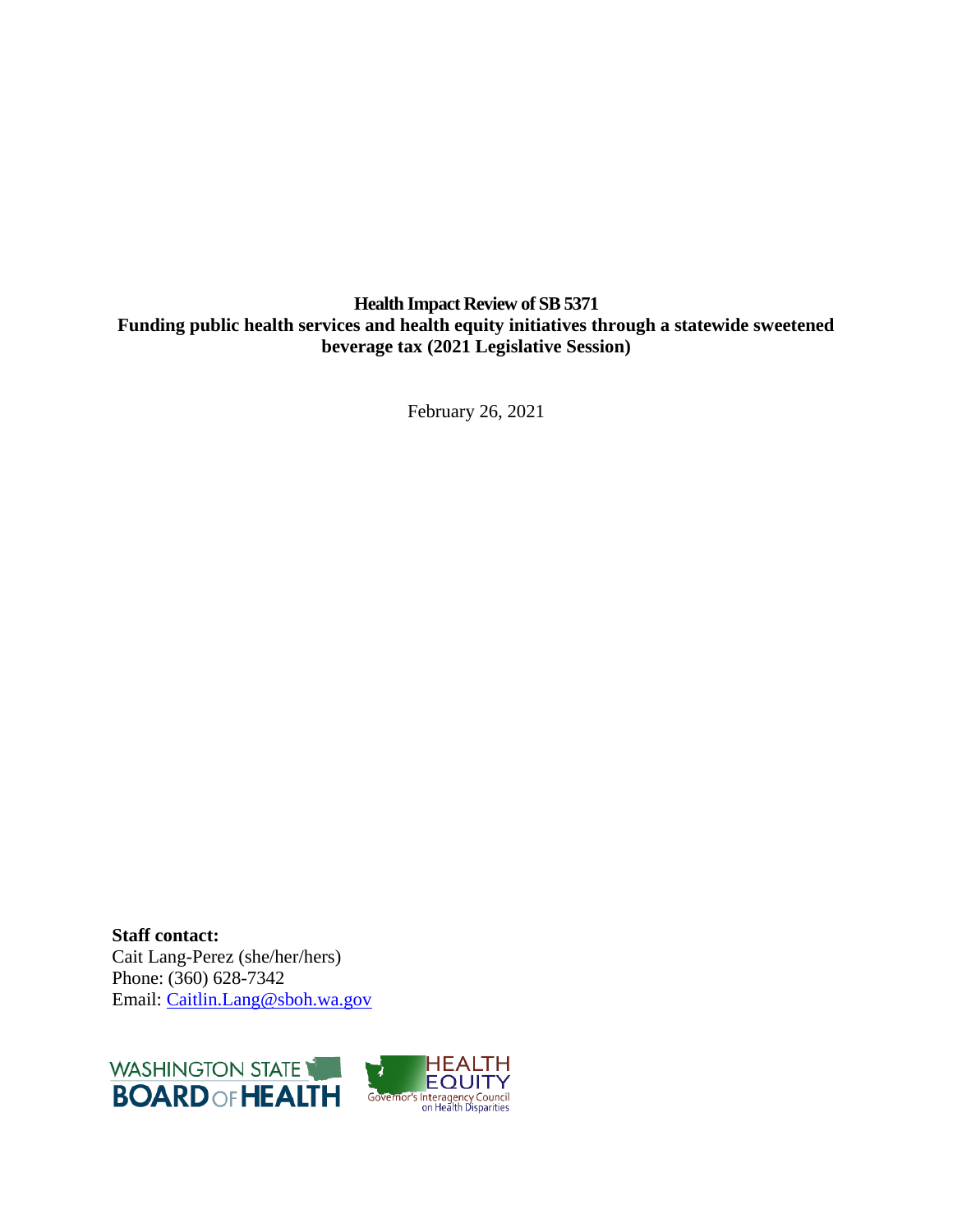## **Full review**

The full Health Impact Review report is available at: <https://sboh.wa.gov/Portals/7/Doc/HealthImpactReviews/HIR-2021-08-SB5371.pdf>

#### **Acknowledgements**

We would like to thank the key informants who provided consultation and technical support during this Health Impact Review.

#### **Disclosure**

The State Board of Health conducts Health Impact Reviews in collaboration with the Governor's Interagency Council on Health Disparities.

During the 2019 Legislative Session, the State Board of Health was allocated ongoing funding through Foundational Public Health Services for 0.6 FTE to support Health Impact Review work. The Board is seeking funding for additional capacity (0.8 FTE) to support Health Impact Review work as part of the 2021-2023 Foundational Public Health Services budget request.

## **Contents**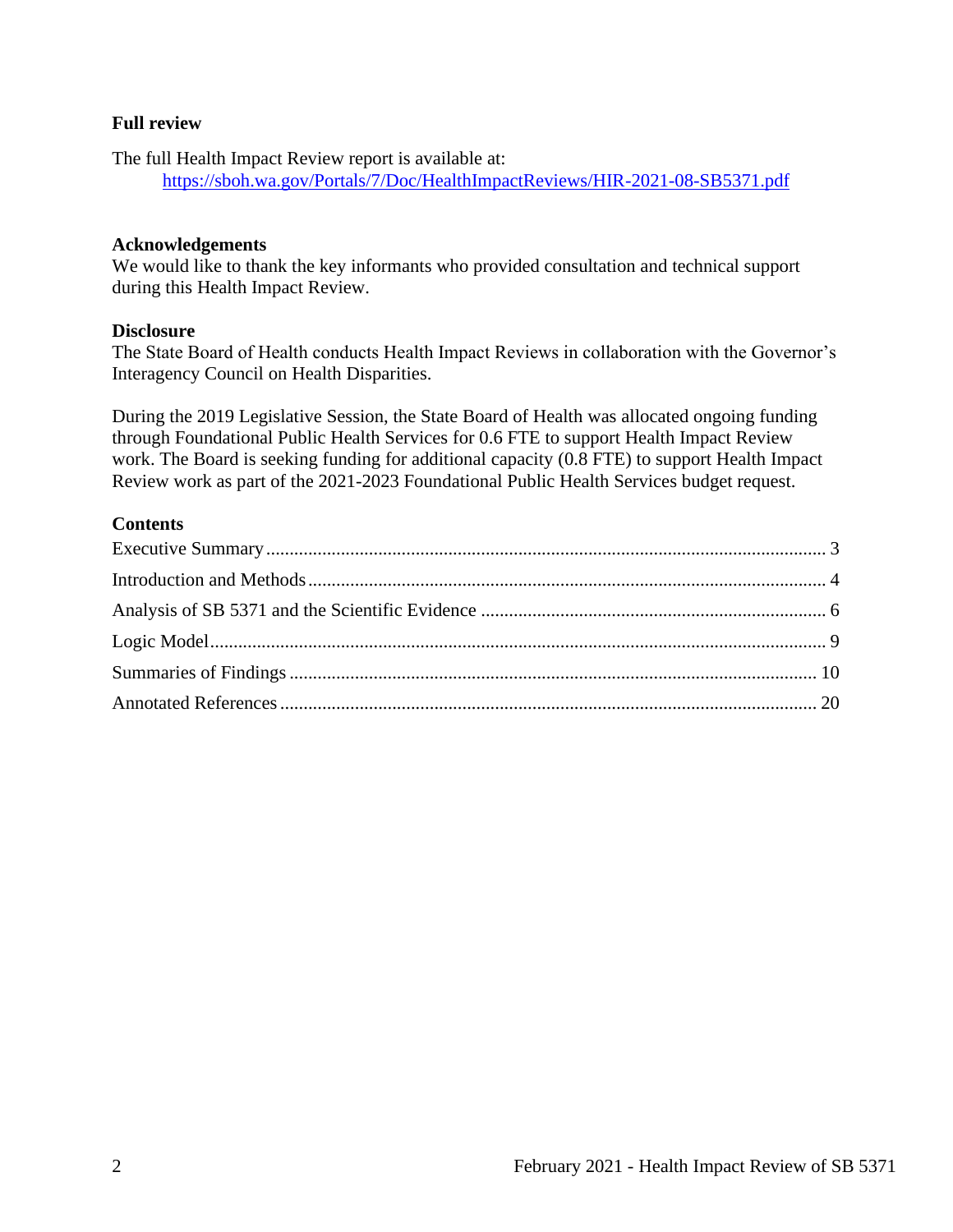## <span id="page-2-0"></span>**Executive Summary SB 5371, Funding public health services and health equity initiatives through a statewide sweetened beverage tax (2021 Legislative Session)**

**Evidence indicates that SB 5371 would likely increase the price of sweetened beverages, resulting in decreased purchases and consumption of these beverages, which would likely improve health outcomes for those who reduce consumption. The impacts on equity are unclear.** 

## **BILL INFORMATION**

**Sponsors:** Robinson, Carlyle, Conway, Dhingra, Pedersen, Saldaña

## **Summary of Bill:**

- Creates a tax on businesses distributing sweetened beverages beginning October 1, 2021.
- Creates a health equity account in the state treasury, requires 60% of revenue from the tax be deposited into this account, and requires that funds in the account be used to address social determinants of health in disproportionately impacted communities burdened by negative health outcomes with a focus on access to healthy foods, reducing food insecurity, access to healthcare, and supporting community infrastructure and capacity.
- Directs 40% of collected revenues to fund foundational public health services as defined in [RCW 43.70.515.](https://app.leg.wa.gov/RCW/default.aspx?cite=43.70.515#:~:text=(1)%20With%20any%20state%20funding,the%20governmental%20public%20health%20system.)

## **HEALTH IMPACT REVIEW**

#### **Summary of Findings:**

This Health Impact Review found the following evidence for provisions in SB 5371:

- **A fair amount of evidence** that creating a tax on businesses distributing sweetened beverages will increase the price of sweetened beverages for consumers.
- **A fair amount of evidence** that increasing the price of sweetened beverages will decrease purchases of sweetened beverages by consumers.
- **A fair amount of evidence** that decreasing the purchase of sweetened beverages among consumers will result in a decrease in consumption of sweetened beverages by consumers.
- **Very strong evidence** that decreasing consumption of sweetened beverages will improve health outcomes.
- **Unclear evidence** of the bill's impact on health inequities. This review found conflicting evidence as to how implementing a tax would affect low-income communities and communities of color. A large body of research has yet to be established. Other factors may also influence how this bill impacts inequities such as availability of untaxed sweetened beverages in neighboring jurisdictions.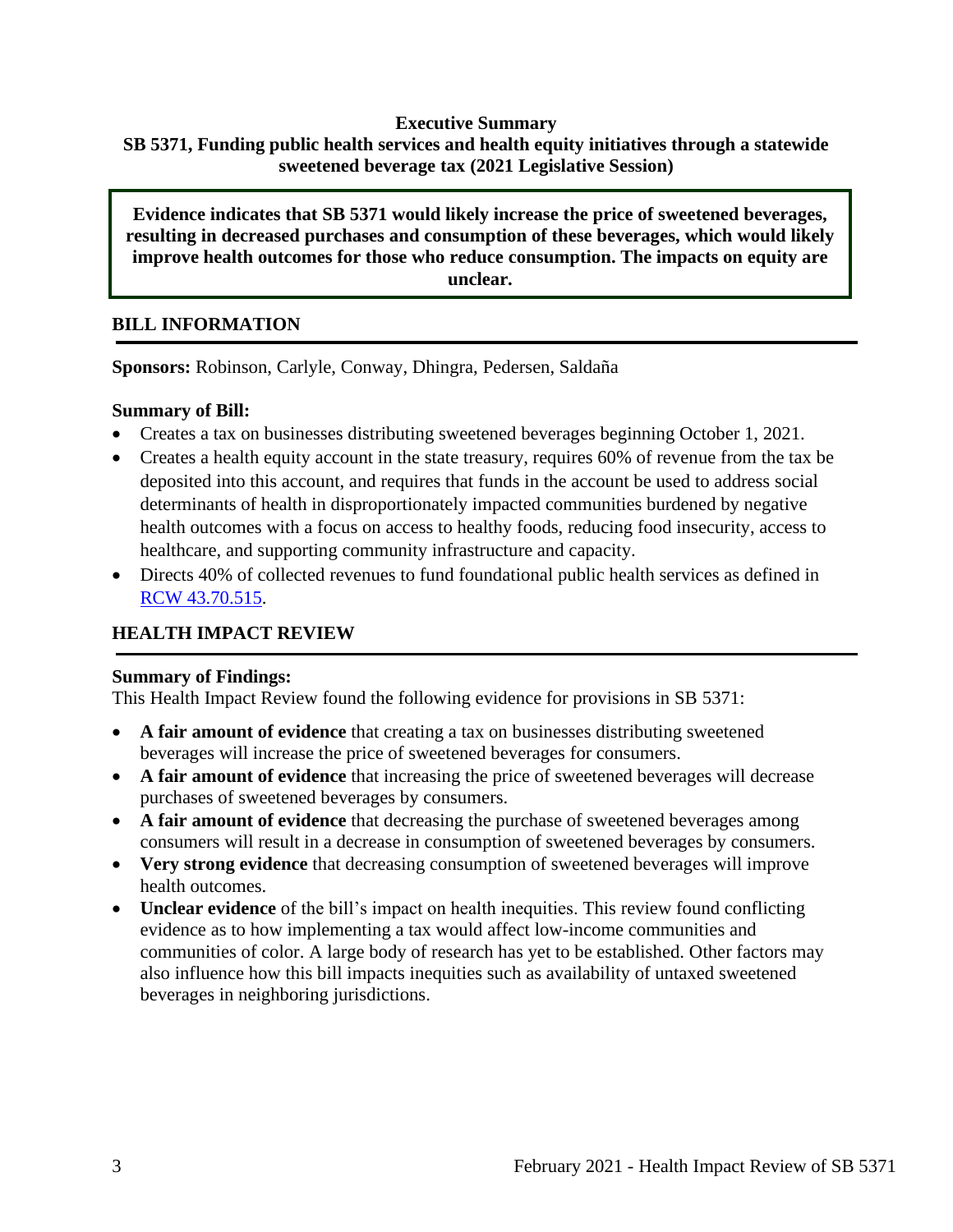#### **Introduction and Methods**

<span id="page-3-0"></span>A Health Impact Review is an analysis of how a proposed legislative or budgetary change will likely impact health and health disparities in Washington State [\(RCW 43.20.285\)](http://apps.leg.wa.gov/rcw/default.aspx?cite=43.20.285). For the purpose of this review 'health disparities' have been defined as differences in disease, death, and other adverse health conditions that exist between populations [\(RCW 43.20.270\)](http://apps.leg.wa.gov/rcw/default.aspx?cite=43.20.270). Differences in health conditions are not intrinsic to a population; rather, inequities are related to social determinants (e.g., access to healthcare, economic stability, racism). This document provides summaries of the evidence analyzed by State Board of Health staff during the Health Impact Review of Senate Bill 5371 [\(SB 5371\)](https://app.leg.wa.gov/billsummary?BillNumber=5371&Year=2021&Initiative=false).

Staff analyzed the content of SB 5371 and created a logic model depicting possible pathways leading from the provisions of the bill to health outcomes. We consulted with experts and contacted key informants about the provisions and potential impacts of the bill. We conducted an objective review of published literature for each pathway using databases including PubMed, Google Scholar, and University of Washington Libraries. More information about key informants and detailed methods are available upon request.

The following pages provide a detailed analysis of the bill, including the logic model, summaries of evidence, and annotated references. The logic model is presented both in text and through a flowchart (Figure 1). The logic model includes information on the strength-of-evidence for each pathway. The strength-of-evidence has been defined using the following criteria:

- **Very strong evidence:** There is a very large body of robust, published evidence and some qualitative primary research with all or almost all evidence supporting the association. There is consensus between all data sources and types, indicating that the premise is well accepted by the scientific community.
- **Strong evidence:** There is a large body of published evidence and some qualitative primary research with the majority of evidence supporting the association, though some sources may have less robust study design or execution. There is consensus between data sources and types.
- A fair amount of evidence: There is some published evidence and some qualitative primary research with the majority of evidence supporting the association. The body of evidence may include sources with less robust design and execution and there may be some level of disagreement between data sources and types.
- **Expert opinion:** There is limited or no published evidence; however, rigorous qualitative primary research is available supporting the association, with an attempt to include viewpoints from multiple types of informants. There is consensus among the majority of informants.
- **Informed assumption:** There is limited or no published evidence; however, some qualitative primary research is available. Rigorous qualitative primary research was not possible due to time or other constraints. There is consensus among the majority of informants.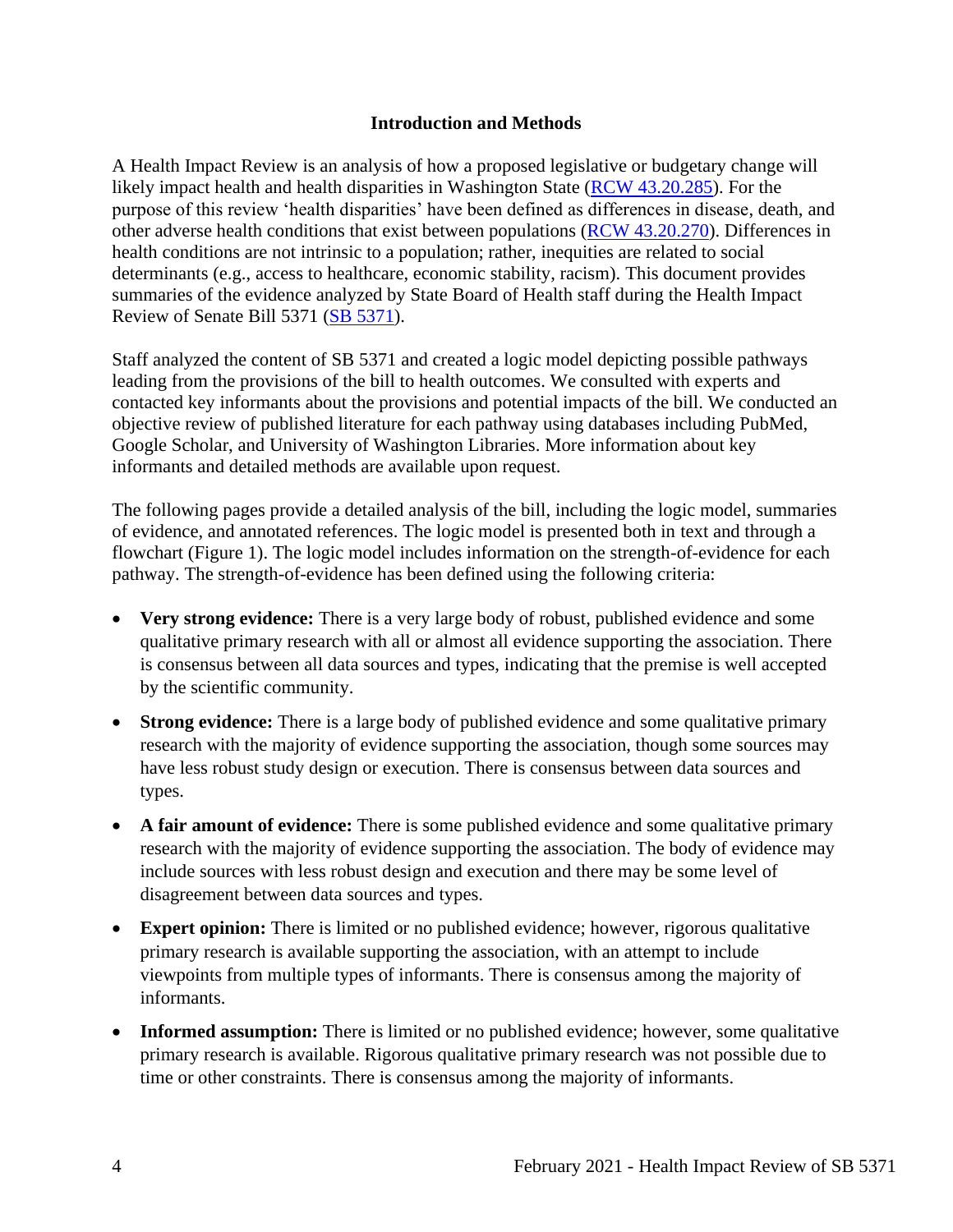- **No association:** There is some published evidence and some qualitative primary research with the majority of evidence supporting no association or no relationship. The body of evidence may include sources with less robust design and execution and there may be some level of disagreement between data sources and types.
- **Not well researched:** There is limited or no published evidence and limited or no qualitative primary research and the body of evidence has inconsistent or mixed findings, with some supporting the association, some disagreeing, and some finding no connection. There is a lack of consensus between data sources and types.
- **Unclear:** There is a lack of consensus between data sources and types, and the directionality of the association is ambiguous due to potential unintended consequences or other variables.

This review was subject to time constraints, which influenced the scope of work for this review. The annotated references are only a representation of the evidence and provide examples of current research. In some cases, only a few review articles or meta-analyses are referenced. One article may cite or provide analysis of dozens of other articles. Therefore, the number of references included in the bibliography does not necessarily reflect the strength-of-evidence. In addition, some articles provide evidence for more than one research question, so are referenced multiple times.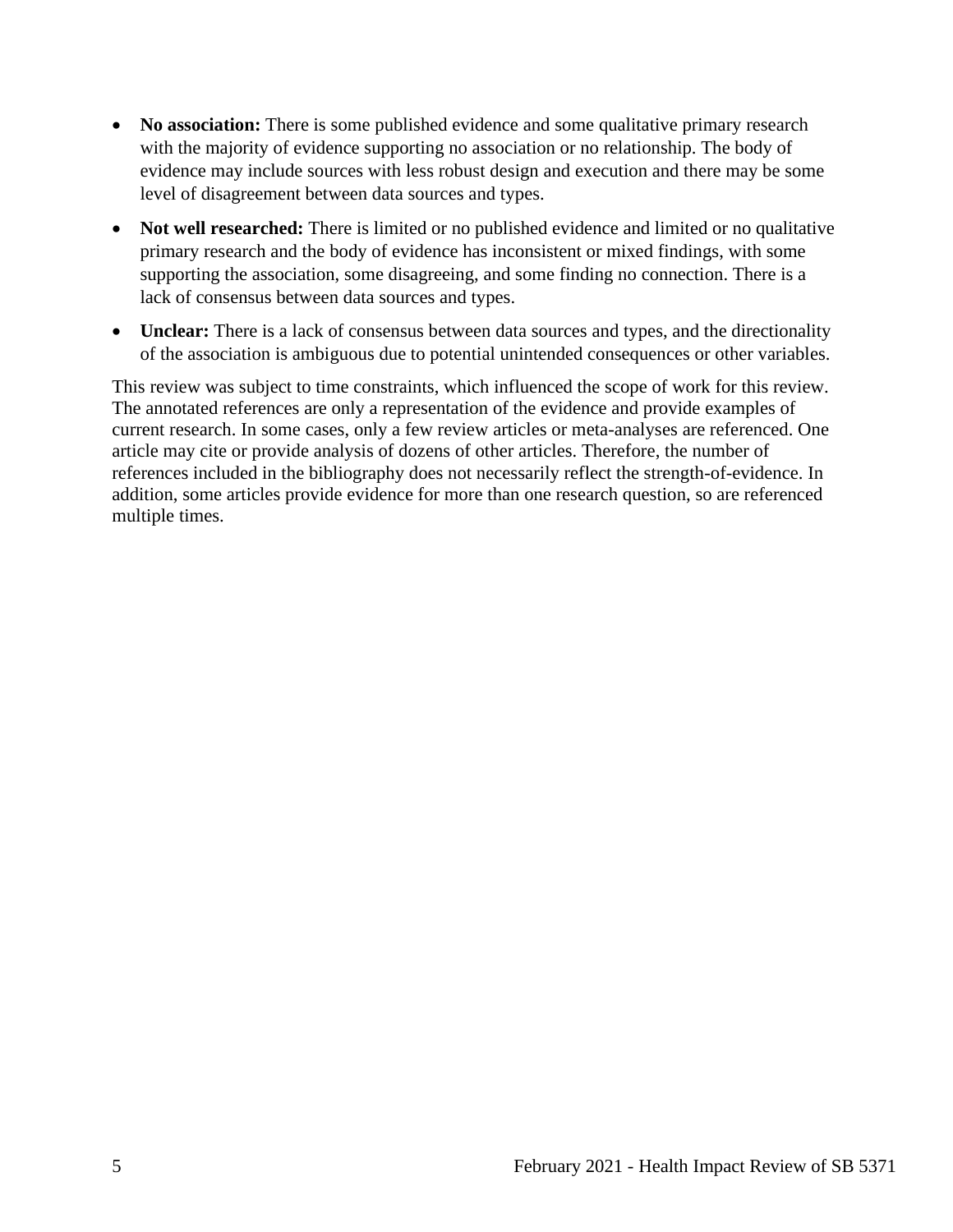## **Analysis of SB 5371 and the Scientific Evidence**

#### <span id="page-5-0"></span>**Summary of relevant background information**

- Excise taxes are paid when purchases are made on a specific good and are often included in the price of the product.<sup>1</sup> Excise taxes can also be levied on activities.<sup>1</sup>
- A number of countries have implemented a sugar-sweetened beverage (SSB) tax, including France, Hungary, Mexico, and Pacific Islands countries and territories.<sup>2</sup>
- In 2014, the Navajo Nation passed the Healthy Diné Nation Act, which imposes a 2% tax on SSBs and foods high in salt, fat, and/or sugar.<sup>3</sup> The tax went into effect in 2015, and revenue has funded projects the Navajo define as health and wellness (e.g., vegetable gardens, exercise equipment, walking trails, and craft classes).<sup>3</sup>
- In 1992, Arkansas implemented an excise tax on 'soft drinks' (Arkansas Code Annotated [§26-57-904\)](https://advance.lexis.com/documentpage/?pdmfid=1000516&crid=873bdc6a-2ad5-490b-a98c-c4de5621becf&config=00JAA2ZjZiM2VhNS0wNTVlLTQ3NzUtYjQzYy0yYWZmODJiODRmMDYKAFBvZENhdGFsb2fXiYCnsel0plIgqpYkw9PK&pddocfullpath=%2Fshared%2Fdocument%2Fstatutes-legislation%2Furn%3AcontentItem%3A5P56-VMX0-R03N-522P-00008-00&pdcontentcomponentid=234170&pdteaserkey=sr0&pditab=allpods&ecomp=L5w_kkk&earg=sr0&prid=6f37e47c-8b50-4dbb-90b9-8e47c8e734d3),<sup>4</sup> which it defines to include all drinks commonly referred to as 'cola' or 'soft drinks' as well as any fruit or vegetable drink with less than 10% natural juice and any bottled coffee or tea.<sup>4</sup> The tax is collected from every distributor, manufacturer, or wholesale dealer as follows: \$1.26 per gallon of soft drink syrup or simple syrup; 20.6 cents per gallon of soft drink; and 20.6 cents for each gallon of soft drink that can be produced from a packaged powder or base product (i.e., mixed by retailer for sale to consumers) sold or offered for sale in the state.<sup>4</sup> Any retailer who purchases from an unlicensed distributor, manufacturer, or wholesaler is liable for the tax levied in the state on those purchases.<sup>4</sup> Revenues are directed to the State Treasury and credited to the "Arkansas Medicaid Program Trust Fund." 5
- No U.S. states have recently adopted a sweetened beverage tax. However, seven U.S. cities/counties have passed a sweetened beverage tax, 6 including Seattle, WA; Philadelphia, PA; Boulder, CO; and Berkeley, Albany, Oakland, and San Francisco, CA. While the tax rates vary across jurisdictions, the products taxed are similar in all seven locations, and all seven are volume-based excise taxes ranging from one to two cents per ounce (personal communications, February 2021).
- In 2017, the Seattle City Council passed [Ordinance 125324](http://seattle.legistar.com/View.ashx?M=F&ID=5246235&GUID=FA389302-A085-4AC7-8AB1-60F41C4B4DD0) creating the city's Sweetened Beverage Tax.<sup>7</sup> Beginning January 1, 2018, Seattle started taxing distributors 1.75 cents per ounce on sweetened beverage products they distribute within the City of Seattle.<sup>8</sup> In 2019, the Sweetened Beverage Tax provided \$18.3 million and was invested to support healthy food access (53%), children's health and early learning (43%), and tax administration  $(4\%)$ .<sup>8</sup>
- The 2015-2020 Dietary Guidelines for Americans (published by the U.S. Department of Agriculture [USDA]) recommended that added sugars make-up less than 10% of total calories per day. 9 In addition, the guidelines suggested choosing beverages with no added sugars.<sup>9</sup> USDA noted that sugar-sweetened beverages are one of the main sources of added sugars in U.S. diets, accounting for 47% of dietary sources of added sugars for individuals aged 2 years and older. $9$

#### **Summary of SB 5371**

• Creates a tax on businesses distributing sweetened beverages beginning October 1, 2021.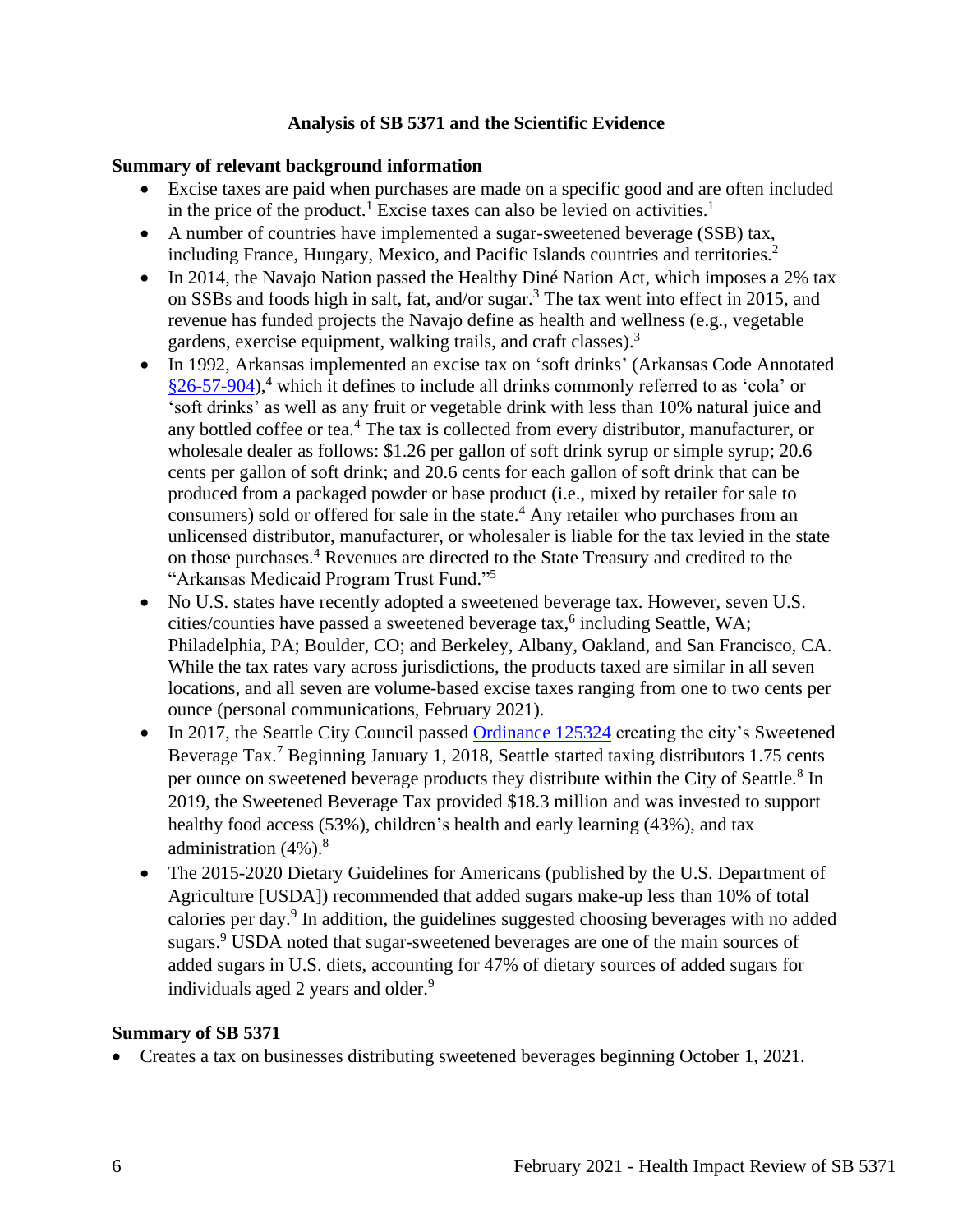- o Sweetened beverage includes all drinks and beverages commonly referred to as soda, pop, cola, soft drinks, sports drinks, energy drinks, fruit drinks, sweetened ice teas and coffees, and other products with added caloric sweeteners.
- o The tax rate is 1.75 cents per fluid ounce of sweetened beverage to be paid at the first nonexempt distribution. However, if a distributor or retailer receives taxable products on which the tax has not been paid, they are liable for the tax.
- $\circ$  Beginning July 1, 2022, and every July 1<sup>st</sup> thereafter, the tax rate must be adjusted to reflect the yearly increase of the previous calendar year's annual average consumer price index for all urban consumers, Seattle area, as published by the Washington State Economic and Revenue Forecast Council.
- Creates a health equity account in the state treasury, requires 60% of revenue from the tax be deposited into this account, and requires funds in the account be used to address social determinants of health in disproportionately impacted communities burdened by negative health outcomes with a focus on access to healthy foods, reducing food insecurity, access to healthcare, and supporting community infrastructure and capacity.
	- o Establishes a community advisory board within Department of Health to make recommendations on allocating funds to support initiatives addressing social determinants of health and specifies that the board must consult with the Office of Equity and Governor's Interagency Council on Health Disparities when making funding recommendations.
- Directs 40% of collected revenues to fund foundational public health services as defined in [RCW 43.70.515.](https://app.leg.wa.gov/RCW/default.aspx?cite=43.70.515#:~:text=(1)%20With%20any%20state%20funding,the%20governmental%20public%20health%20system.)

## **Health impact of SB 5371**

Evidence indicates that SB 5371 would likely increase the price of sweetened beverages, resulting in decreased purchases and consumption of these beverages, which would likely improve health outcomes for those who reduce consumption. The impacts on equity are unclear.

#### **Pathway to health impacts**

The potential pathway leading from the provisions of SB 5371 to health inequities are depicted in Figure 1. There is a fair amount of evidence that creating a tax on businesses distributing sweetened beverages will increase the price of sweetened beverages for consumers.<sup>6,10-21</sup> There is also a fair amount of evidence that increasing the price of sweetened beverages will decrease purchases $6,12-15,19-24$  and subsequently decrease consumption of sweetened beverages by consumers.12,15,17,22,23,25-30 There is very strong evidence and it is well-documented that decreasing consumption of sweetened beverages improves health outcomes.<sup>31-35</sup> It is unclear from available evidence how the bill would impact health inequities. This review found conflicting evidence as to how implementing a tax would affect low-income communities and communities of color. A large body of research has yet to be established. Other factors may also influence how this bill impacts inequities such availability of untaxed sweetened beverages in neighboring jurisdictions or on tribal lands.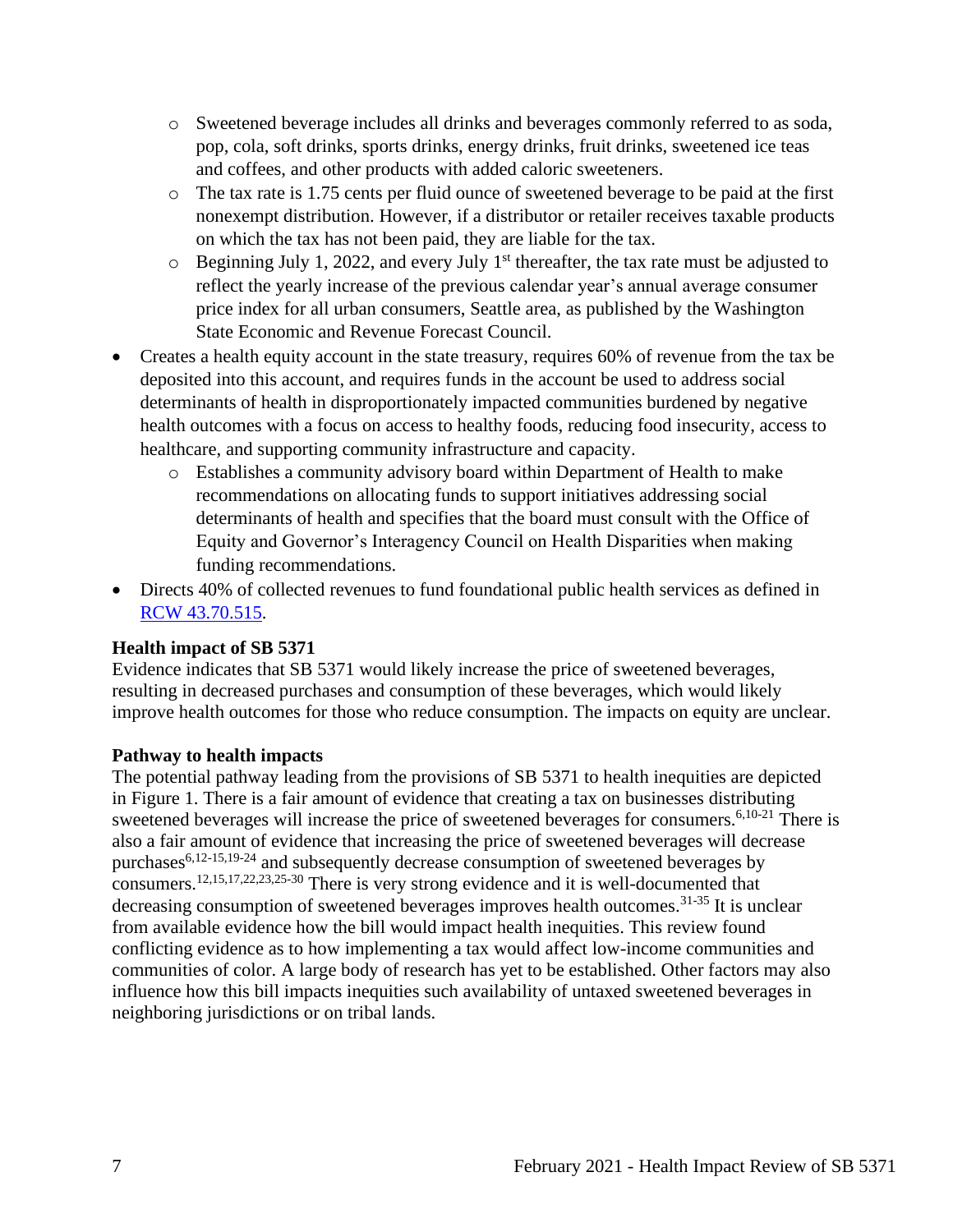#### **Scope**

Due to time limitations, we only researched the most direct connections between the provisions of the bill and decreased health inequities and did not explore the evidence for all possible pathways. For example, we did not evaluate potential impacts related to:

- The potential economic impacts for individuals who continue to purchase SSBs.
- Reformulation. Key informants shared that some countries that have adopted a sweetened beverage tax have experienced companies reformulating beverages (e.g., replacing sugar with non-nutritive alternatives). While these alternatives are often marketed as healthy options, researchers have noted that the health outcomes of many alternatives are not-well-researched. 31,32 In a systematic review and meta-analysis examining the impacts of artificially-sweetened beverages, the authors found that consumption of artificially-sweetened beverages was associated with increased risk of obesity, Type 2 diabetes, hypertension, and allcause mortality.<sup>32</sup> For every 250 mL/day (1 additional serving per day) increase in the consumption of artificially-sweetened beverages, risk increased by 21% for obesity, 19% for Type 2 diabetes, 8% for hypertension, and 6% for all-cause mortality.<sup>32</sup>
- Substitution. Key informants also shared that there is limited research on product substitution, and that some consumers may replace sweetened beverages with other sugary snacks.

## **Magnitude of impact**

The Washington State Department of Revenue estimated a tax on sweetened beverages would impact 8,300 businesses distributing SSBs.<sup>36</sup> According to the Washington State Department of Revenue, "tribal members/citizens do not pay state taxes for their transactions that occur in their Indian Country."<sup>37</sup> The proposed excise tax on sweetened beverages would not apply to a tribal or tribal-member owned business operating in Indian Country (i.e., land over which a tribe has legal jurisdiction) (personal communication, Department of Revenue, February 2021). However, since the cost of the excise tax is likely to be passed from distributors to consumers, tribes, tribal members, or patrons within Indian Country would likely pay more for their SSBs (personal communication, Department of Revenue, February 2021). Therefore, a tax on sweetened beverages will likely impact any individual that purchases and consumes a SSBs in the state.

Nationally, approximately 50% of adults<sup>38</sup> and 63% of youth (aged 2 to 19 years)<sup>39</sup> consume at least one SSB on a daily basis. SSBs accounted for approximately 6.5% of daily caloric intake for adults<sup>38</sup> and 7.3% of daily caloric intake for youth.<sup>39</sup>

In 2019, the Behavioral Risk Factor Surveillance System (BRFSS) survey asked about SSB consumption in Washington State. Approximately 72% of individuals reported drinking SSBs in the past 30 days, with an average consumption rate of 21.4 drinks per month.<sup>40</sup>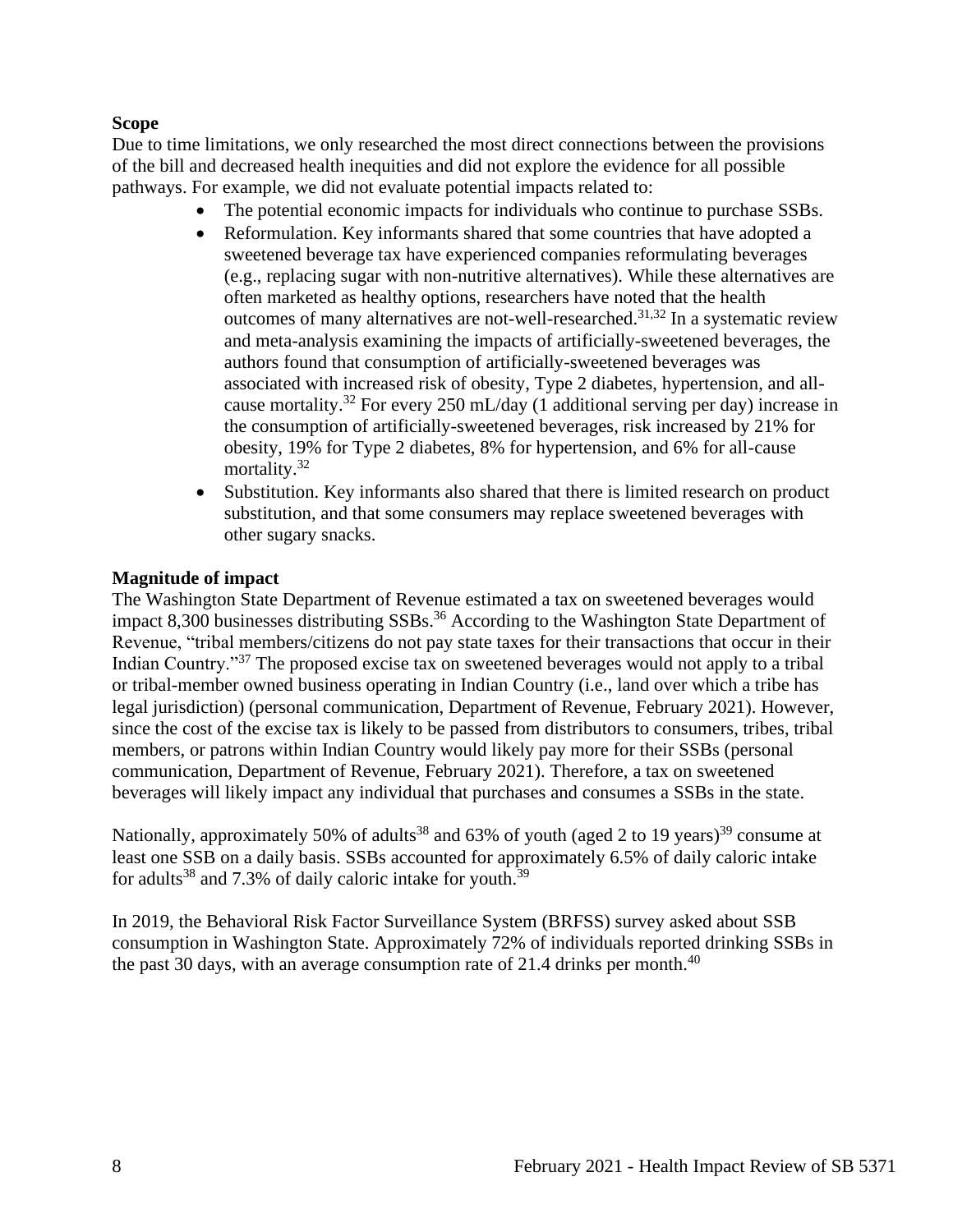<span id="page-8-0"></span>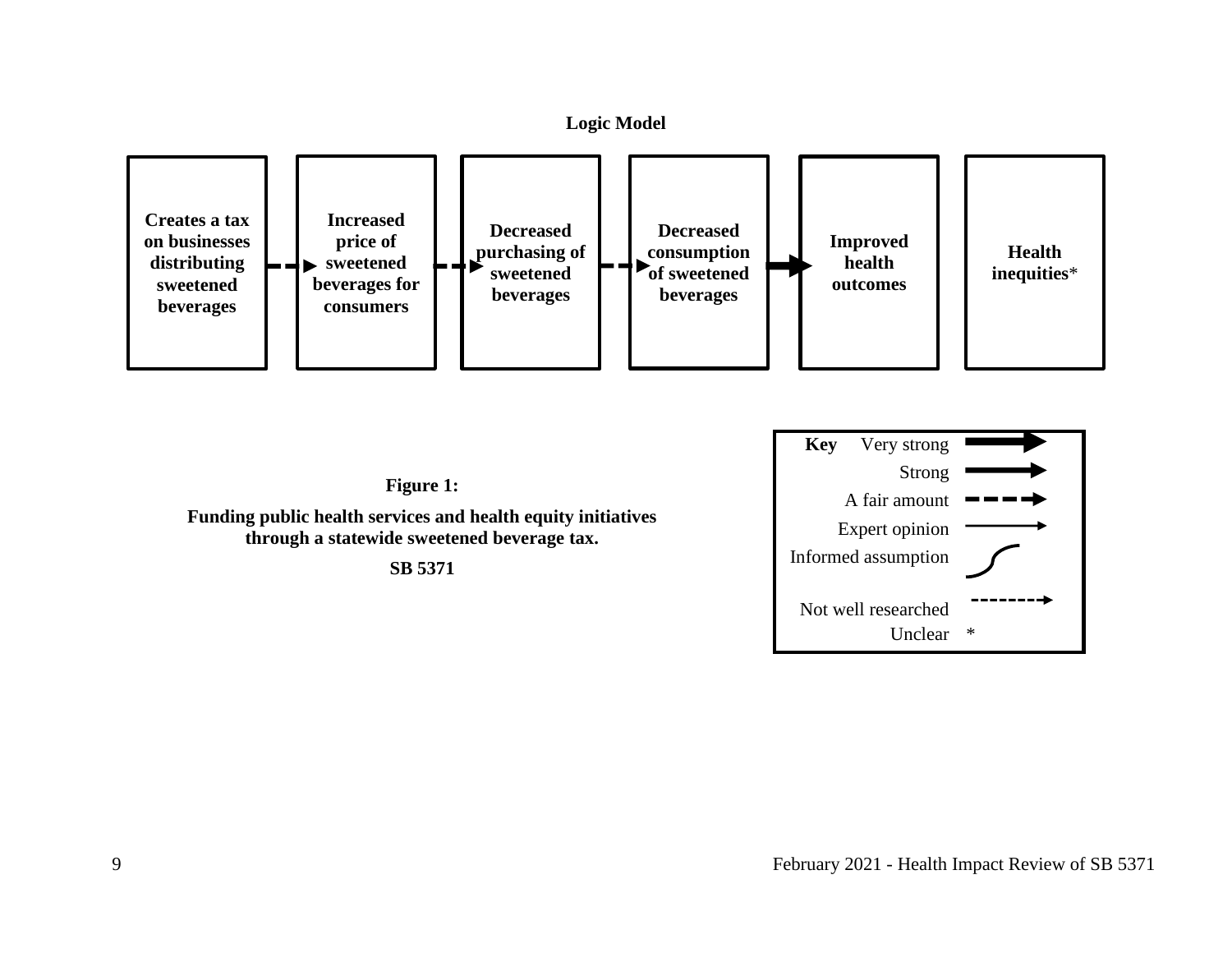## **Summaries of Findings**

## <span id="page-9-0"></span>**Will creating a tax on businesses distributing sweetened beverages increase the price of sweetened beverages for consumers?**

There is a fair amount of evidence that creating a tax on businesses distributing sweetened beverages will increase the price of sweetened beverages for consumers.

The tax on sweetened beverages proposed in SB 5371 is a general excise tax, not a tax on the consumption, use, or gross receipts of sweetened beverages.<sup>36</sup> Although an excise tax is officially paid by distributors, economists recognize that "in a perfectly competitive market who actually pays the tax is determined by the relative elasticities of supply and demand."<sup>10</sup> The passage of the cost of an excise tax from the distributor and/or retailer to the final consumer through a price increase is known as 'pass-through.' In cases where "consumer demand is completely insensitive to price (i.e., demand is perfectly inelastic), then producers can fully pass on the tax to consumers [i.e., 100% pass-through] without experiencing any decline in demand or sales."<sup>10</sup> Conversely, "if demand is perfectly elastic, then producers do not pass on any of the tax to consumers because they would lose all of their sales."<sup>10</sup> When demand is partially elastic, then the tax is paid in part by producers and in part by consumers, "with the exact proportions determined by the relative elasticities of supply and demand."<sup>10</sup> For example, pass-through may be lower if a large number of nontaxed substitutes are available or consumers are able to easily avoid paying the tax (e.g., shopping at retailers not subject to the tax).<sup>11</sup> Finally, "if the market is imperfectly competitive, due to strategic pricing, taxes could be undershifted, fully shifted, or even overshifted (i.e., the retail price could increase by an amount greater than the tax)."<sup>10</sup> Multiple studies have been conducted in jurisdictions with sugar-sweetened beverage (SSB) taxes to determine the range of tax pass-through.

Available peer-reviewed research has observed sweetened beverage tax pass-through varies by location<sup>12</sup> and store type.<sup>6,11</sup> A review of evidence found the pass-through was partial in Berkeley, CA, complete in Philadelphia, PA, and mostly passed through in Boulder, CO.<sup>12</sup> Researchers have also observed pass-through variation among retailer types, including drugstores or pharmacies (18%<sup>13</sup> to 104%),<sup>14</sup> convenience stores (37% to 93%),<sup>10</sup> small independent stores  $(120\%)$ , supermarkets  $(43\%$ <sup>14</sup> to 107%), <sup>15</sup> small grocery stores or small chain supermarkets  $(0\%$ <sup>16</sup> to 131%),<sup>15</sup> and liquor stores  $(135\%)$ .<sup>13</sup> The only study to examine beverage taxes on prices in restaurants found that in Boulder, the pass-through of the city's two cents per ounce tax was roughly 69% at four months after implementation.<sup>12</sup> Among retailers, pass-through has also varied by taxable beverage type<sup>13</sup> (e.g., energy drink, soda, sweetened tea), brand,<sup>13</sup> container size,<sup>13,16</sup> distance to the nearest store selling untaxed SSBs,<sup>10,16</sup> and characteristics of the local population.<sup>16</sup>

Evidence from Seattle shows that 12 months after implementation of the city's Sweetened Beverage Tax the price of taxed beverages did increase, above and beyond price changes in the comparison area (except for sweetened syrups added to coffee drinks).<sup>17</sup> Evidence showed that: "The overall average price increase was 1.55 cents per ounce, which represents 89% of the tax passed through to consumers."<sup>17</sup> Pass-through also varied by product: "Soda had the lowest price pass-through of all beverage types, and bottled tea had the highest price pass-through. The amount of the tax passed through to the consumer ranged from 82% to 115% by beverage."<sup>17</sup>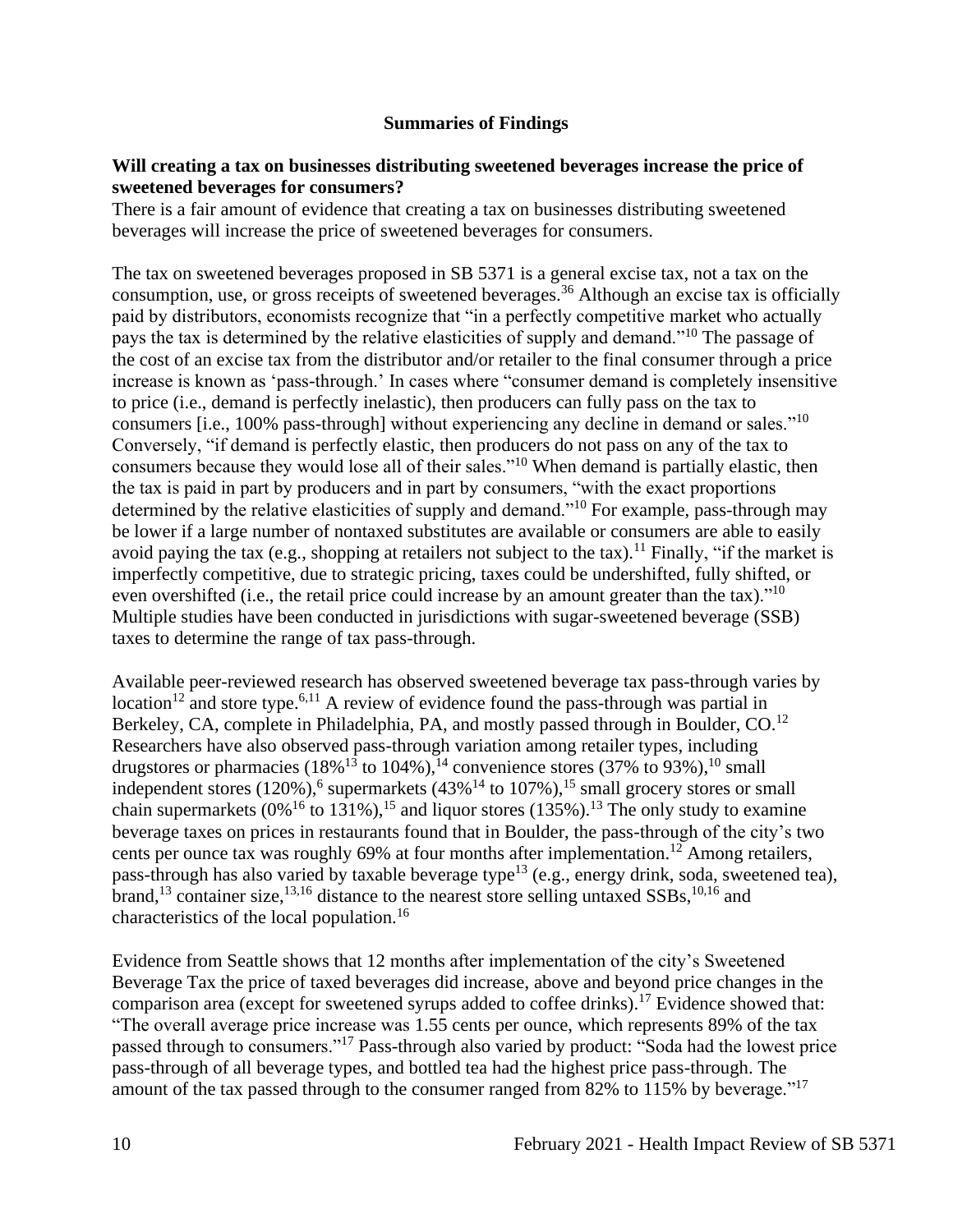Prices also increased significantly in most store types within Seattle: "The percentage of the tax passed through to the consumer on average was: 113% in quick service restaurants, 101% in grocery and drug stores, 86% in superstores and supermarkets, and 82% in small stores."<sup>17</sup> Evaluators also found that prices in stores near the northern and southern borders (within 1-mile) of Seattle also increased. However, "the pass-through was lower (64% tax price pass-through) in stores close to the border than the citywide average (89% tax price pass-through)."<sup>17</sup>

Therefore, available evidence indicates that creating a tax on businesses distributing sweetened beverages in Washington will likely increase the prices of these products to varying degrees (dependent on the elasticity of consumer demand, store type, product, distance to nearest retailer not subject to the tax, etc.).

## **Will increasing the price of sweetened beverages for consumers decrease purchasing of sweetened beverages?**

There is a fair amount of evidence that increasing the price of sweetened beverages for consumers will decrease purchasing of sweetened beverages.

As there is no standard accepted way of measuring sales, researchers have used a variety of measurements and approaches to assess the impact of SSB taxes (e.g., ounces per transaction, overall volume of sales). Additionally, data availability has limited the generalizability of research findings to certain settings. Specifically, the data sets available with point-of-sale data or consumer reported purchases each have their own limitations (e.g., limited store types) resulting in no one data set tracking the full universe of stores where consumers may purchase SSBs. For example, some studies only include large supermarket chains and drugstore chains for which point-of-sale data has already been collected, while other studies include only small independent corner stores where researchers have collected data from the field. Finally, our literature search did not identify any studies examining how SSB taxes have affected purchases of taxed beverages at restaurants and fast-food establishments.

A systematic review of real-world SSB tax evaluations (including U.S. and international studies) and meta-analysis examining the overall impact of such taxes on beverage purchases found "the equivalent of a 10% SSB tax was associated with an average decline in beverage purchases of 10.0% […] with considerable heterogeneity between results."<sup>23</sup> More recent studies in the U.S. have also found evidence that price increases associated with SSB taxes result in decreased purchasing of taxed products.  $6,14,19-21$  For example, an analysis of Seattle's tax found that one year post-tax implementation "volume sold of taxed beverages fell, on average, 22%" which was statistically significant.<sup>20</sup> Volume sold of family-sized beverages fell to a greater extent than did individual-sized beverages (31% versus 10%).<sup>20</sup> In Cook County, Illinois, a SSB tax was implemented and then quickly repealed 4 months later.<sup>19</sup> An analysis found that taxed beverage prices increased (1.13 to 1.45 cents per fluid ounce) following implementation of Cook County's SSB tax and the volume of taxed beverages sold decreased 25.7% compared to the control jurisdiction.<sup>19</sup> Furthermore, results showed that following the repeal, prices decreased to their pretax level and there was no net change in volume of SSBs sold from pretax to 8 months after repeal.<sup>19</sup> Overall, evidence indicates that purchases of SSBs tend to decrease significantly in jurisdictions where a tax is implemented and distributors pass-through the tax to consumers in the form of price increases.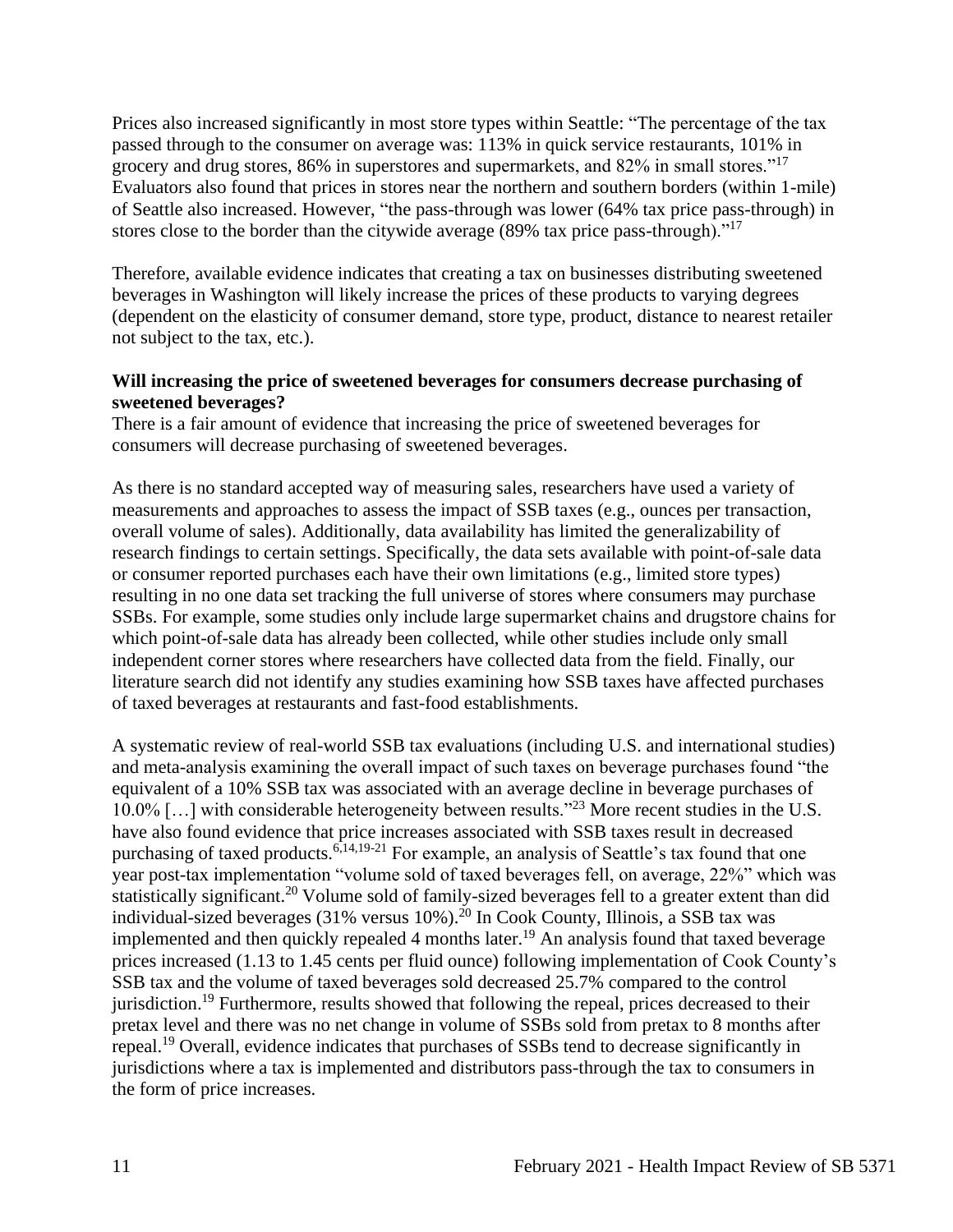The degree to which purchases of SSBs decrease seems "to be partly offset by residents increasingly shopping outside of the taxing jurisdiction (i.e., engaging in cross-border shopping)."<sup>12</sup> A 2019 review of literature and multiple studies analyzed found evidence that cross-border shopping may impact the effectiveness of SSBs taxes.12-14,18,21,22 For example, a study in Philadelphia found that there was not a significant increase in the percentage of residents shopping outside the city, but "the Philadelphia residents who were observed engaging in cross-border shopping were 173% more likely to be buying beverages that would have been taxed in Philadelphia."<sup>12</sup> A separate analysis of Philadelphia's tax using point-of-sale data found that demand for SSBs decreased by 46% in response to the tax.<sup>21</sup> Another study of Philadelphia's tax found similar results.<sup>14</sup> However, cross-border shopping to stores outside of Philadelphia offset more than half of the reduction in sales in the city and decreased the net reduction in sales of taxed beverages to  $22\%$ <sup>21</sup> Meanwhile, an analysis of Seattle's tax found no significant increases in the overall volume of taxed beverages sold in the 2-mile border area of Seattle relative to its comparison site. Findings suggest that cross-border shopping did not offset the impact of Seattle's Sweetened Beverage Tax.<sup>20</sup>

Differences in cross-border shopping depend on "local conditions, such as local consumers' price elasticity of demand, the opportunity cost of consumers' time, the competitiveness of the local retail market, […] public transportation network, extent of vehicle ownership, and density and location of retailers, both inside the taxing jurisdiction and in neighboring areas."<sup>12</sup> As no state has recently implemented a SSB tax, and no evaluation was available for Arkansas' tax, it is unknown to what extent cross-border shopping will affect overall purchasing of taxable beverages in different parts of a state or among different communities.

Overall, a fair amount of evidence suggests that increasing the price of sweetened beverages by implementing a tax on these products will likely result in some number of consumers decreasing their purchase of sweetened beverages. However, the degree to which consumers decrease purchasing will vary.

## **Will decreased purchasing of sweetened beverages decrease consumption of sweetened beverages?**

There is a fair amount of evidence that decreased purchasing of sweetened beverage, as a result of SSB taxes and resulting price increases, will likely decrease consumption of sweetened beverages.

Key informants shared that accurately measuring consumption is a challenging task. As such, studies vary in both their measurement approach and the units of measurement included (e.g., frequency of consumption, grams of sugar, calories from SSB). Asking an individual to recall what they consumed within the last 24 hours (i.e., a 24-hour recall) is the gold standard for capturing consumption while limiting recall bias (personal communication, February 2021). However, due to significant variability in people's diets two recalls are necessary to more accurately assess consumption, and the approach can be quite expensive (personal communication, February 2021). Instead, reviewed studies generally used screener questions, which tend to be error prone (personal communication, February 2021). Additionally, available data do not capture the full universe of purchasing (e.g., all retail store types, restaurants, fast food establishments, other venues that offer beverages for purchase, vending machines), and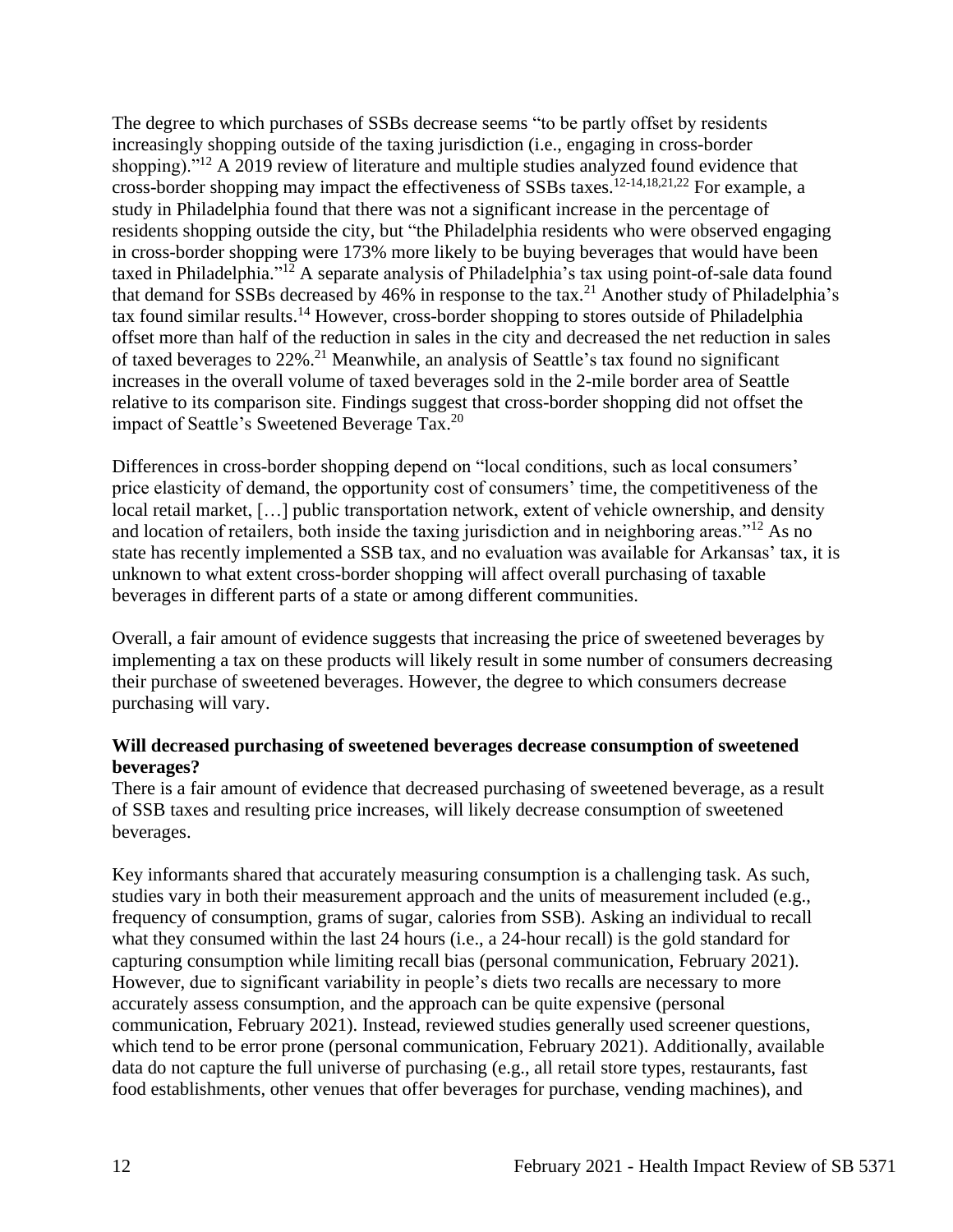many settings have not been evaluated to determine what portion of an excise tax may be passed through to consumers via increased prices. Therefore, generalizability of findings varies. Alternatively, some researchers have relied on purchasing data to model changes in consumption. However, such modeling requires researchers to make certain assumptions. One economic analysis called into question the static models used to estimate changes in consumption behaviors.<sup>26</sup> Instead, the author explored a dynamic demand model that considered: 1) SSBs as storable products that experience frequent price reductions and 2) consumers' taste heterogeneity.<sup>26</sup> The author concluded that static analyses overestimate the long-run own-price elasticity of regular soda, which leads to overestimated consumption reductions of SSBs in some cases.<sup>26</sup>

Despite measurement challenges and data limitations, a growing body of literature has attempted to assess changes in consumption following the implementation of SSB taxes. Most studies have found evidence indicating higher prices of SSBs are associated with decreased consumption of some, if not all, types of SSBs.12,23,25,27,28,30 For example, a study of short-term impacts of Philadelphia's beverage tax on SSB consumption found that the odds of daily consumption declined 40% for SSBs and 64% for energy drinks following the implementation of the tax.<sup>25</sup> Additionally, monthly SSB consumption declined by 38%.<sup>25</sup> Another study assessing frequency of SSB consumption following Berkeley's tax found that, after adjusting for covariates, reductions in SSB consumption "were sustained in demographically diverse neighborhoods over the first 3 years of an SSB tax, relative to comparison cities."<sup>28</sup> A meta-analysis including studies from the U.S. and internationally found that overall "the equivalent of a 10% SSB tax was associated with an average decline in dietary intake of 10% […] with considerable heterogeneity between results."<sup>23</sup> Results of a longitudinal survey conducted in Philadelphia showed participating adults reduced their frequency of soda consumption by 31% following the city's implementation of the tax.<sup>22</sup> Meanwhile, "the tax had no detectable impact on children's consumption of soda or all taxed beverages, although children who were frequent consumers [of SSBs] prior to the tax reduced their consumption [by 22%] after the tax."<sup>22</sup>

While most studies found evidence supporting the association between decreased purchases and decreased consumption, two studies were unable to determine if the tax, and resulting increase in prices, affected consumption of SSBs.<sup>15,17</sup> The only study to use a 24-hour recall of beverage intake to examine SSB tax impacts on consumption concluded it was unclear whether consumption changes could be attributed to the tax.<sup>15</sup> An evaluation of Seattle's Sweetened Beverage Tax found that lower-income children and parents living in Seattle who participated in the survey reduced sugary beverage consumption from before to 12 months after the tax was implemented.<sup>17</sup> However, "unexpectedly, the reductions observed among Seattle families were similar to reductions observed among comparison area families over the one-year period."<sup>17</sup> Authors noted findings could be the result of "general norms and trends in sugary beverage consumption, limitation in [the] measurement of beverage consumption, or other unknown factors affecting beverage consumption among lower-income families in [the] region."<sup>17</sup>

Overall, a growing body of evidence indicates that taxes on SSBs are associated with increased prices and decreased purchasing of sweetened beverages, and there is a fair amount of evidence this will result in decreased consumption of these products.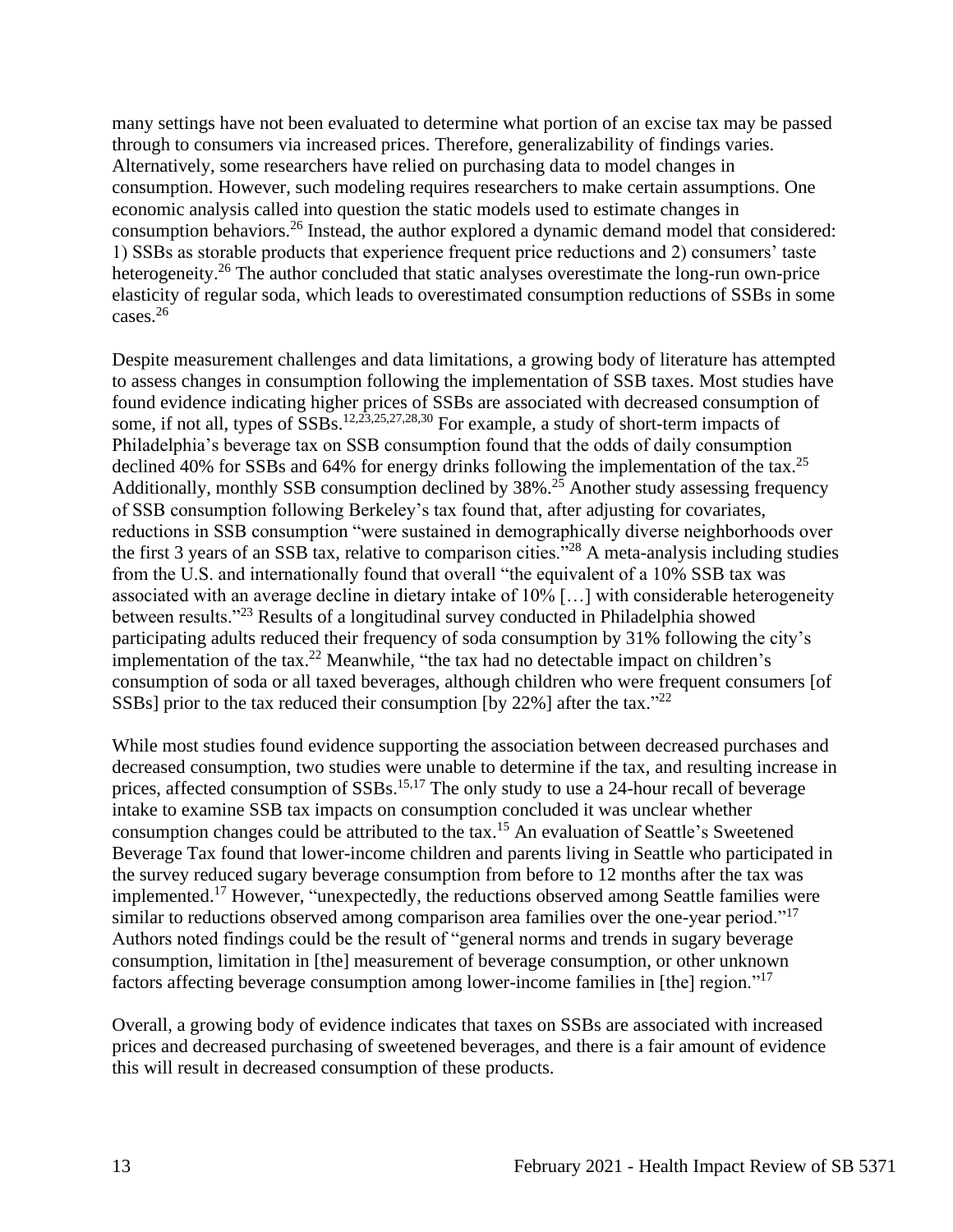#### **Will decreased consumption of sweetened beverages improve health outcomes?**

There is very strong evidence and it is well-documented that decreasing consumption of sweetened beverages improves health outcomes. There is a large body of robust systematic reviews and meta-analyses demonstrating that consumption of SSBs is associated with multiple adverse health outcomes, including obesity, Type-2 diabetes, hypertension, cardiovascular disease, non-alcoholic fatty liver disease, dental caries, tooth erosion, and mortality.<sup>31-35</sup> These associations have been found across the lifespan. Since these links are well-documented and this connection is widely accepted, less time was dedicated to researching this relationship.

Many researchers have examined the dose-response relationship between consumption of SSBs and health outcomes, suggesting that higher consumption levels increase health risks. In a metaanalysis of 39 articles, researchers calculated that for every 1 additional serving of SSBs per day, risk increased by 12% for obesity, 15% for Type 2 diabetes, 10% for hypertension, and 4% for all-cause mortality.<sup>32</sup> Another meta-analysis found that one additional serving of SSBs per day was associated with a 9% increase of cardiovascular disease and an 8% increase of cardiovascular disease-related mortality.<sup>31</sup> A meta-analysis examining dental health also found that "those consuming SSBs daily or several times-a-week have greater odds of having dental caries and erosion than people who consume SSB less than twice-a-week", also demonstrating a dose-response relationship.<sup>35</sup> Another meta-analysis found that consumption of SSBs increased the odds of non-alcoholic fatty liver disease by  $40\%$ .<sup>33</sup> Lastly, a meta-analysis found that high SSB consumption was associated with higher systolic blood pressure and increased odds of hypertension in children and youth younger than 19 years of age.<sup>34</sup>

There is a gap in the literature synthesizing the direct and indirect impacts of a SSB tax on health outcomes.<sup>2</sup> However, the protocol for a pending Cochrane Review stated that "empirical evidence is becoming available, based on data from countries…that have already implemented SSB taxes. This includes research on the association between the existence of [country]-level soft drink and other high caloric food taxes, and the incidence of obesity."<sup>2</sup> The CHOICES Project at the Harvard T.H. Chan School of Public Health has modeled the potential health outcomes of SSB taxes.41,42 The model assumes an increase in price to consumers and a decrease in consumption and uses data from published meta-analyses and national health surveys to predict impacts.41,42 Using their model, the Project estimated the "impact of the tax-induced reduction in sugary drink intake on diabetes incidence for adults ages 18-79.<sup>"42</sup> They found that: "In Seattle, WA, we estimated that the proposed SSB excise tax would lead to a 5% reduction in diabetes incidence—an estimated 130 cases of diabetes prevented—over a one-year period once the tax reaches its full effect."<sup>41</sup> In Denver, CO, their model suggested an SSB tax would reduce diabetes by 7%.<sup>42</sup> While these estimates are based on modeling predictions, they suggest that an excise tax on SSBs has the potential to have direct impacts on health outcomes.

Overall, there is very strong evidence and it is well-documented that decreasing consumption of sweetened beverages improves health outcomes.

#### **Will improved health outcomes decrease health inequities?**

There is unclear evidence of how creating a tax on businesses distributing sweetened beverages would likely impact health inequities. This review found conflicting evidence as to how implementing a tax would affect low-income communities and communities of color. A large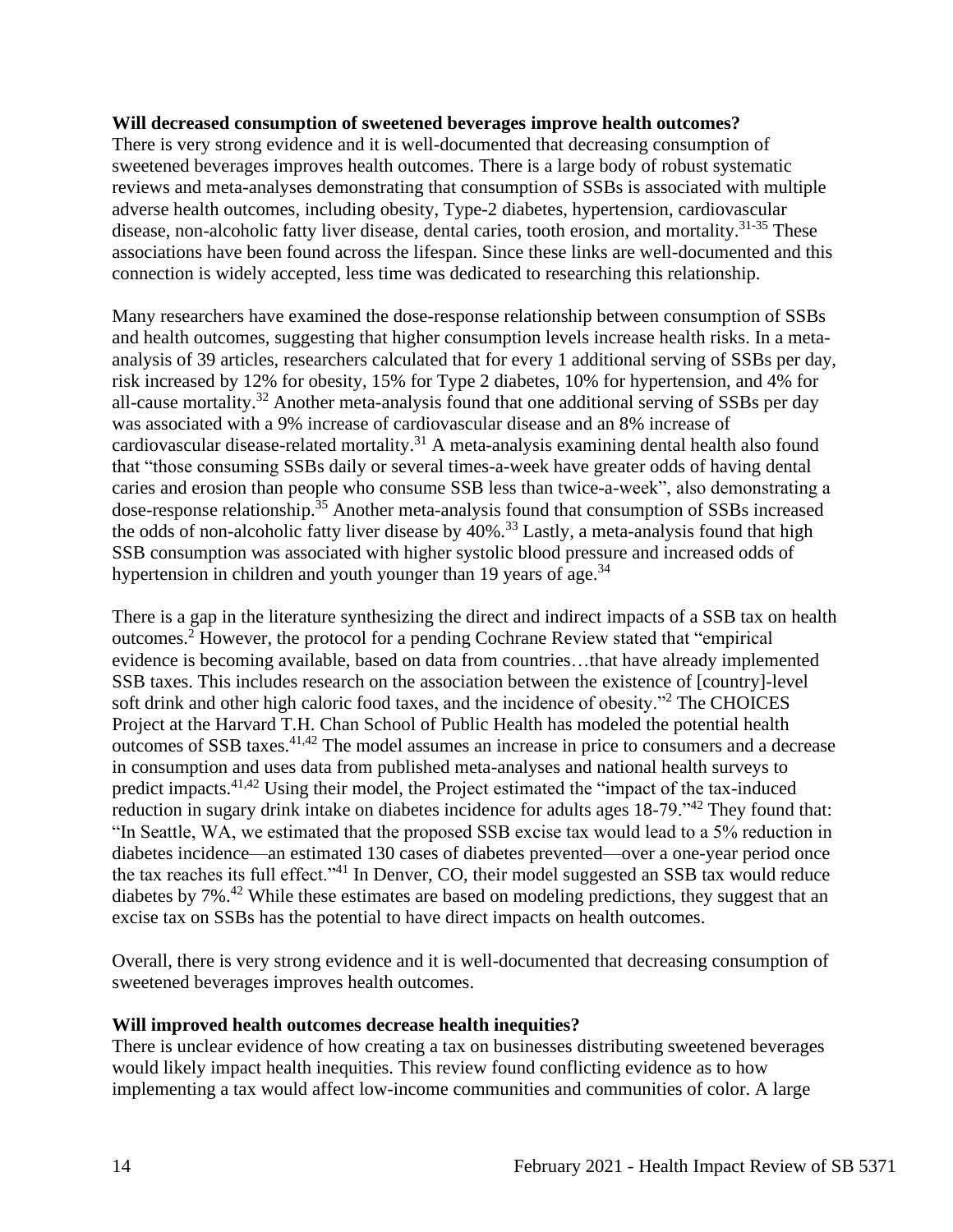body of research has yet to be established. Other factors may also influence how this bill impacts inequities such as availability of untaxed sweetened beverages in neighboring jurisdictions. In addition, there is no evaluation available for how an excise tax would affect prices, purchasing, and consumption of SSBs in either rural areas or on a state level.

Evidence shows consumption of SSBs varies by both socioeconomic status and race/ethnicity.<sup>40</sup> These communities also experience worse health outcomes. Inequities are not inherent to an individual's identity. Rather, inequities are influenced by social determinants that systematically marginalize groups due to their identity. For example, adverse health outcomes, like Type 2 diabetes, are not inherent to an individual's race/ethnicity. Rather, they are influenced by social determinants of health like racism, which contributes to inequities like socioeconomic status which are associated with adverse opportunities and outcomes. Inequities can be exacerbated or alleviated by intersecting identities, and people of color are more likely to experience low incomes.

## *Inequities by income/socioeconomic status*

This review found conflicting evidence as to how implementing a tax would impact consumers in low-income communities.  $16,21,22,24,26,43$  A 2016 systematic review of literature identified five studies examining the effects of SSB taxes (i.e., 20% sales tax, 20% excise tax, or 0.5 cents per ounce tax) on the amount paid in tax based on socioeconomic status.<sup>43</sup> Overall, "[a]ll of these studies reported the tax to be financially regressive whereby lower-income households would pay a greater proportion of their income in additional tax."<sup>43</sup> However, studies showed "the monetary burden across all households is small [average \$20<sup>A</sup> paid in SSB tax per household per year], with relatively minor differences between higher- and lower-income households (0.10– 1.0% and 0.03–0.60% of annual household income paid in SSB tax for low- and high-income households, respectively, equating to less than \$5 per year)."<sup>43</sup> One modeling study found that "for all taxes at all pass-through levels, [low-income] households experience the largest reduction in consumption and [high income] households the experience the least."<sup>26</sup> These findings are based on pass-through levels being equivalent across all socioeconomic groups. Findings also suggest greater relative health benefits for consumers of lower (compared with higher) income. $27,43$ 

Some more recent studies of SSB taxes in U.S. cities have found conflicting results. A study evaluating Oakland's one cent per ounce SSB tax found that pass-through was lower (i.e., prices did not increase as much) at stores with higher percentages of local residents living below the federal poverty level (FPL).<sup>16</sup> The study also found "larger declines in the availability of untaxed beverages in stores with relatively high percentages of local households living [below the FPL]."<sup>16</sup> Conversely, a study in Philadelphia found that consumers living in low-income neighborhoods faced greater price increases for both regular soda and diet soda in their neighborhood stores once the SSB tax was implemented.<sup>24</sup> Specifically, "compared with stores at the  $25<sup>th</sup>$  percentile of the distribution of neighborhood poverty, stores in the  $75<sup>th</sup>$  percentile raised their prices of regular soda by an extra 0.287 cents per ounce [i.e., 19% of the tax amount]."<sup>24</sup> Another study of Philadelphia found similar results, noting differences were statistically significant although relatively small in magnitude.<sup>21</sup> These results indicate SSB taxes "could be regressive not only because it represents a higher percentage of low-income people's income but

<sup>&</sup>lt;sup>A</sup> For comparison across studies, researchers presented amounts in \$US using 2015 conversion rates.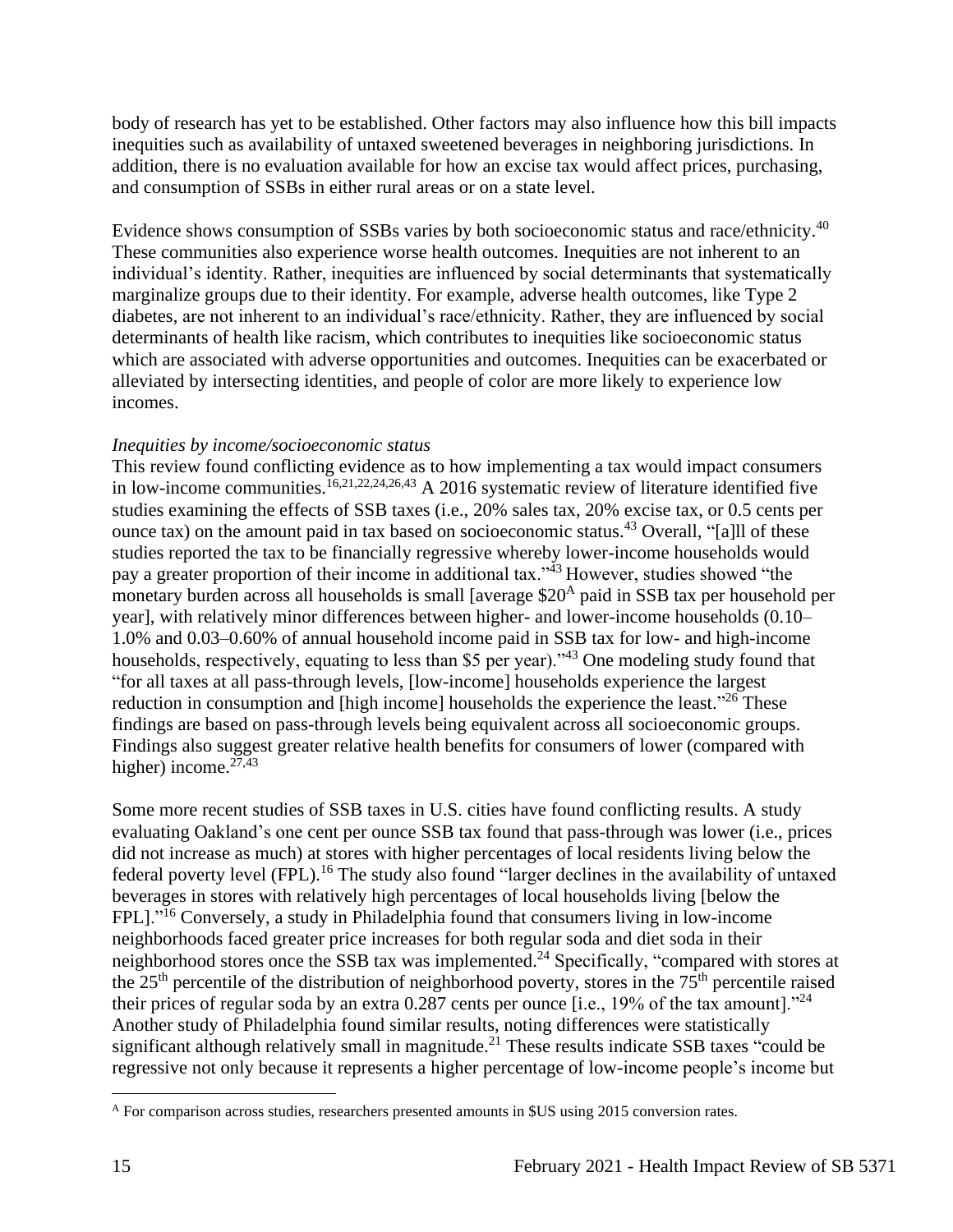also because the stores in which they shop raise prices more [on some or all products] in response to the tax."<sup>24</sup> Researchers noted the overall distributional impacts of SSB taxes require an understanding of "possible changes in health outcomes for individuals with different level of income and the benefits of the programs funded by the tax revenues."<sup>24</sup> See the discussion of impacts of tax revenue in Other Considerations on page 17.

Based on data from the 2019 Behavioral Risk Factor Surveillance System (BRFSS) survey in Washington State, SSB consumption was generally higher among individuals with lower incomes compared to individuals with annual incomes over \$100 thousand.<sup>40</sup> For example, 79% of individuals with annual incomes between \$10-\$15 thousand reported drinking SSBs in the past 30 days compared to 67% of individuals with annual incomes above \$100 thousand.<sup>40</sup> Individuals with incomes below \$50 thousand reported consuming significantly more SSBs in the past 30 days than individuals with incomes above \$50 thousand  $(24.7 \text{ vs } 17.5)^{40}$ 

There is a large body of robust evidence that supports the association between income, or socioeconomic status, and health. A report by the U.S. Agency for Healthcare Research and Quality stated, "more than half of measures show that [low-income] households have worse care than high-income households" and that "significant disparities continue for people [with lowincomes] compared with high-income people who report they were unable to get or were delayed in getting needed medical care due to financial or insurance reasons."<sup>44</sup> Significant correlations exist between lower income and a number of health indicators including worse overall selfreported health, depression, asthma, arthritis, stroke, oral health, tobacco use, women's health indicators, health screening rates, physical activity, and diabetes.<sup>45</sup> Further, 2015 data indicate that age-adjusted death rates were higher in Washington census tracks with higher poverty rates.<sup>46</sup> Household income was the strongest predictor of self-reported health status in Washington in 2016, even after accounting for age, education, and race/ethnicity.<sup>47</sup> Among children, evidence indicates that low socioeconomic status in the first five years of life has negative health outcomes in later childhood and adolescence, including activity-limiting illness, parent-reported poor health status, acute and recurrent infections, increasing body mass index (BMI), dental caries, and higher rates of hospitalization.<sup>48</sup>

## *Inequities by race/ethnicity*

This review also found conflicting evidence as to how implementing a tax would impact communities of color. A study in Oakland found "smaller declines in the availability of taxed beverages (particularly regular soda) for stores with relatively high percentages of local residents that are African American and larger declines for water."<sup>16</sup> However, African American consumers decreased purchase of SSBs in Oakland, relative to comparison stores in other cities, by 28.18 ounces per shopping trip and increased purchases of other, untaxed beverages by 30.1 ounces per shopping trip.<sup>16</sup> Evidence presented in the study also showed "larger declines in availability of taxed and untaxed (particularly among untaxed) beverages in stores with relatively high percentages of local residents that are Hispanic."<sup>16</sup> Meanwhile, a Philadelphia study did not find statistically significant differences in pass-through or product availability by the proportion of neighborhood residents who were African American or Hispanic.<sup>24</sup>

The 2011-2014 National Health and Nutrition Examination Survey (NHANES) data suggest that individuals of color consume higher levels of sugar sweetened beverages than their white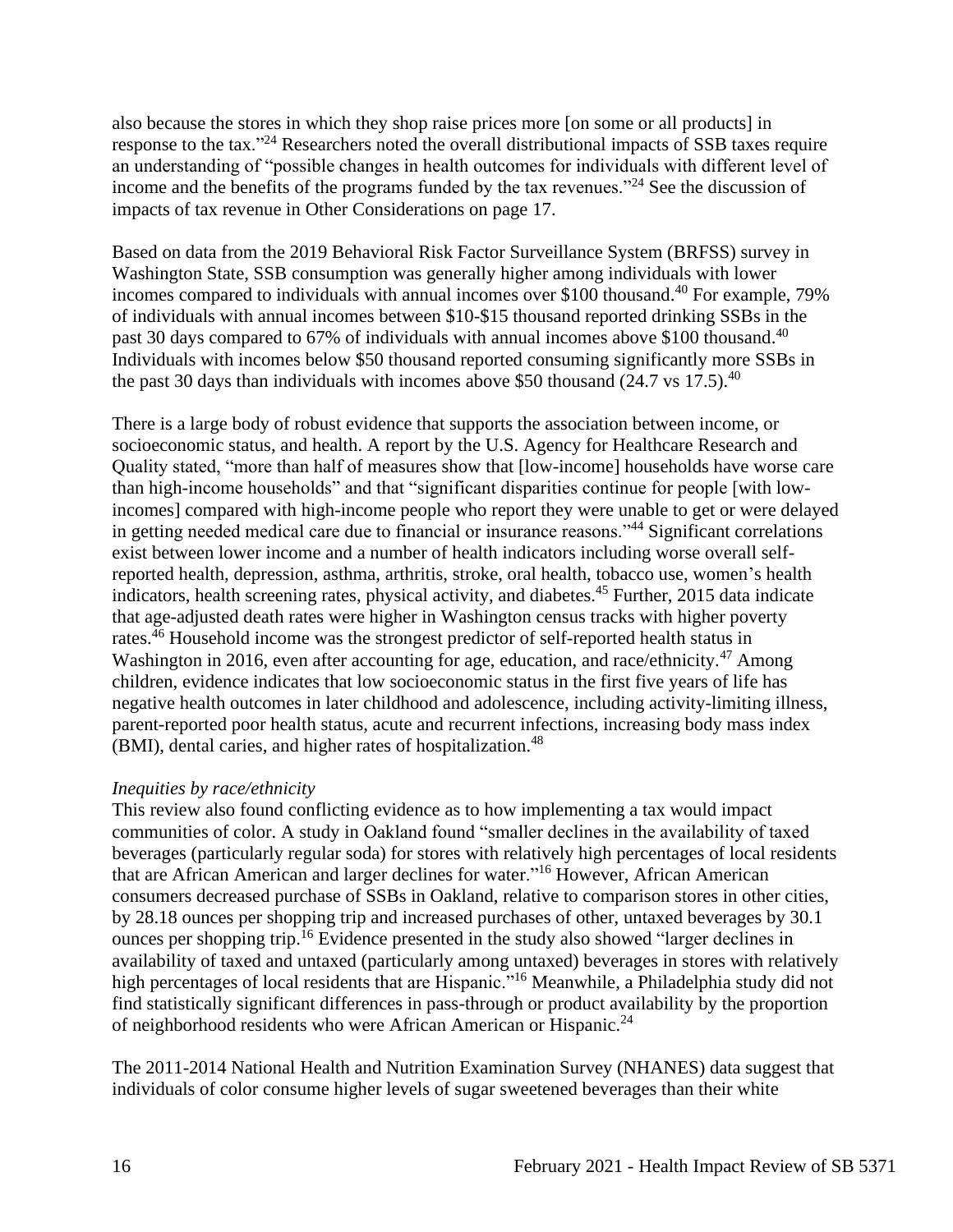counterparts.39,49 Data showed that SSBs contributed to the highest proportion of total daily calories for individuals identifying as Black (8.3% of total daily calories for Black men; 8.9% for Black women) and as Hispanic (8.1% of total daily calories for Hispanic men; 7.4% for Hispanic women) compared to whites (6.4% of total daily calories for white men; 5.4% for white women).<sup>49</sup> While the percentage of total daily calories from SSBs was similar for Black, white, and Hispanic boys (approximately 7%), Black girls consumed a significantly higher percentage of total daily calories from SSBs than Hispanic girls or Black boys (8.9% compared to 6.8% and 7.9%, respectively).  $39$ 

Washington State 2019 BRFSS data also suggested that individuals of color report higher consumption of SSBs than their white counterparts. <sup>40</sup> Individuals who identified as American Indian or Alaska Native had the highest prevalence of SSB consumption (81%) and the highest average consumption rate (36.1 drinks in the past 30 days) than any other racial/ethnic group in Washington State.<sup>40</sup>

In addition, it is well-documented that communities of color experience worse health outcomes than their counterparts for many health measures. A report by University of California Berkeley's Henderson Center for Social Justice stated, "overall, people of color rate their health status lower than [non-Hispanic] [w]hites...In general, people of color report less access to health care and poorer quality health care than [non-Hispanic] [w]hites."<sup>50</sup> In Washington, data indicate that AI/AN, Native Hawaiian and Other Pacific Islander, and Black residents experience a variety of health inequities compared to other groups in the state, including higher age-adjusted death rates and shorter life expectancies at birth.<sup>46,51-55</sup> Further, communities of color also have higher rates of tobacco use, diabetes, obesity, and poorer self-reported health and mental health.<sup>46,56-60</sup> Specifically, AI/AN people in Washington experience high rates of coronary heart disease deaths,  $51$  stroke deaths,  $55$  prevalence of diabetes,  $58$  and poor mental health than other racial and ethnic groups.<sup>61</sup>

As pass-through rates vary (e.g., by store type or location, product), consumers' price elasticity of demand differs, cross-border shopping has not been evaluated on a state-level, and consumption is difficult to measure, it is unclear whether communities disproportionately impacted by adverse health outcomes associated with SSB consumption would be more likely to reduce consumption of these products if distributors are required to pay an excise tax. Overall, there has not been a large enough body of evidence established to determine how a tax on distributors of sweetened beverages may impact different subpopulations and communities in Washington State, and the impact on health inequities is unclear.

#### **Other considerations**

This Health Impact Review focused on the most direct pathway between provisions in the bill and health outcomes and health equity. Evidence for other potential pathways are discussed below.

#### *Impacts on labor and employment*

We explored the potential impact of a tax on sweetened beverages on businesses and employment. There is limited research evaluating this relationship. In one of the only studies and the first in the U.S. to empirically evaluate unintended economic impacts of an excise tax on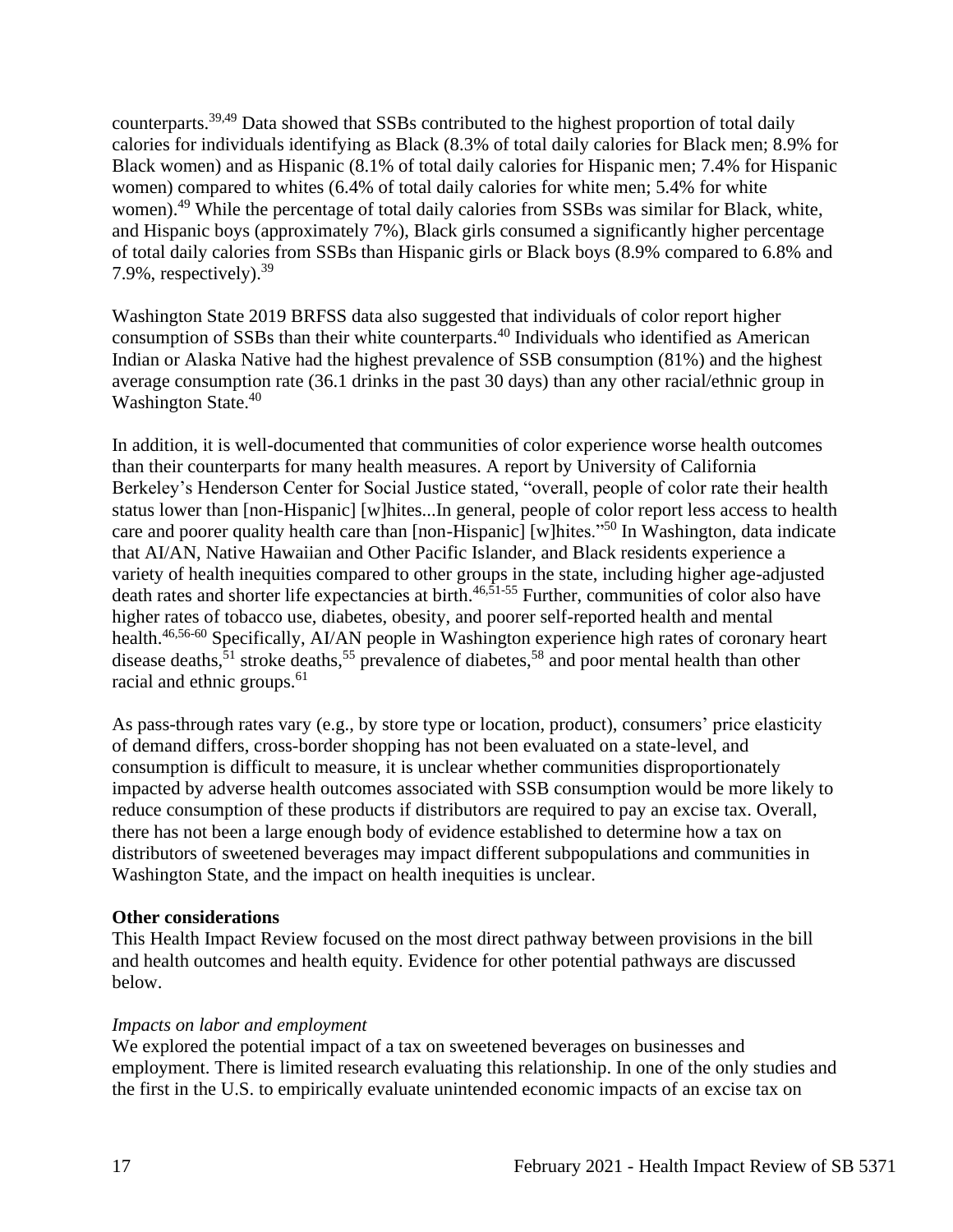SSBs, authors found "no evidence that [Philadelphia's sweetened beverage tax] resulted in job losses in the overall economy, private sector, limited-service restaurants, or convenience stores" up to two and a half years after the tax was implemented.<sup>62</sup> However, the study was unable to assess impacts to beverage manufacturers or grocery stores; to hours worked or wages; or to types of jobs available (e.g., shifts from higher paying jobs to lower-paying jobs).<sup>62</sup> Key informants familiar with the impacts of Seattle's Sweetened Beverage Tax shared that evidence suggests that employment was not impacted after the city's tax was implemented (personal communications, February 2021).

Since there is limited evidence examining the impact of a sweetened beverage tax on labor and employment and since existing research has found no evidence of job losses, we did not include this pathway in the logic model.

#### *Impacts of tax revenue*

SB 5371 stipulates how the revenue from the tax on sweetened beverages must be invested. For Fiscal Year (FY) 2023 (the first full year after implementation), the Department of Revenue projects that a tax on sweetened beverages would likely generate \$220.9 million.<sup>36</sup> Estimates project that the revenue from the tax will increase over the next 10 years, and revenue from the tax on sweetened beverages will total approximately \$2.6 billion from FY 2022 through FY 2031.<sup>36</sup>

Forty percent of revenue from the tax on sweetened beverages must be deposited into the Foundational Public Health Services account. [RCW 43.70.512](https://app.leg.wa.gov/RCW/default.aspx?cite=43.70.512) (Public health system— Foundational public health services—Intent) states that the governmental public health system (comprised of the State Department of Health, State Board of Health, local health jurisdictions, sovereign tribal nations, and Indian health programs) is responsible for delivering a set of core public health services "in ways that maximize the efficiency and effectiveness of the overall system, make best use of the public health workforce and evolving technology, and address health equity." Funding is allocated to invest in the control of communicable diseases and other notifiable conditions; chronic disease and injury prevention; environmental public health; maternal, child, and family health; access to and linkages with medical, oral, and behavioral health services; vital records; and other capabilities (e.g., public health emergency planning, communications, policy development and support, community partnership development, business competencies) [\(RCW 43.70.515\)](https://app.leg.wa.gov/RCW/default.aspx?cite=43.70.515). Department of Revenue predicts that the revenue from the tax on sweetened beverages would deposit about \$90.5 million into the Foundational Public Health Services account for FY 2023.<sup>36</sup>

Sixty percent of revenue from the tax on sweetened beverages must be deposited into a health equity account, and bill language requires funds to be used to address social determinants of health in disproportionately impacted communities burdened by negative health outcomes with a focus on access to healthy foods, reducing food insecurity, access to healthcare, and supporting community infrastructure and capacity. Department of Revenue predicts that the revenue from the tax on sweetened beverages would deposit \$135.7 million into the new health equity account for FY 2023.<sup>36</sup>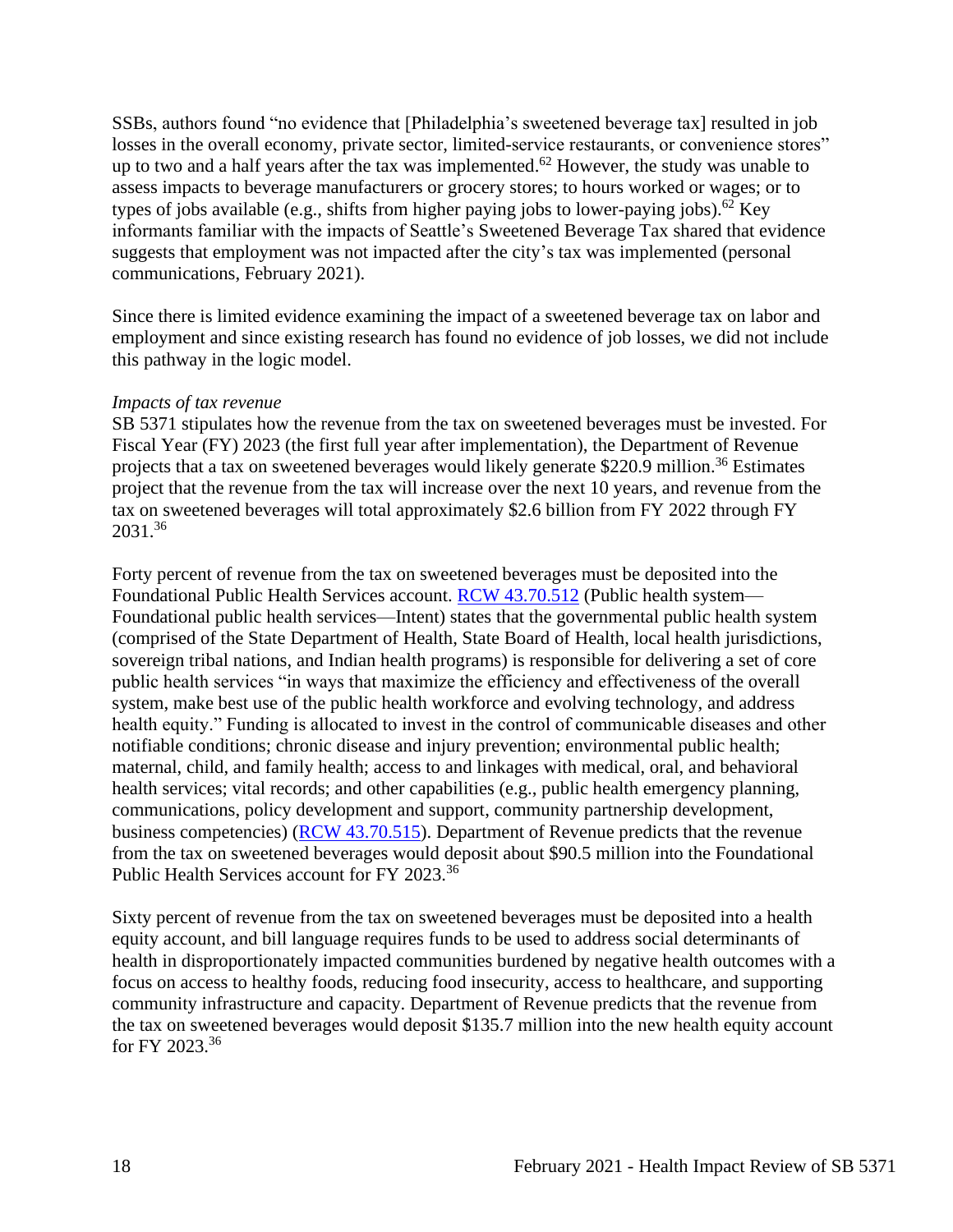Unpublished research examining how revenue has been invested across all 7 U.S. jurisdictions with a tax on SSB found that, "over 90% of SSB tax-revenue investments directly support community health and develop human and community capital, and that the majority of funds are being invested in marginalized communities, which bear a disproportionate burden from diseases associated with sugary drinks."<sup>63</sup> Moreover, "these investments may yield additional health benefits beyond those resulting from lower SSB consumption" and may further advance equity as "allocations reflected interest in racial, social, and health equity, with 83% of funds directed toward benefitting populations affected by inequities."<sup>63</sup> Lastly, in Seattle, which specified the intent of how revenue was invested, 88% of revenue was used as intended.<sup>63</sup> In 2019, City of Seattle's Sweetened Beverage Tax provided \$18.3 million, which was invested to support healthy food access (53%), children's health and early learning (43%), and tax administration  $(4\%)$ .<sup>8</sup>

In the fiscal note for SB 5371, the Office of State Treasurer reported that, "cash flows are currently unavailable; therefore, estimated earnings from investments are indeterminable."<sup>36</sup> Since the impact on disproportionately impacted communities is dependent on the amount of funding available and on how funds are allocated, we did not include this pathway in the logic model. However, available evidence suggests that, if tax revenue is invested to address social determinants of health in disproportionately impacted communities, there is the potential that SB 5371 could have a greater impact on improving health outcomes and decreasing health inequities.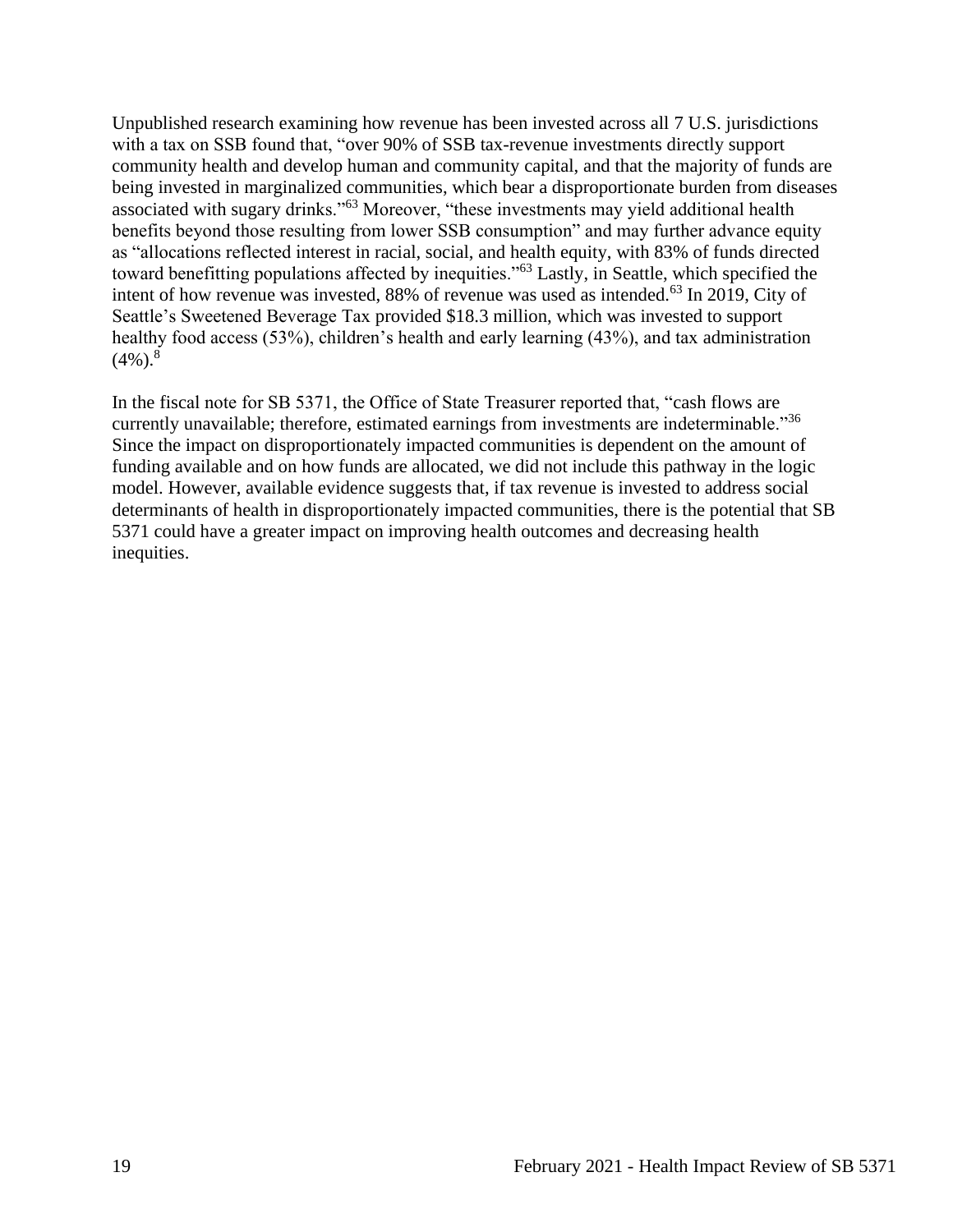## **Annotated References**

## <span id="page-19-0"></span>1. **Excise Tax. Available at: [https://www.irs.gov/businesses/small-businesses-self](https://www.irs.gov/businesses/small-businesses-self-employed/excise-tax)[employed/excise-tax.](https://www.irs.gov/businesses/small-businesses-self-employed/excise-tax) Accessed February 17, 2021.**

This Iternal Revenue Service (IRS) webpage defines excise taxes, as "taxes paid when purchases are made on a specific good [...] Excise taxes are often included in the price of the product. There are also excise taxes on activities."

## 2. **Heise Thomas L., Katikireddi Srinivasa V., Pega Frank, et al. Taxation of sugarsweetened beverages for reducing their consumption and preventing obesity or other adverse health outcomes (Protocol).** *Cochrane Database of Systematic Reviews.* **2016.**

In this Cochrane Review protocol briefing, Heise et. al. provided background research and outlined plans to examine the relationship between a SSB tax and health outcomes. The intent of the study is "to assess the effects of taxation of SSBs…on [sugar- sweetened beverage] consumption, energy intake, overweight, obesity, and other adverse health outcomes in the general population." The study will evaluate direct and indirect health outcomes as a result of SSB consumption. The protocol noted that, "the primary motivation for taxing SSBs is to decrease the intake of these beverages in the general populations." The authors noted, "empirical evidence is becoming available, based on data from countries or states that have already implemented SSB taxes. This includes research on the association between the existence of statelevel soft drink and other high caloric food taxes, and the incidence of obesity." This pending review will fill a gap in the literature synthesizing the impacts of SSB taxes on direct and indirect health outcomes.

## 3. **Win Thin Lei. With Zumba and tax, Navajo Nation looks to scrap bad diet.** *Reuters.* **24 October 2018, 2018;Big Story 10**

This Reuters news article discusses the Navajo Nation's efforts to address factors contributing to tribal members' poor health outcomes (e.g., diabetes). The Navajo Nation is the largest North American tribe with approximately 300,000 enrolled members across parts of Arizona, New Mexico, and Utah. The Navajo became the first government in the U.S. to tax junk food. "The Healthy Diné Nation Act 2014 imposes a 2 percent tax on SSBs and foods high in salt, fat and/or sugar such as chips, candy, pastries and fried foods." The law, which went into effect in 2015, complements another law eliminating a 5% tax on fresh fruits and vegetables. As of October 2018, "the tax has raised more than \$4 million for the Navajo Nation [...] as mandated by the law, revenue has gone toward projects the Navajo define as health and wellness, such as vegetable gardens, craft classes, exercise equipment and walking trails."

## 4. **Arkansas Soft Drink Tax Act, § 26-57-904 Arkansas Code Annotated(1992).**

This Arkansas State law (Tax Rate) outlines the excise tax levied for the distribution of soft drinks as defined in § 26-57-902(13)(A-B).

# 5. **Arkansas Soft Drink Tax Act, Arkansas Code Annotated(1992).**

This section of the Arkansas Soft Drink Tax Act directs revenues from the excise tax be credited to the "Arkansas Medicaid Program Trust Fund."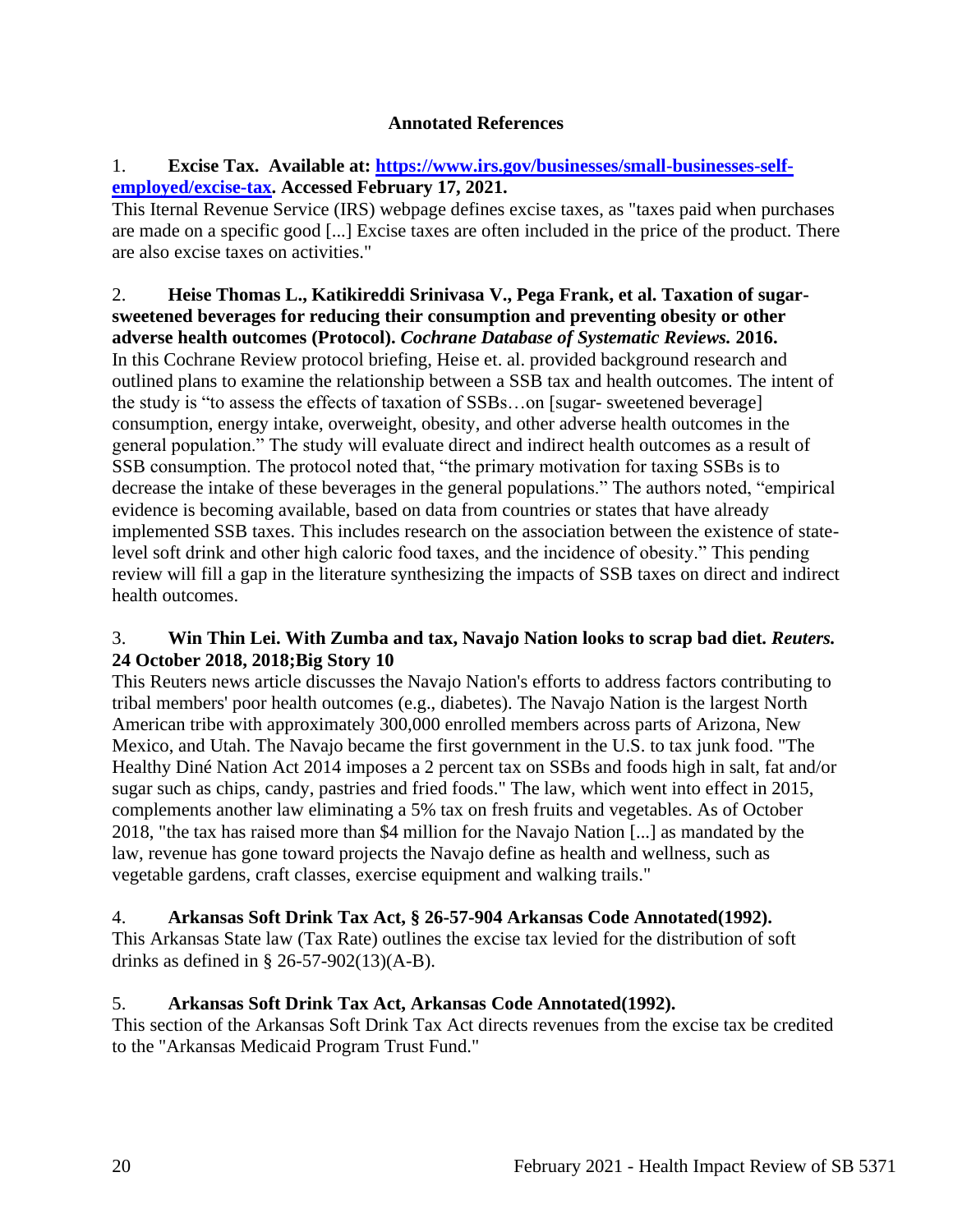#### 6. **Bleich S. N., Lawman H. G., LeVasseur M. T., et al. The Association Of A Sweetened Beverage Tax With Changes In Beverage Prices And Purchases At Independent Stores.** *Health Aff (Millwood).* **2020;39(7):1130-1139.**

Bleich et al. analyzed compared changes in beverages prices and purchases before and 12 months after Philadelphia, Pennsylvania, implemented an excise tax of 1.5 cents per ounce on beverages sweetened with sugar or artificial sweeteners. Baltimore, Maryland, served as a control as SSBs remained untaxed, for its proximity to Philadephia (without bordering it), and its population having a similar demgraphic profile. This was the first study to focus on small independent stores, which serve as an "important yet understudied setting" as they are "visited frequently in urban and low-income areas, and sugary beverages are among the most commonly purchased items in them." The study's secondary aims were to "examine differences by beverage sweetener status and container size, income levels in stores' neighborhoods, and customers' education levels." The sample included 134 stores with price data and 4,584 customer purchases (purchased during week days, limiting the generalizability of findings). "Compared with Baltimore, Philadelphia experienced significantly greater increases in the price of taxed beverages (1.81 cents per ounce, or 120.4 percent of the tax) and significantly larger declines in the volume of taxed beverages sold (5.76 ounces, or 38.9 percent) after tax implementation." Authors concluded that "beverage excise taxes may be an effective policy tool for decreasing the purchase of sweetened drinks in small independent stores, particularly among populations at higher risk for [SSB] consumption [i.e., people with lower income or educational attainment]."

## 7. **Council Seattle City. AN ORDINANCE imposing a tax on engaging in the business of distributing sweetened beverages; adding a new Chapter 5.53 to the Seattle Municipal Code; and amending Seattle Municipal Code Sections 5.30.010, 5.30.025.K, 5.30.060.C, 5.55.010, 5.55.040.A, 5.55.060.A, 5.55.150.E, 5.55.165, 5.55.220, and 5.55.230.A. 3 ed. Seattle, WA: Seattle City Clerk; 2017.**

In June 2017, the Seattle City Council passed amended Council Bill 118965 creating City of Seattle Ordinance 125324 which established the city's Sweetened Beverage Tax. The tax went into effect January 1, 2018.

## 8. **Seattle City of. Sweetened Beverage Tax.** *Supporting healthy food and child health and development***. Seattle, WA2019.**

This City of Seattle fact sheet provides an overview of the city's Sweetened Beverage Tax. It disucusses why Seattle passed the tax (of 1.75 cents per ounce) on SSB products. It notes that a 20 oz soda has 15 teaspoons of added sugar 250 empty calories. Drinking 1 to 2 cans a day increases risk of Type 2 Diabetes by 26%. Beverages that are taxed under the ordinance include regular sodas, fruit drinks (excluding 100% juice), energy and sports drinks, sweetened waters, sweetened coffees and teas, and syrups and concentrates. Diet drinks, bottled watter, 100% juice, milk (including plant-based), powders and concentrates mixed by the end consumer, beverages for medical use, infant or baby formula, and alcoholic beverages are not taxed. Revenues from the tax are directed to support and expand programs that increase access to healthy food (53%) and to support child health, development, and readiness for school (43%). Additionally, 4% of revenues support the administration of the Sweetened Beverage Tax Community Advisory Board and to fund a 5-year evaluation to study the effects of the tax on economic outcomes and health behaviors. In 2019, the Sweetened Beverage Tax provided \$18.3 million to support these efforts.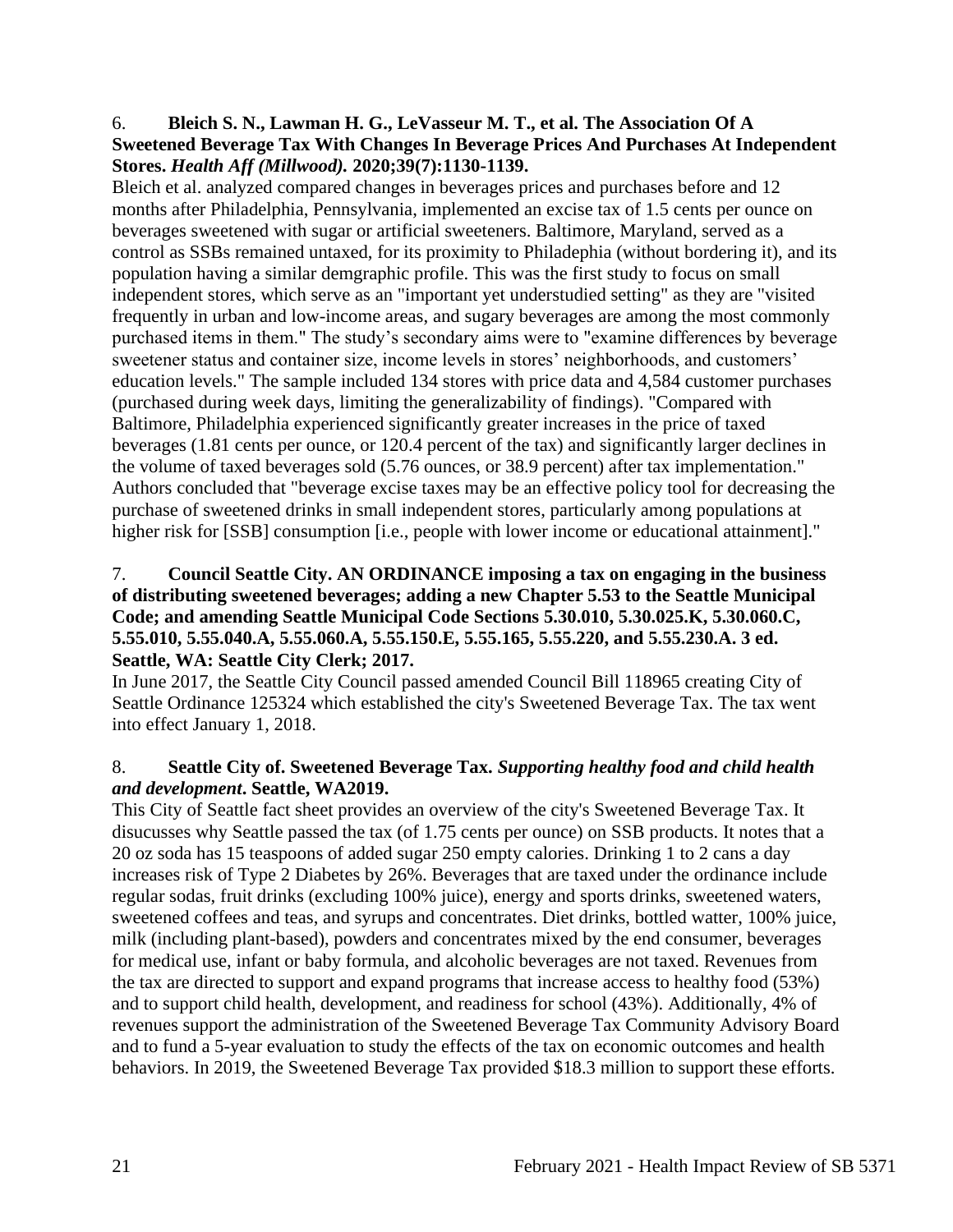## 9. **Agriculture U.S. Department of. Dietary Guidelines for Americans 2015-2020 (Eighth Edition).2015.**

The 2015-2020 Dietary Guidelines for Americans (published by the U.S. Department of Agriculture) recommended that added sugars should makeup less than 10% of total calories per day. In addition, the guidelines suggest choosing beverages with no added sugars. Specifically, "choosing beverages with no added sugars, such as water, in place of [SSBs], reducing portions of [SSBs], drinking these beverages less often, and selecting beverages low in added sugars." The guidelines noted that [SSBs] are one of the main sources of added sugars in U.S. diets, accounting for 47% of the dietary sources of added sugars for individuals aged 2 years and older.

# 10. **Cawley J. , Frisvold D.E. . The Pass-Through of Taxes on Sugar-Sweetened Beverages to Retail Prices: The Case of Berkeley, California.** *Journal of Policy Analysis and Management.* **2017;36(2):303-326.**

Cawley and Frisvold estimate the extent to which Berkeley's tax on SSBs is passed through to consumers in the form of higher prices. Authors collected the "prices of various brands and sizes of SSBs and other beverages before and after the implementation of the tax from a near-census of convenience stores and supermarkets in Berkeley, California" as well as prices from stores in a San Francisco (i.e., control city). Results found "estimates from difference-in-differences models indicate that, across all brands and sizes of products examined, 43.1 percent (95 percent confidence interval: 27.7 to 58.4 percent) of the Berkeley tax was passed on to consumers." Estimates were consistent with cross-border shopping. Specifically, "For each mile of distance between the store and the closest store selling untaxed SSBs, pass-through rose 33.3[%] for 2 [liter] bottles and 25.8% for 12-packs of 12 ounce cans."

# 11. **Chriqui Jamie F., Powell Lisa M. Sugar-Sweetened Beverage Taxes: Increasing Prices to Reduce Beverage Consumption.** *American Journal of Public Health.*  **2020;110(7):931-932.**

This Editorial by Chriqui and Powell provides context for the research assessing SSB taxes using Falbe et al.'s July 2020 AJPH article as an example. Authors discuss the differences in assessing beverage tax pass-through using different data sources (i.e., store audit versus scanner data) and the benefits and limitations to each. They also discuss lessons learned by evaluating taxes that have been implemented and resulting pass-through. They conclude that available evidence from Falbe et al. and other studies is the need to continue investigating differences in tax pass-through across store types and locations and to understand whether retailers may increase prices of both taxed and untaxed beverages. Furthermore, they highlight that "multiple studies based on different sources of data are valuable as each will contributed to a broader understanding of the impacts of such taxes."

# 12. **Cawley J., Thow A. M., Wen K., et al. The Economics of Taxes on Sugar-Sweetened Beverages: A Review of the Effects on Prices, Sales, Cross-Border Shopping, and Consumption.** *Annu Rev Nutr.* **2019;39:317-338.**

This review by Cawley et al. outlines the economic rationale for SSB taxes, illustrates their predicted effects, and reviews available research on the effects of SSB taxes on retail prices, sales, cross-border shopping, consumption, and product availability. The review identified three studies examining SSB taxes on sales by stores in Berkeley and one in Philadelphia. A study by Rojas and Wang (2017) failed to reject the null hypothesis of no impact on average monthly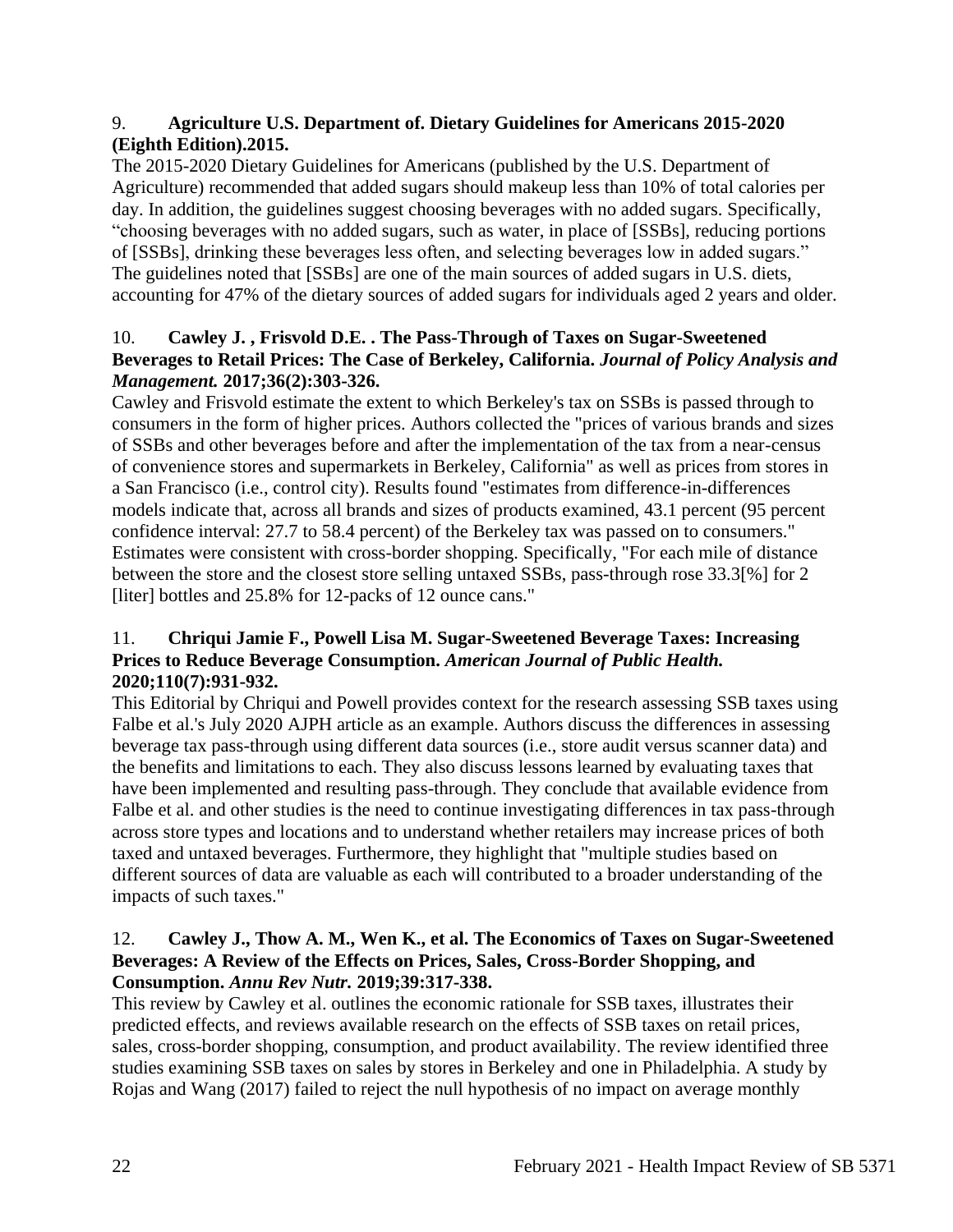volume of sales of SSBs or sodas. The other two studies (Silver 2017 and Bollinger & Sexton 2018) estimated reductions in sales among supermarket chains analyzed (i.e., estimated reductions of 9.6% in taxed ounces per transaction and 7-12% reduction of SSB sales, respectively). Bollinger and Sexton also examined purchases among one pharmacy chain in Berkeley and could not reject the null hypothesis of no change in sales in this setting. In another study, consumer surveys were used to estimate the impact of Philadelphia's 2 cents per ounce beverage tax on consumers' purchases. Researchers interviewed different sets of customers before and after the tax was implemented at both stores in Philadelphia and control areas nearby. "They estimated that the tax reduced purchases of taxed beverages in Philadelphia by 8.9 ounces per shopping trip."Overall, "evidence indicates that the amount by which taxes increase retail prices (also called the pass-through of the tax) varies by jurisdiction, ranging from less than 50% to 100% of the tax. Sales tend to decrease significantly in the taxing jurisdiction, although this seems to be partly offset by residents increasingly shopping outside of the taxing jurisdiction (i.e., engaging in cross-border shopping)." Finally, authors found that while "overall taxes lower consumption of the taxed beverages by adults," this does not hold true for all types of beverages or all groups of consumers. They provide suggestions for improving the design of such taxes and directions for future research.

## 13. **Falbe J. , Rojas N. , Grummon A.H. , et al. Higher Retail Prices of Sugar-Sweetened Beverages 3 Months After Implementation of an Excise Tax in Berkeley, California.**  *American Journal of Public Health.* **2015;105(11).**

Falbe et al. assessed the short-term ability to increase retail prices using a 1-cent-per-ounce excise tax on the distribution of SSBs implemented in Berkeley, California in March 2015. Authors examined pre- to posttax price changes for SSBs and non-SSBs in a variety of retailers in Berkeley (intervention site) and two comparison, control cities (San Francisco and Oakland). Researchers examined price changes by beverage, brand, size, and retailer type. Overall, the price of smaller beverages (less than or equal to 33.8 oz.) increased 0.69 (cents/oz) in Berkeley relative to comparison cities (95% confidence interval  $= 0.36 - 1.03$ ) for soda. Prices also increased for small sized fruit-flavored drinks  $(0.47 \, [95\% \, CI = 0.08, 0.87])$  and SSBs overall  $(0.47 \, [95\% \, CI = 0.25, 0.69])$ . The price for 2-liter bottles and multipacks of sodas also increased in relative price. "For other retailers, pass-through for soda ranged from 0.59 cents per ounce  $(95\% \text{ CI} = 0.05, 1.01)$  for small grocery stores to 1.35 cents per ounce  $(95\% \text{ CI} = -0.40, 3.10)$  for liquor stores." For SSBs overall, pass-through ranged from "0.42 cents per ounce (95%  $CI =$ 0.00,0.85) in small grocery stores to 0.97 cents per ounce (95% CI = 0.43, 1.51) in liquor stores." Additionally, "Pass-through estimates for these beverages, which we assessed only in supermarkets and drugstores, were similar to the pass-through for 20-ounce bottles sold in supermarkets and drugstores (0.37 cents/oz;  $95\%$  CI = 0.13, 0.60). However, when considering promotional prices, the pass-through for 2-liter bottles dropped to 0.24 cents per ounce (95% CI  $= -0.46, 0.94$ ), whereas passthrough for multipacks became 0.56 cents per ounce (95% CI = -0.21, 1.34)."

14. **Roberto Christina A., Lawman Hannah G., LeVasseur Michael T., et al. Association of a Beverage Tax on Sugar-Sweetened and Artificially Sweetened Beverages With Changes in Beverage Prices and Sales at Chain Retailers in a Large Urban Setting.** *Jama.*  **2019;321(18).**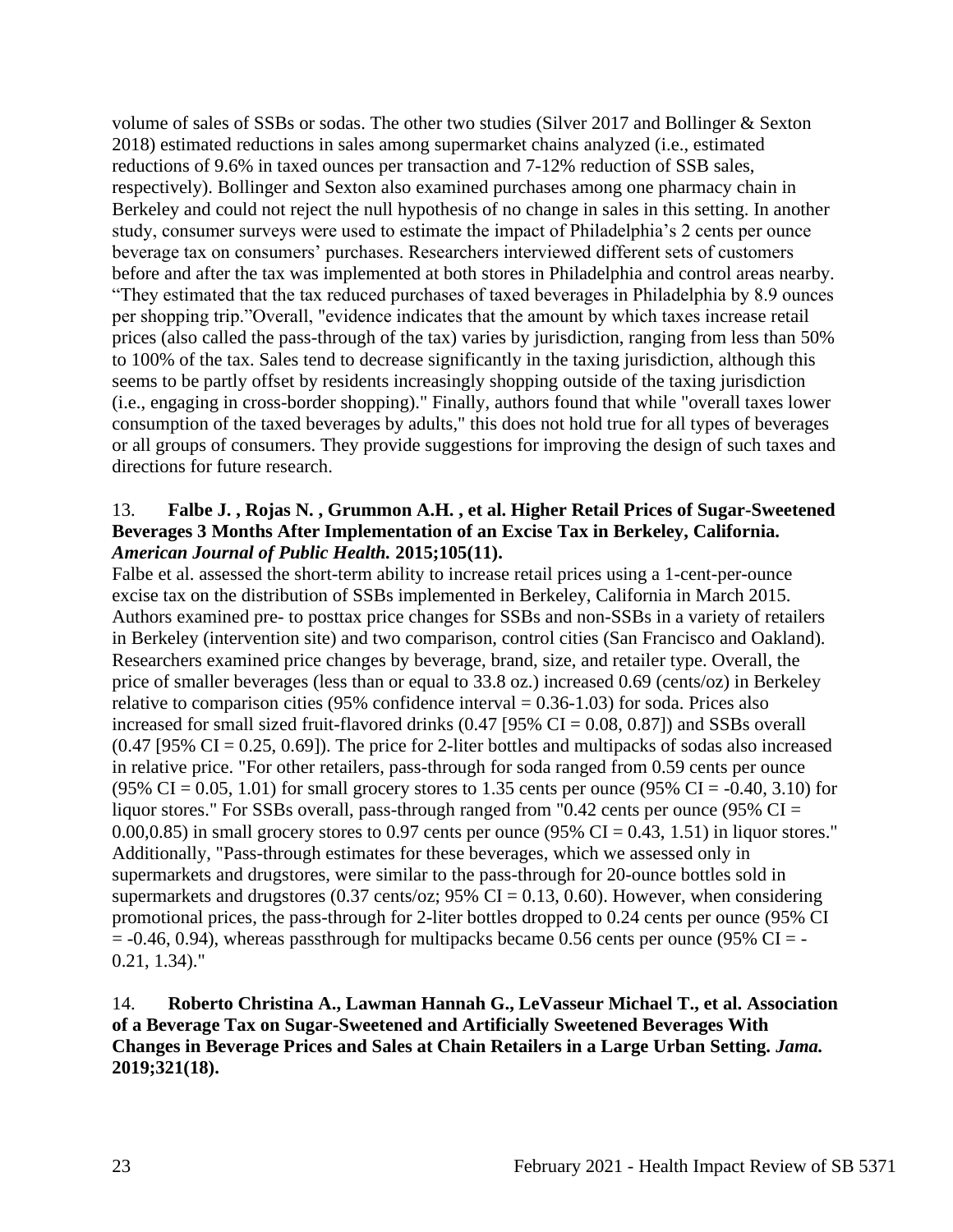Roberto et al. compared changes in beverage prices and sales in Philadelphia, Pennsylvania, following the implementation of the city's SSB tax compared with prices in Baltimore, Marlyand ( a control city without a tax). The main outcomes considered were change in taxed beverage prices and volume sales. A secondary aim was to assess potential cross-border shopping as a means to avoid the tax. Authors used "a difference-in-differences approach and analyzed sales data to compare changes between January 1, 2016, before the tax, and December 31, 2017, after the tax. Differences by store type, beverage sweetener status, and beverage size were examined." Overall, 291 stores (54 supermarkets, 20 mass merchandisers, and 217 pharmacies) were analyzed. Results show that "compared with Baltimore, Philadelphia experienced significantly greater increases in taxed beverage prices and significantly larger declines in volume of taxed beverages sold in the after-tax period." Authors calculated the % of the tax passed through to consumers for supermarkets (43.1%), mass merchandise stores (57.8%), and pharmacies (104.%). Although total volume sales of taxed beverages in Philadelphia decreased by 51.0% after tax implementation, cross-border shopping offset this decrease in Philadelphia's volume sales by 24.4%.

15. **Silver L. D., Ng S. W., Ryan-Ibarra S., et al. Changes in prices, sales, consumer spending, and beverage consumption one year after a tax on sugar-sweetened beverages in Berkeley, California, US: A before-and-after study.** *PLoS Med.* **2017;14(4):e1002283.** Silver et al. examine the association between the Berkeley, California, 1 cent per ounce tax on SSBs with beverage prices, sales, store revenue/consumer spending, and usual beverage intake. Authors compare pre-taxation (before 1 January 2015) and first-year post-taxation (1 March 2015-29 February 2016) "measures of (1) beverage prices at 26 Berkeley stores; (2) point-of-sale scanner data on 15.5 million checkouts for beverage prices, sales, and store revenue for two supermarket chains covering three Berkeley and six control non-Berkeley large supermarkets in adjacent cities; and (3) a representative telephone survey (17.4% cooperation rate) of 957 adult Berkeley residents." The main outcomes and measures of interest include "changes in inflationadjusted prices (cents/ounce), beverage sales (ounces), consumers' spending measured as store revenue (inflation-adjusted dollars per transaction) in two large chains, and usual beverage intake (grams/day and kilocalories/day)." Authors observed that tax pass-through (i.e., changes in the price after implementation of the tax) varied in degree and timing by store type and beverage type. Results pass-through was "complete in large chain supermarkets  $(+1.07 \text{ cent/oz}, p = 0.001)$ and small chain supermarkets and chain gas stations (1.31 cent/oz,  $p = 0.004$ ), partial in pharmacies ( $+0.45$  cent/oz,  $p = 0.03$ ), and negative in independent corner stores and independent gas stations (-0.64 cent/oz,  $p = 0.004$ )." Results showed that post-tax year 1 SSB sales (ounces/transaction) declined 9.6% ( $p < 0.001$ ) in Berkeley stores compared to estimates if the tax were not in place, but rose  $6.9\%$  ( $p < 0.001$ ) for non-Berkeley stores. Meanwhile, sales of untaxed beverages in Berkeley stores rose (3.5%) compared to non-Berkeley stores (0.5%) (both statistically significant p<0.001). Overall beverage sales (e.g., water, untaxed fruit, vegetable, and tea drinks, plain milk) also rose across stores. "Scanner data mean store revenue/consumer spending (dollars per transaction) fell 18 cent less in Berkeley (-\$0.36,  $p < 0.001$ ) than in comparison stores (- $$0.54$ ,  $p < 0.001$ ). Berkeley's baseline and post-tax SSB "sales and usual dietary intake were markedly low compared to national levels (at baseline, National Health and Nutrition Examination Survey [SSB] intake nationally was 131 kcal/d and in Berkeley was 45 kcal/d)." Reductions in self-reported mean "daily intake in grams  $(-19.8\%, p = 0.49)$  and in mean per capita SSB caloric intake  $(-13.3\%, p = 0.56)$  from baseline to post-tax were not statistically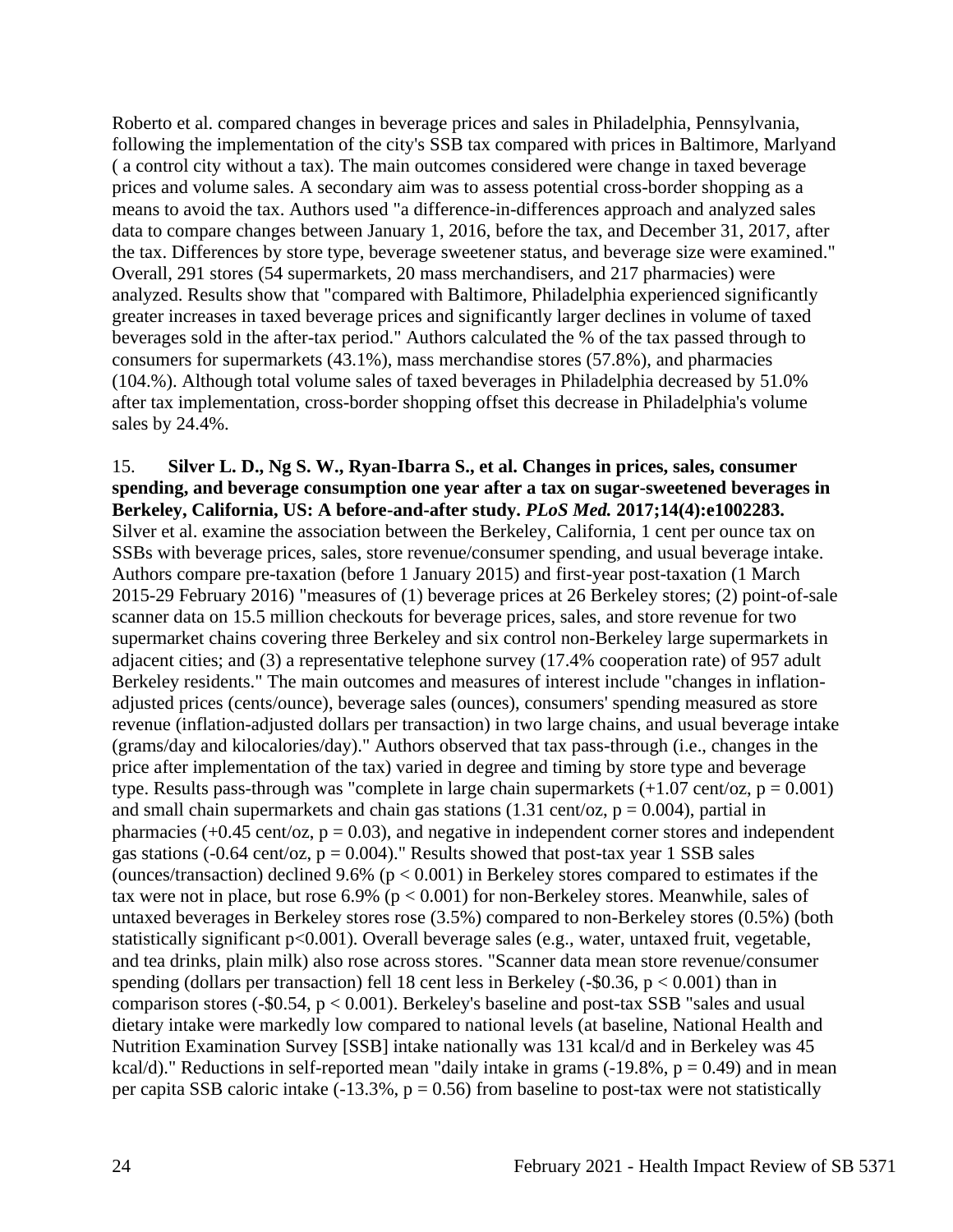significant." Authors noted study limitations included an inability to establish causal links due to observational design and the absence of health outcomes. Additionally, "analysis of consumption was limited by the small effect size in relation to high standard error and Berkeley's low baseline consumption." Authors concluded that one year after the implementation Berkeley's tax, prices of SSBs increased in many, but not all, settings; sales declined; and "sales of untaxed beverages (especially water) and overall study beverages rose in Berkeley; overall consumer spending per transaction in the stores studied did not rise. Price increases for SSBs in two distinct data sources, their timing, and the patterns of change in taxed and untaxed beverage sales suggest that the observed changes may be attributable to the tax." Finally, post-tax self-reported consumption did not change significantly compared to baseline. Authors stated, "Significant declines in SSB sales, even in this relatively affluent community, accompanied by revenue used for prevention suggest promise for this policy. Evaluation of taxation in jurisdictions with more typical SSB consumption, with controls, is needed to assess broader dietary and potential health impacts."

## 16. **Cawley J., Frisvold D., Hill A., et al. Oakland's sugar-sweetened beverage tax: Impacts on prices, purchases and consumption by adults and children.** *Econ Hum Biol.*  **2020;37:100865.**

Cawley et al. estimate the impact of Oakland's 1 cent tax per ounce on retail prices, product availability, purchases, and child and adult consumption of taxed beverages, as well as of potential substitute beverages. Authors "collected data from Oakland stores and their customers and a matched group of stores in surrounding counties and their customers." Information collected in the months prior to the implementation of the tax and again a year later included: "(1) prices, (2) purchase information from customers exiting the stores, and (3) a follow-up household survey of adults and child beverage purchases and consumption." Using a differencein-differences identification strategy to estimate the impact of the tax on prices, purchases, and consumption of taxed beverages, authors found approximately 60% of the tax was passed on to consumers in the form of higher prices. However, pass-through varied by "store type, the container size of the beverage, distance and time to the closest untaxed competitor, and the characteristics of the local populations living near the stores." Results also showed a "slight decrease in the volume of SSBs purchased per shopping trip in Oakland and a small increase in purchases at stores outside of the city." The resulting decrease in purchases (11.33 ounces per shopping trip) was not statistically significant. There was evidence of increased shopping by Oakland residents at stores outside of the city. Authors concluded, that evidence did not indicate substantial changes in the overall consumption of SSBs or of added sugars consumed through beverages for either adults or children after the tax.

## 17. **Saelens B.E., Rowland M. , Qu P., et al. 12 Month Report: Store Audits & Child Cohort - The Evaluation of Seattle's Sweetened Beverage Tax.Report for City of Seattle and Seattle City Council***.* **2020.**

This report summarizes findings from data collected 12 months after the implementation of Seattle's Sweetened Beverage Tax. Researchers conducted "surveys of beverage prices in stores and restaurants and surveys with lower-income children and parents before, six months after, and 12 months after tax implementation to assess whether the tax is passed on to consumers via higher retail prices of taxed beverages." Prior to the implementation of the tax and study, it was unknown whether distributors would pass the cost of the excise tax to retailers and from retailers to consumers through price increases. "To attempt to isolate the effect of the tax, we compared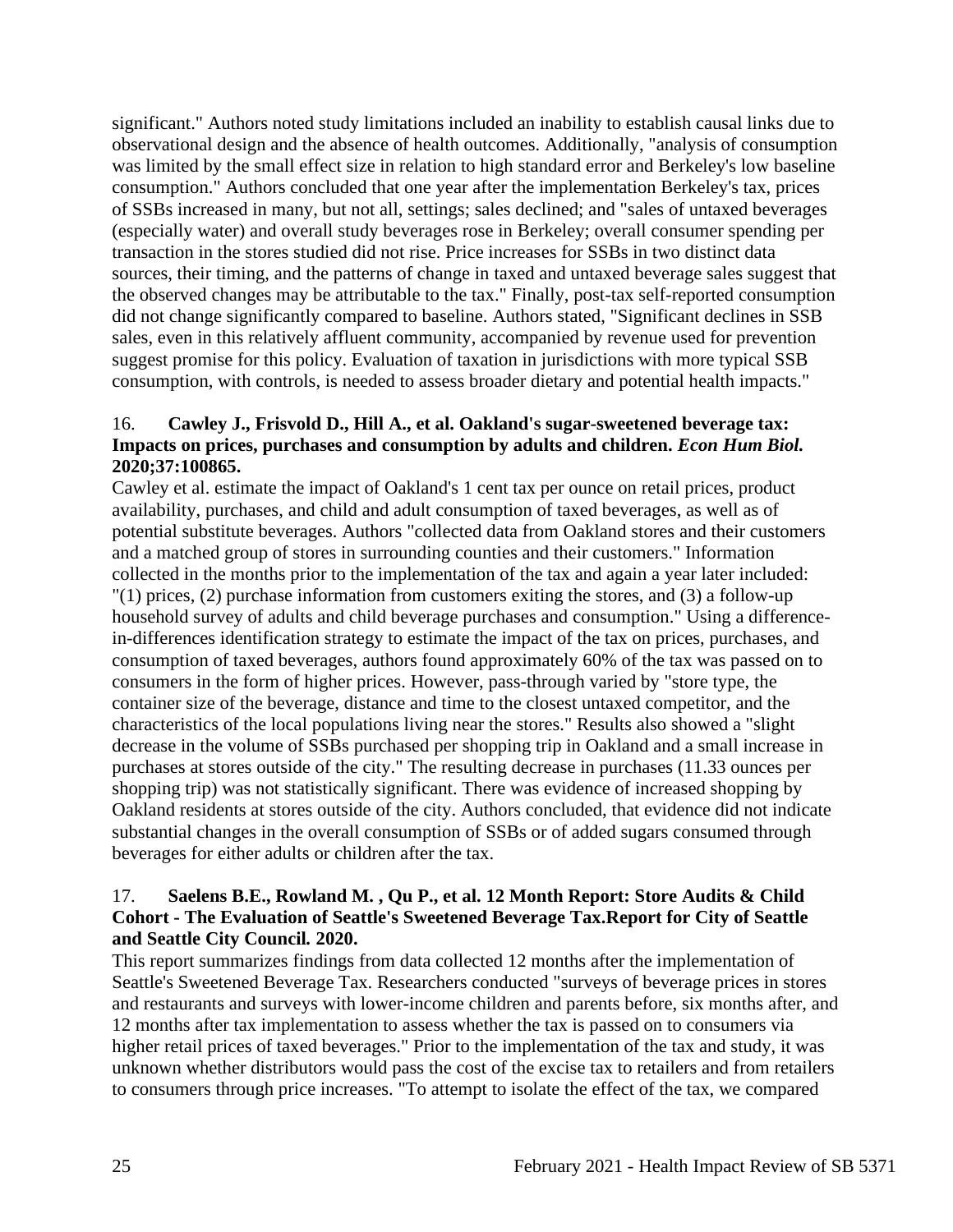changes in Seattle to any changes seen in the comparison area of Federal Way, Kent, and Auburn (where no [SSB] tax was in effect)." Methods included store audits at 12 month (with surveys of 25,756 beverages within 386 stores or restaurants) and the family surveys at 12 months (with 315 children and parents with lower incomes). Overall, the study found that "the tax on sugary beverages incurred by distributors is being passed through to consumers" one year after implementation. The study also found, "lower-income children and parents living in Seattle who were part of our sample reduced sugary beverage consumption from before to after the Sweetened Beverage Tax implementation. Unexpectedly, the reductions observed among Seattle families were similar to reductions observed among comparison area families over the one-year period." Authors noted, "These findings could be the result of general norms and trends in sugary beverage consumption, limitations in our measurement of beverage consumption, or other unknown factors affecting beverage consumption among lower-income families in our region."

# 18. **Bollinger B. , Sexton S.E. . Local Excise Taxes, Sticky Prices, and Spillovers: Evidence from Berkeley's Soda Tax.** *Social Science Research Network Electronic Journal.*  **2018.**

Bollinger and Sexton evaluate the price and consumption effects of Berkeley, CA, soda tax using high-resolution scanner data. They "estimate the tax had no effect on prices or consumption at drugstores, but modestly increases supermarket prices of some soda prodcuts, constituting a minority of soda consumption. They found "limited evidence or reduced supermarket purchases of soda in the taxed jurisdiction" and half of the reduction in purchases were substituted to just outside the taxed jurisdiciton.

## 19. **Powell L. M., Leider J. Evaluation of Changes in Beverage Prices and Volume Sold Following the Implementation and Repeal of a Sweetened Beverage Tax in Cook County, Illinois.** *JAMA Netw Open.* **2020;3(12):e2031083.**

Powell and Leider used an interrupted time series analysis to assess changes in price and volume of taxed and untaxed sweetened beverages in Cook County, Illinois, following the implementation and repeal of the county's Sweetened Beverage Tax (SBT) compared to St Louis County and City, Missouri (control site). Cook County implemented the SBT on August 2, 2017 and repealed the tax effective December 1, 2017. Authors used Nielsen food store scanner data to assess changes in taxed and untaxed beverages prices and volume sold for each site in supermarkets and mass merchandise, grocery, drug, convenience, and dollar stores. "The analytic samples included 16,510 UPCs for volume and 2,141 UPCs (balanced sample) for prices for 122 pretax weeks, 16 tax weeks, and 35 postrepeal weeks." Compared to the control county, Cook County's posttax implementation resulted an increase in taxed beverage prices (1.13 cents per fluid ounce [95% CI, 1.01 to 1.25 cents per fluid ounce). Following the repeal, the price decreased by -1.19 cents per fluid ounce, (95% CI, -1.33 to -1.04 cents per fluid ounce). Prices decreased to their pretax level following the repeal. Meanwhile, "Volume sold of taxed beverages in Cook County compared with St Louis exhibited a posttax implementation level decrease of 25.7% ( $\beta$  = -0.297; 95%CI, -0.415 to -0.179) and a posttax repeal level increase of  $30.5\%$  ( $\beta$  = 0.266, 95% CI, 0.124 to 0.408), with no net change in volume sold from pretax to 8 months after repeal." The results indicate that repealing of SBT "may fully reverse their associations with reduced demand and harms associated with sweetened beverage intake."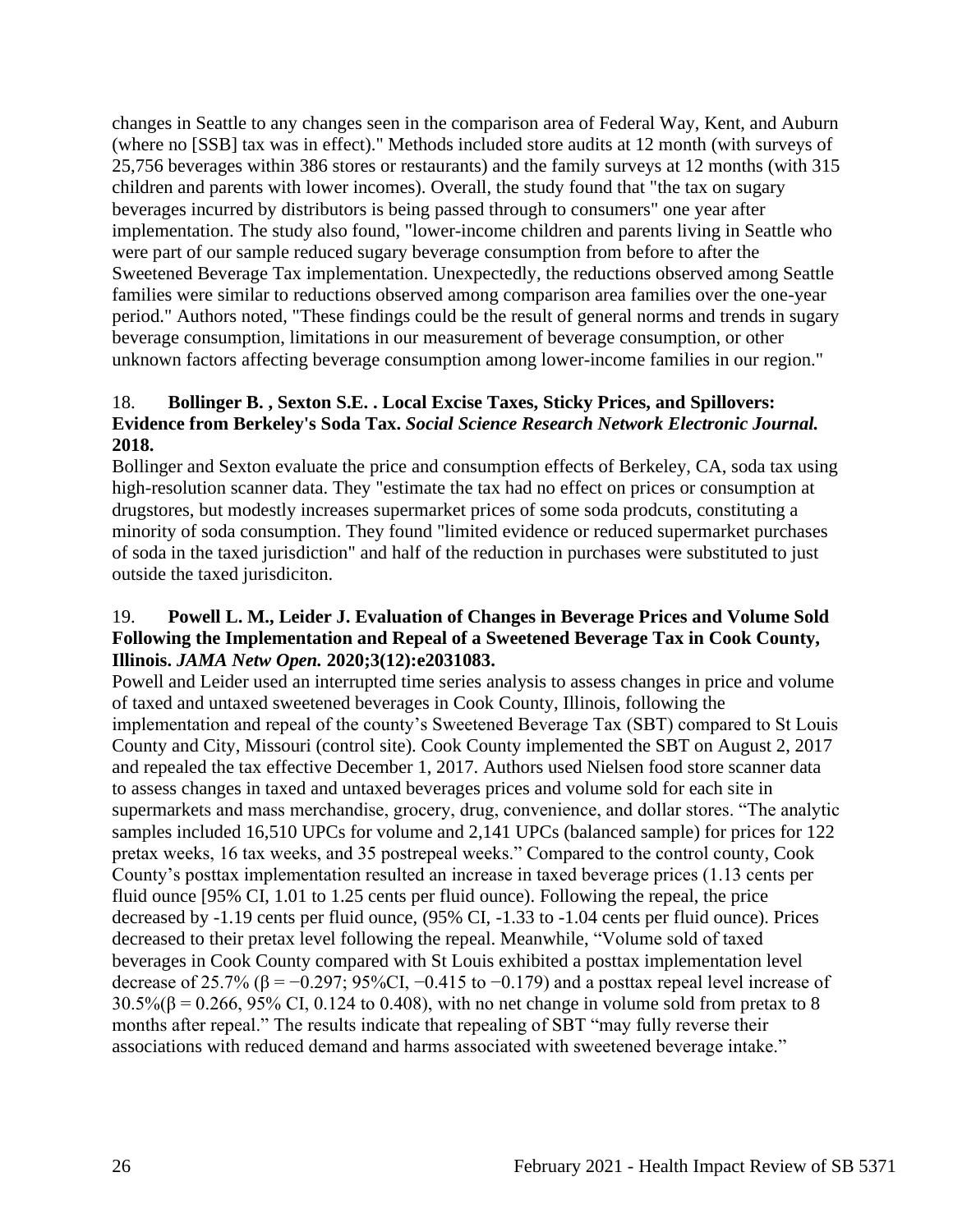#### 20. **Powell L. M., Leider J. The impact of Seattle's Sweetened Beverage Tax on beverage prices and volume sold.** *Econ Hum Biol.* **2020;37:100856.**

Powell and Leider used universal product code-level store scanner data and a pre-post intervention-comparison site difference-in-differences study design to assess the impact of Seattle's Sweetened Beverage Tax (SBT) on taxed beverage prices in the city, the volume sold of taxed beverages in Seattle and in its 2-mile border area (cross-border shopping), and the volume sold of untaxed beverages (substitution) relative to changes in its comparison site of Portland, OR. The results of the difference-in-differences design showed that, "on average, in the first year post-tax implementation, prices of taxed beverages rose by 1.03 cents per oz ( $p < 0.001$ ) corresponding to a 59% tax pass-through rate. Volume sold of taxed beverages fell, on average, by 22% ( $p < 0.001$ ) in the first year following the implementation of the tax." Specifically, "volume sold of taxed beverages fell to a greater extent for family- versus individual-size beverages (31% versus 10%) and fell to a greater extent for soda (29%) compared to all other beverage types." Results indicate moderate substitution to untaxed beverages (4% increase in volume sold,  $p < 0.05$ ). Finally, "the results revealed no significant increases in the overall volume sold of taxed beverages in the 2-mile border area of Seattle relative to its comparison site suggesting that tax avoidance in the form of cross-border shopping did not dampen the impact of the tax."

#### 21. **Seiler S. , Tuchman A. , Yao S. . The Impact of Soda Taxes: Pass-Through, Tax Avoidance, and Nutritional Effects.** *Journal of Marketing Research.* **2020;58(1):22-49.**

Seiler et al. analyzed the impact of a tax on sweetened beverages using a unique data set (i.e., retail point-of-sale data collected by IRI, a large market-research firm) of prices, quantities sold, and nutritional information across 17,582 taxed and untaxed beverages for a large set of stores in Philadelphia (357) and the surrounding area (870). Authors calculated the average tax passedthrough rate was 97% (range 77% to 119%, with two exceptions), leading to a 34% price increase. Authors found the price increase in percentage terms was "somewhat lower in convenience stores and drugstores, despite a similar pass-through rate [...] because those retail formats tend to sell smaller pack sizes, which, on average, have a higher price per ounce." Overall, "demand in the taxed area decreases by 46% in response to the tax." Specifically, chains that sold large quantities prior to the tax--namely, grocery stores, mass merchants, wholesale clubs--all experience large decreases in sales of 41-69%." Meanwhile, "drugstores and convenience stores experienced more modest decreases or no decrease in volume sold." Authors hypothesize: 1) the price increased less in percentage terms at these locations due to a higher pretax price level and 2) these stores tend to sell smaller packages meant for immediate consumption, in which consumers may be less price sensitive. However, "cross-shopping to stores outside of Philadelphia offsets more than half of the reduction in sales in the city and decreases the net reduction in sales of taxed beverages to only 22% [statistically significant decrease at the 5% level]." The analysis found no significant substitution to bottled water and modest substitution to untaxed natural juices. Results showed that quantities purchased decreased by approximately 10% more in the highest-income area relative to the lowest-income area. Authors discuss "several pieces of evidence that suggest that the reason demand decreases less in low-income areas is because low-income households face higher transportation costs." Authors conclude that tax avoidance through cross-shopping severely constrained revenue generation and nutritional improvement, thus making geographic coverage an important policy decision.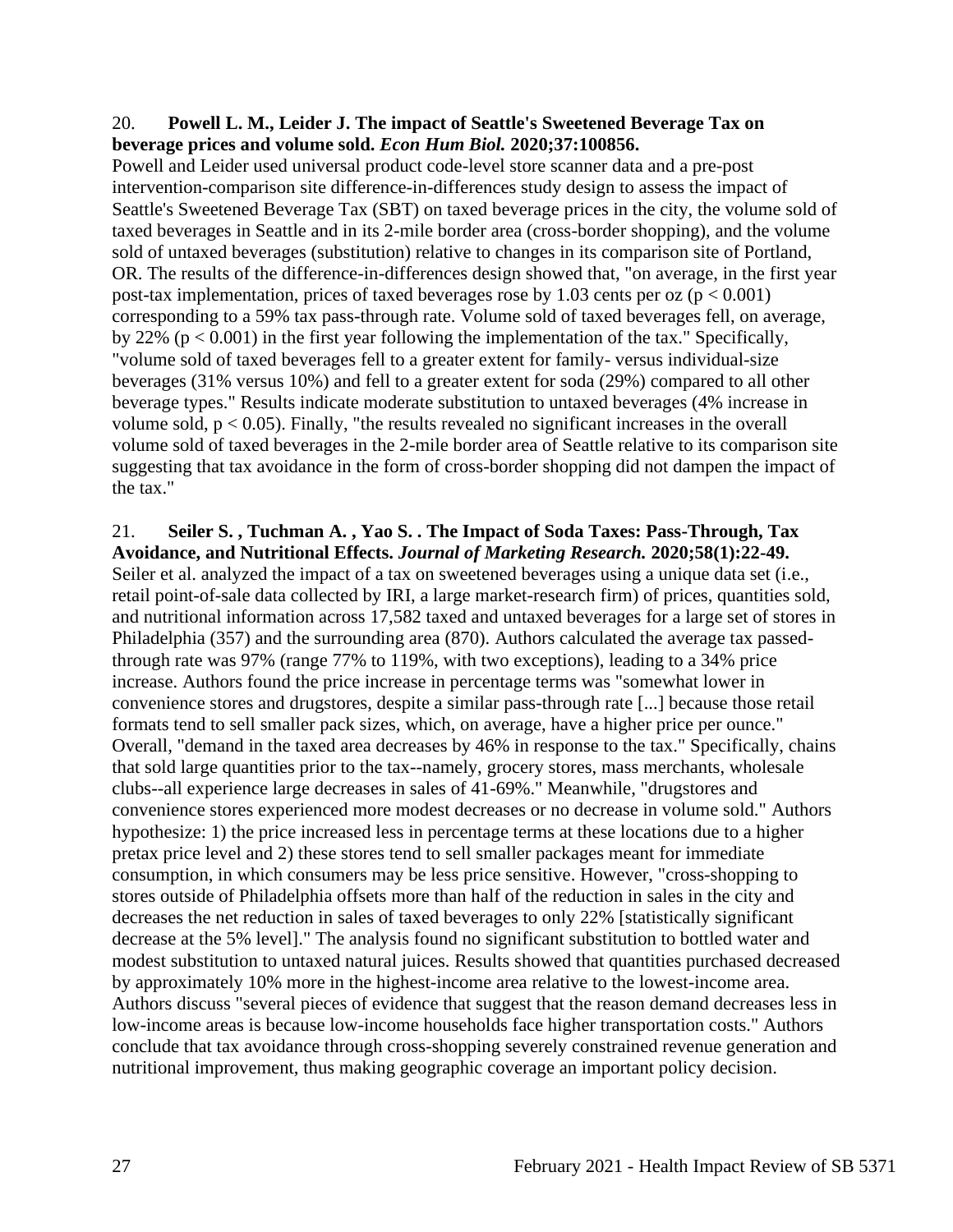#### 22. **Cawley J., Frisvold D., Hill A., et al. The impact of the Philadelphia beverage tax on purchases and consumption by adults and children.** *J Health Econ.* **2019;67:102225.**

Cawley et al. examined the effects of Philadelphia's sweetened beverage tax of 1.5 cents per ounce. They surveyed adults and children in the city as well as nearby comparison communities both before the tax and nearly one year after implementation. Like other studies, authors found that pass-through of the tax varied by store type, with the greatest pass through occuring in convenience stores with gas stations. Additionally, results showed the "tax reduced purchases in Philadelphia stores and that Philadelphia residents increased purchases of taxed beverages outside of the city." Researcher observed tax reduced the frequency of adults' soda consumption by 31% but had "no detectable impacts on adults' consumption of other beverages." Meanwhile, "the tax had no detectable impact on children's consumption of soda or all taxed beverages, although children who were frequent consumers prior to the tax reduced their consumption after the tax."

## 23. **Teng A. M., Jones A. C., Mizdrak A., et al. Impact of sugar-sweetened beverage taxes on purchases and dietary intake: Systematic review and meta-analysis.** *Obes Rev.*  **2019;20(9):1187-1204.**

Teng et al. conducted a systematic review of real-world SSB tax evaluations from across the world and a meta-analysis to examine the overall impact of such taxes on beverage purchases and dietary intake. Articles were identified through Medline, EconLit, Google Scholar, and Scopus databases via search up to June 2018. "SSB tax evaluations from any formal jurisdiction from cities to national governments were eligible if there was a comparison between pre-post tax  $(n = 11)$  or taxed and untaxed jurisdiction(s)  $(n = 6)$ . The consumption outcome comprised sales, purchasing, and intake (reported by volume, energy, or frequency)." Researchers evaluated taxed and untaxed beverage consumption outcomes separately by meta-analysis and adjusted for the size of each tax. Overall, results of the meta-analysis showed "the equivalent of a 10% SSB tax was associated with an average decline in beverage purchases and dietary intake of 10.0% (95% CI: -5.0% to -14.7%,  $n = 17$  studies, 6 jurisdictions) with considerable heterogeneity between results ( $I^2 = 97\%$ )." Additionally, "the equivalent of a 10% SSB tax was also associated with a nonsignificant 1.9% increase in total untaxed beverage consumption (eg, water) (95% CI: -2.1% to  $6.1\%$ ,  $n = 6$  studies, 4 jurisdictions)." Authors concluded that real-world evaluations indicated that "SSB taxes introduced in jurisdictions around the world appear to have been effective in reducing SSB purchases and dietary intake."

## 24. **Cawley J., Frisvold D., Hill A., et al. The Impact of the Philadelphia Beverage Tax on Prices and Product Availability.** *Journal of Policy Analysis and Management.*  **2020;39(3):605-628.**

Cawley et al. examine the affect of Philadelphia's beverage tax, enacted in 2017, on the prices and availability of both taxed and untaxed beverages. Using original data collected in late 2016 and again one year later, authors "estimate difference-in-differences regressions of the change over time in beverage prices and availability in stores in Philadelphia relative to stores in nearby [control] counties." Store types included: stand alone convenience stores, gas stations with convenience sotres, small grocery stores, pharmacies, warehouse stores, and large grocery stores. Results show, on average, distributors and retailers fully passed through the tax to consumers and that pass-through was higher for individual servings than for larger sizes. Authors found "heterogeneity in the pass-through rate among stores; it is greater among stores that are in higher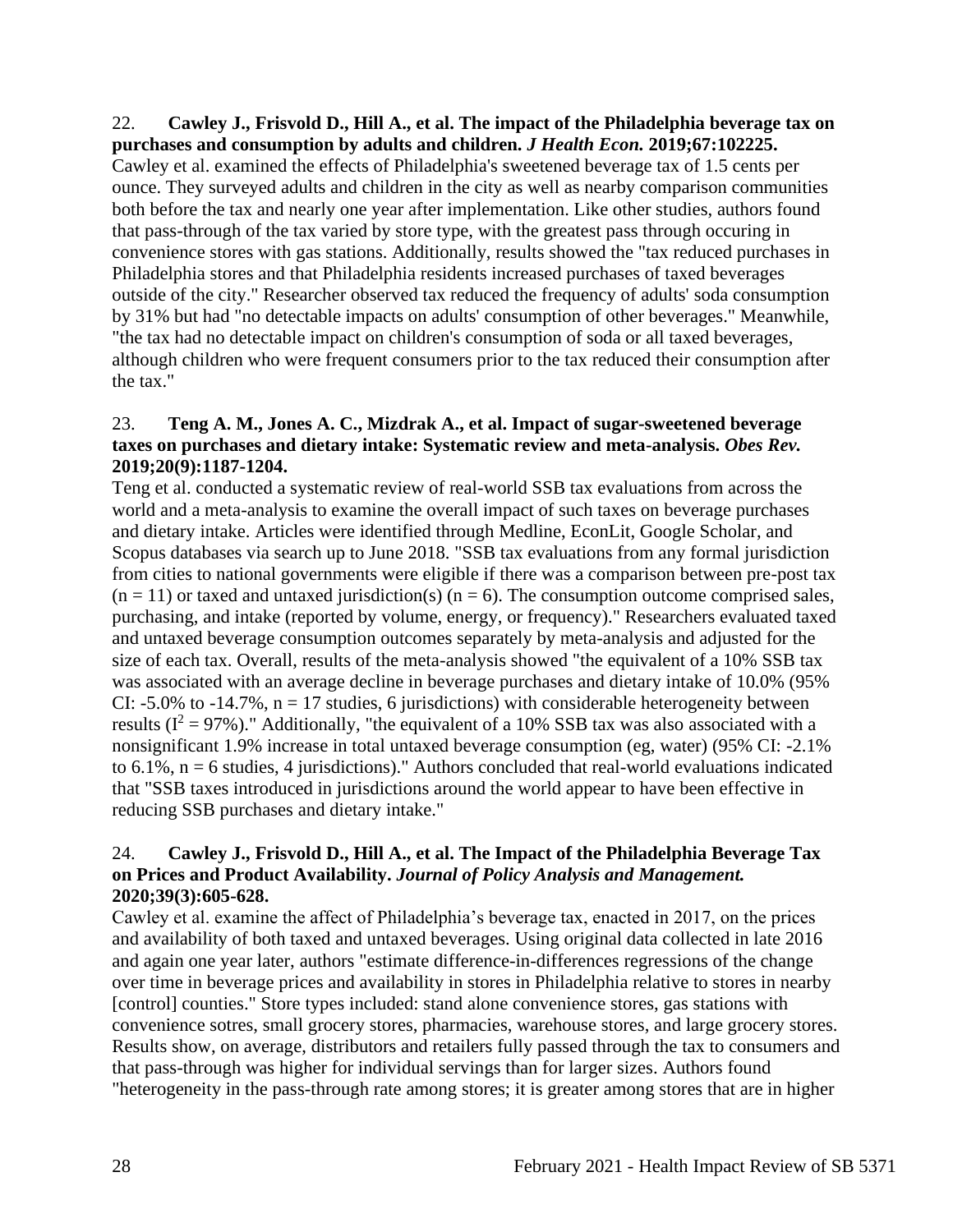poverty neighborhoods, located farther from untaxed stores outside Philadelphia, and that are independent as opposed to part of national chains." Furthermore, evidence indicates the "tax reduced the availability of taxed beverages and increased the availability of untaxed beverages, particularly bottled water, in Philadelphia stores."

## 25. **Zhong Y. , Auchincloss A.H., Lee B.K., et al. The Short-Term Impacts of the Philadelphia Beverage Tax on Beverage Consumption.** *American Journal of Preventive Medicine.* **2018;55(1):26-34.**

Zhong et al. used a repeated cross-sectional design to evaluate the immediate impact of Philadelphia's sweetened beverage tax on residents' consumption of soda, fruit drinks, energy drinks, and bottled water. Data from a random-digit-dialing phone survey (50% from cell phones) immediately before the tax was implemented and shortly after the tax was implemented. Respondents included 899 Philadelphia, PA, residents and 878 residents of three nearby comparison cities. The response rate was 3%. Philadelphia respondents roughly matched Census population demographics for sex and race, but were slightly older and of higher SES. "Survey questions included frequency and volume of bottled water and beverages. Outcomes were daily consumption, and 30-day consumption frequency and volume." The study's survey instrument did not specifically refer to the beverage tax, thus minimizing social desirability and recall biases. Authors used propensity score–weighted difference-in-differences regression to control for secular time trend and confounding. Specifically, covariates were sociodemographics, BMI, health status, smoking, and alcohol use. Results show that "Within the first 2 months of tax implementation, relative to the comparison cities, in Philadelphia the odds of daily consumption of regular soda was 40% lower (OR=0.6, 95% CI=0.37,0.97); energy drink was 64% lower (OR=0.36, 95% CI=0.17, 0.76); bottled water was 58% higher (OR=1.58, 95% CI=1.13, 2.20); and the 30-day regular soda consumption frequency was 38% lower (ratio of consumption frequency=0.62, 95% CI=0.40, 0.98)." While early results suggest the tax influenced daily consumption of regular soda, energy drinks, and bottled water, authors recommend future studies evaluate the longer-term impact of the tax on sweetened beverage consumption and substitutions. Limitation include potential differences between intervention and control groups that were not accounted for among covariates, inability to assess seasonal impacts; low survey response rate; variable pass-through rates and other factors.

## 26. **Wang E.Y. . The impact of soda taxes on consumer welfare: implications of storability and taste heterogeneity.** *RAND Journal of Economics* **2015;46(2):409-441.**

In this article Wang provides estimates of the relevant price elasticities based on a dynamic demand model to "address potential intertemporal substitution and unobservable persistent heterogeneous tastes." The author reviews the related literature, presents industry details and the data, discusses the model and the estimation procedure, and presents empirical results. Finally, the article includes a discussion of welfare implications of SSB taxes. "Long-run price elasticities measure consumers' responsiveness to permanent price changes, and estimate determine the predictions of posttax consumption patterns [...] and influence the resulting welfare loss." The author found "for all taxes at all pass-through levels, [low-income] households experience the largest reduction in consumption and [high income] households the experience the least." Similarly, SSB consumption is highest for low-income households and lowest for high-income households. Overall, the author finds "static analyses overestimate the long-run own-price elasticity of regular soda by 60.8%, leading to overestimated consumption reduction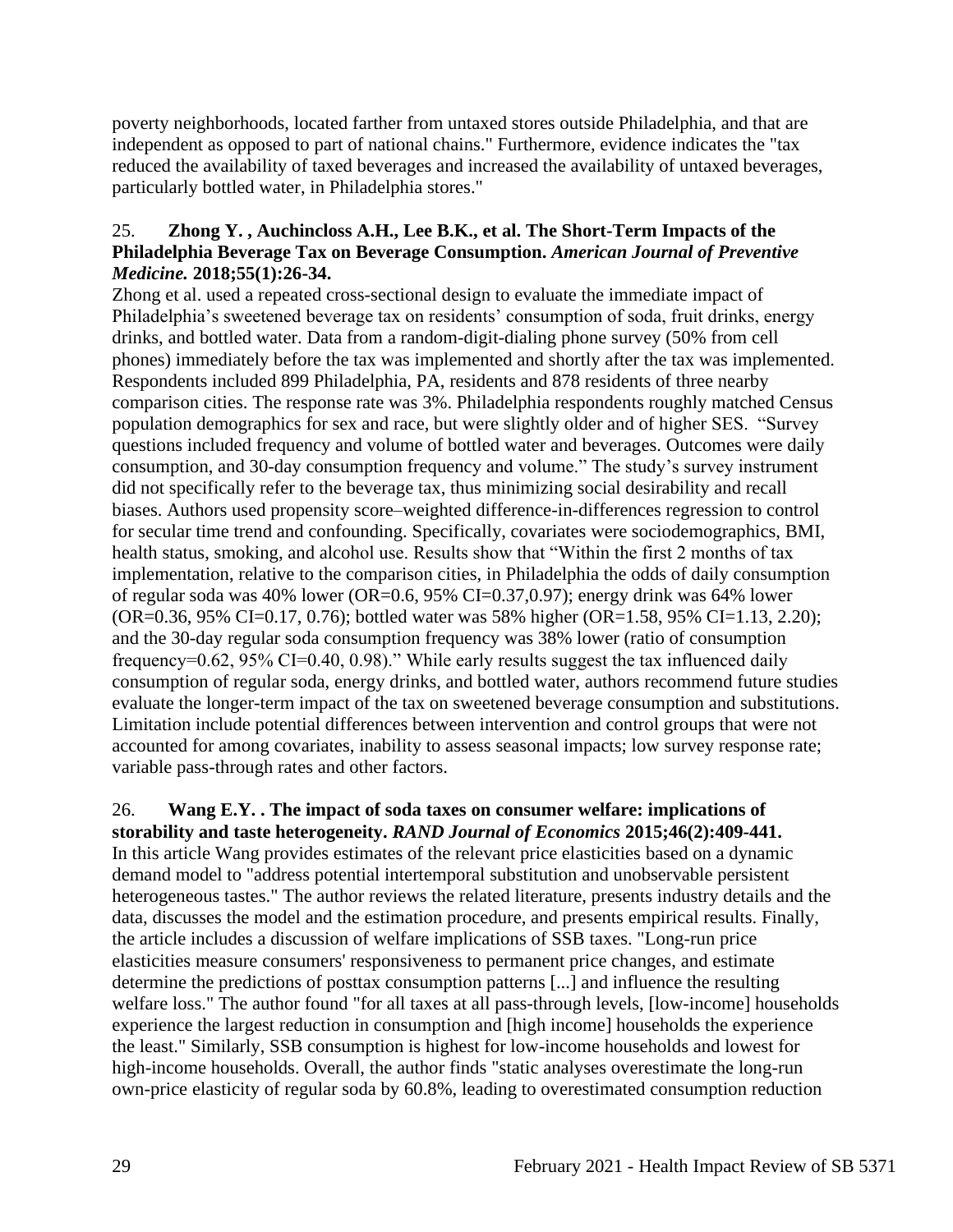of sugar-sweetened soft drinks by up to 57.9% in some cases." Wang concludes, "results indicate the soda taxes will raise revenue but are unlikely to substantially impact soda consumption.

## 27. **Thow A.M. , Downs S. , Jan S. . A systematic reivew of the effectiveness of food taxes and subsidies to improve diets: Understanding the recent evidence.** *Nutrition Reviews.*  **2014;72(9):551-565.**

Thow et al. conducted a systematic review, including an assessment of study quality, on new evidence published between January 2009 and March 2012 for the effect of food taxes and subsidies on consumption. Forty-three reports representing 38 studies met the inclusion criteria. Sixteen studies modeled the effect of SSB taxes (range 5% to 30%) on consumption. "All showed a reduction in consumption of these beverages, ranging from 5% to 48%, demonstrating overall a response in consumption that was proportional to the taxes applied." Four of the modeling studies considered "substitution between beverages in response to taxes of 5–20% suggested that consumers would reduce consumption of SSBs, reducing caloric intake from these beverages by 10–48% in adults and by 5–8% in children." Three showed "an overall reduction in calorie consumption from all beverages due to these taxes," while one showed no reduction in overall calorie consumption as it estimated children would substitute whole milk for soft drinks. Additionally, 6 studies "that did not consider substitution with other beverages also found significant reductions in consumption of SSBs or soft drinks of 10–25% in response to taxes of 10–30%." Meanwhile, "[3] studies of existing state-based soft drink taxes in the United States showed little difference in consumption between states with small taxes (around 5%) and states without such taxes." However, a study using data from the USA Coronary Artery Risk Development in Young Adults "found that a tax that increased the price of [SSBs] by 10% could reduce consumption by 7%." Another study using data form the Nurses' Health Study estimated a penny-per-ounce tax could reduce soft drink consumption by 15%. In regards to distribution of tax effects, one modeled study from the U.S. "found a [SSB] tax to have negligible differential effects by income group." Four additional modeled studies (including 1 U.S.-based study) found "higher price sensitivity of low-income households meant that they were more likely than highincome households to reduce their consumption in response to a tax." Two modeled studies from the U.S., as well as one from Sweden, reported "the largest share of revenue would come from high-income households because these households were less likely to change their behavior in response to the tax.

# 28. **Lee M. M., Falbe J., Schillinger D., et al. Sugar-Sweetened Beverage Consumption 3 Years After the Berkeley, California, Sugar-Sweetened Beverage Tax.** *Am J Public Health.*  **2019;109(4):637-639.**

Lee et al. used a repeated cross-sectional design to estimate changes in SSB and water consumption 3 years after an SSB tax in Berkeley, California, relative to unexposed comparison neighborhoods. Researchers conducted beverage frequency questionnaires from 2014 to 2017 in demographically diverse Berkeley ( $n = 1513$ ) and comparison (San Francisco and Oakland;  $n =$ 3712) neighborhoods. Pretax consumption (2014) was compared with a weighted average of 3 years of posttax consumption. "At baseline, SSBs were consumed 1.25 times per day (95% confidence interval  $\text{[CI]} = 1.00, 1.50$  in Berkeley and 1.27 times per day (95% CI = 1.13, 1.42) in comparison city neighborhoods. When we adjusted for covariates, consumption in Berkeley declined by 0.55 times per day  $(95\% \text{ CI} = -0.75, -0.35)$  for SSBs and increased by 1.02 times per day (95%  $CI = 0.54, 1.50$ ) for water." Overall, changes in consumption of SSBs, except energy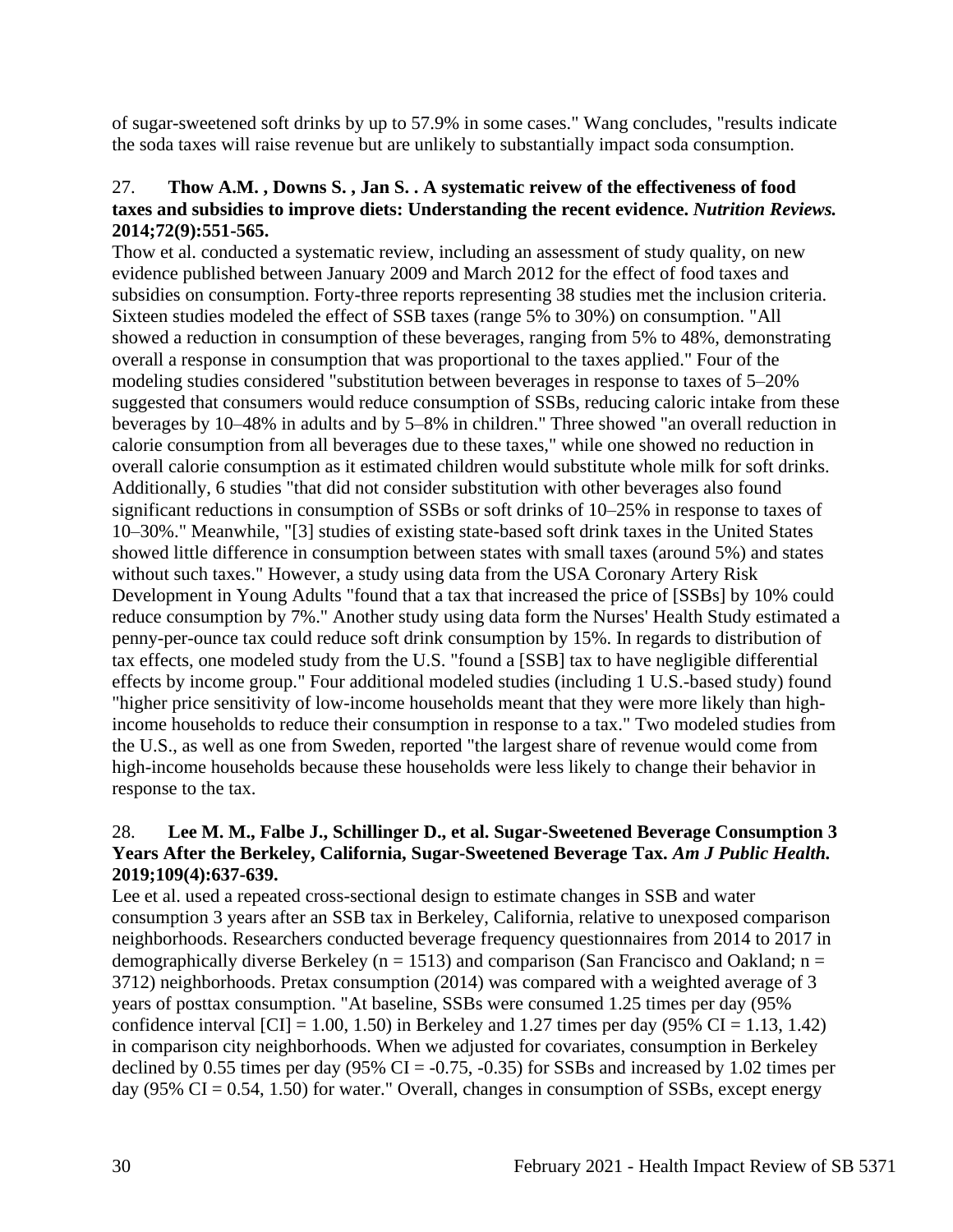drinks, in Berkeley were significantly different from those in the comparison groups, which saw no significant changes. "Reductions in SSB consumption were sustained in demographically diverse Berkeley neighborhoods over the first 3 years of an SSB tax, relative to comparison cities." These persistent, longer-term reductions in SSB consumption suggest that SSB taxes are an effective policy option for jurisdictions focused on improving public health. Authors noted several study limitations, including the convenience sample and unmeasured confounding; that Berkeley is a relatively small city with a highly educated population, potentially limiting generalizability; and self-reported BFQ data are subject to bias (although tool is validated and change estimates are less susceptible to bias than point in time estimates of consumption).

#### 29. **Falbe J., Thompson H.R. , Becker C.M., et al. Impact of the Berkeley excise tax on sugar-sweetened beverage consumption.** *American Journal of Public Health.* **2016;106(10).**

Falbe et al. conducted a repeated cross-sectional study to examine changies in pre- to posttax beverage consumption in low-income neighborhoods in Berkeley versus the comparison cities of Oakland and San Francisco, California. Authors focused the analysis on low-income neighborhoods with higher populations of people of color who are more likely to consume SSBs and suffer related health consequences. Authors used 2012 census data to selecte "2 large, lowincome neighborhoods that yielded the highest combined proportion of African American and Hispanic residents". According to 2014 census estimates "average household median incomes for these tracts versus the entire city were \$59 000 versus \$65 000 in Berkeley, \$46 000 versus \$53 000 in Oakland, and \$52 000 versus \$78 000 in San Francisco." A beverage frequency questionnair (BFQ) was administered by an interviewer to 990 participants before the tax and 1689 after the tax (8 months post vote and 4 months post implementation) to examine relative changes in consumption. Results showed theat consumption of SSBs decreased 21% in Berkeley and decreased 4% in comparison cities (P=0.046). Adjusted consumption of regular soda decreased by 26% in Berkeley and increased by 10% in comparison cities  $(P=0.05)$ , and adjusted consumption of sports drinks decreased by 36% in Berkeley and increased by 21% in comparison communities ( $P=0.02$ ). "Water consumption increased more in Berkeley (+63%) than in comparison cities (+19%)" Sensitivity analyses found the change in consumption of SSBs and soda in Berkeley compared to those of comparison cities remained significant. However, changes related to sports drinks did not retain significance. Additionally, "of the 124 (22%) who reported changing drinking habits because of the tax, 101 (82%) reported drinking SSBs less frequently

and 48 (40%) reported drinking smaller sizes because of the tax." Authors report "the 21% reduction in SSB consumption that we saw in low-income Berkeley neighborhoods represents a price elasticity of –2.6, and the relative reduction we saw of 25% (relative to comparison neighborhoods) would represent a price elasticity of -3.1", which is higher than other studies have reported (e.g., Powell et al. -1.2 price elasticity for SSBs). Authors hypothesized the higher price elasticity could be San Francisco Bay Area specific, related to lower-income populations, reflect early reactions to the tax, be attributable to an overall health consciousness in Berkeley, or changes in attitudes due to the "Berkeley vs. Big Soda" pro-tax campaign. Study results indicate that only 2% of Berkeley residents who reported having bough SSBs primarily in Berkeley before the tax reported cross-border shopping following implementation of the tax.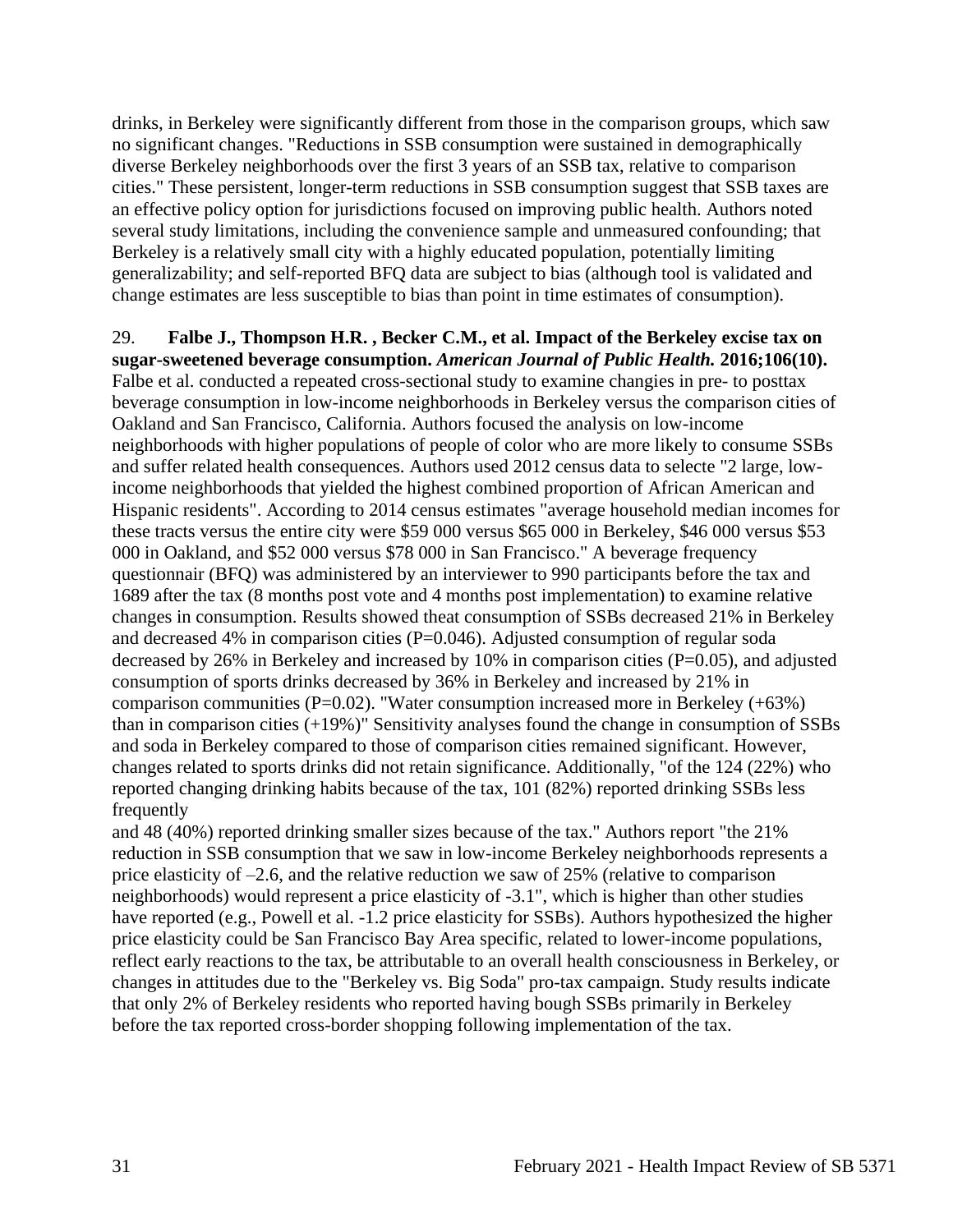## 30. **Cabrera Escobar M.A., Verrman J.L. , Tollman S.M., et al. Evidence that a tax on sugar sweetened beverages reduces the obesity rate: a meta-analysis.** *BMC Public Health.*  **2013;13:1072.**

Cabrera Escobar et al. conducted a meta-analysis using articles published between January 2000 and January 2013 to evaluate the lieterature on SSB taxes or price increases, and their potential impact on consumption levels, obesity, overweight and body mass index (BMI). Authors identified 9 articles that met inclusion criteria (6 from the USA and 1 each from Mexico, Brazil, and France). The meta-analysis found pooled own price-elasticity was -1.299 (95% CI: -1.089 to -1.509). Six articles from the USA provided evidence that "a higher price could also lead to a decrease in BMI, and decrease in the prevalence of overweight and obesity." Authors stated, "This comprehensive literature review suggests that an increase in price of SSBs is associated with a decrease in consumption; and the higher the price increase, the greater the reduction in consumption." They also discussed the opposition argument that implementing an exise tax alone is a regressive approach. They noted that "lower-income households tend to spend a greater portion of their income on consumable goods than higher-income households" and that "relative to income, a SSB tax would therefore affect low-income people more than high-income people." However, authors also shared that specifically because low income households are more price sensitive, as a group they will also likely to benefit more from the policy. "To the extent that low-income individuals are more price sensitive, they will be more likely to cut back on the intake of taxed SSBs, often from a higher consumption level and with a higher BMI, and thus experience greater health gain." The cited evidence that "low income earners are now a population with high consumption of unhealthy obesogenic food." They recommend future research study and "address the consequences of a tax on SSBs, including the health gains, population affected and the impact on the macroeconomic environment including jobs, monetary savings to the health sector, implementation costs and revenue generated for the government."

## 31. **Yin J., Zhu Y., Malik V., et al. Intake of Sugar-Sweetened and Low-Calorie Sweetened Beverages and Risk of Cardiovascular Disease: A Meta-Analysis and Systematic Review.** *Adv Nutr.* **2021;12(1):89-101.**

Yin et. al. conducted a systematic review of literature published through 2019 and a metaanalysis examining the association between consuming SSBs and cardiovascular disease and mortality. The meta-analysis included 11 articles evaluating the impacts of consuming SSBs and 8 articles evaluating the impacts of consuming low-calorie sweetened beverages. Overall, they found that an additional one serving/day (250 mL/day) of SSBs was associated with an 9% increase of cardiovascular disease and an 8% increase of cardiovascular disease-related mortality. They authors explained, "under an assumption of causality, the consumption of SSBs may be linked to 9.3%...of predicted [cardiovascular disease] incidence in the [U.S.] from 2015 to 2025, among men and nonpregnant women, who were aged 40-79 [years] in 2015-2016." The authors also found that, "each serving/day increment of SSBs was associated with a marginally higher risk of stroke…in our pooled results." The study authors also pointed out that there is still limited evidence about the health impacts of low-calorie sweetened beverages (i.e. beverages sweetened with alternatives including aspartame, sucralose, etc). They summarized previous research indicating that, "consistent findings from well-designed cohort studies and high-quality trials provide strong evidence for a potential role of SSBs in the etiology of cardiometabolic diseases."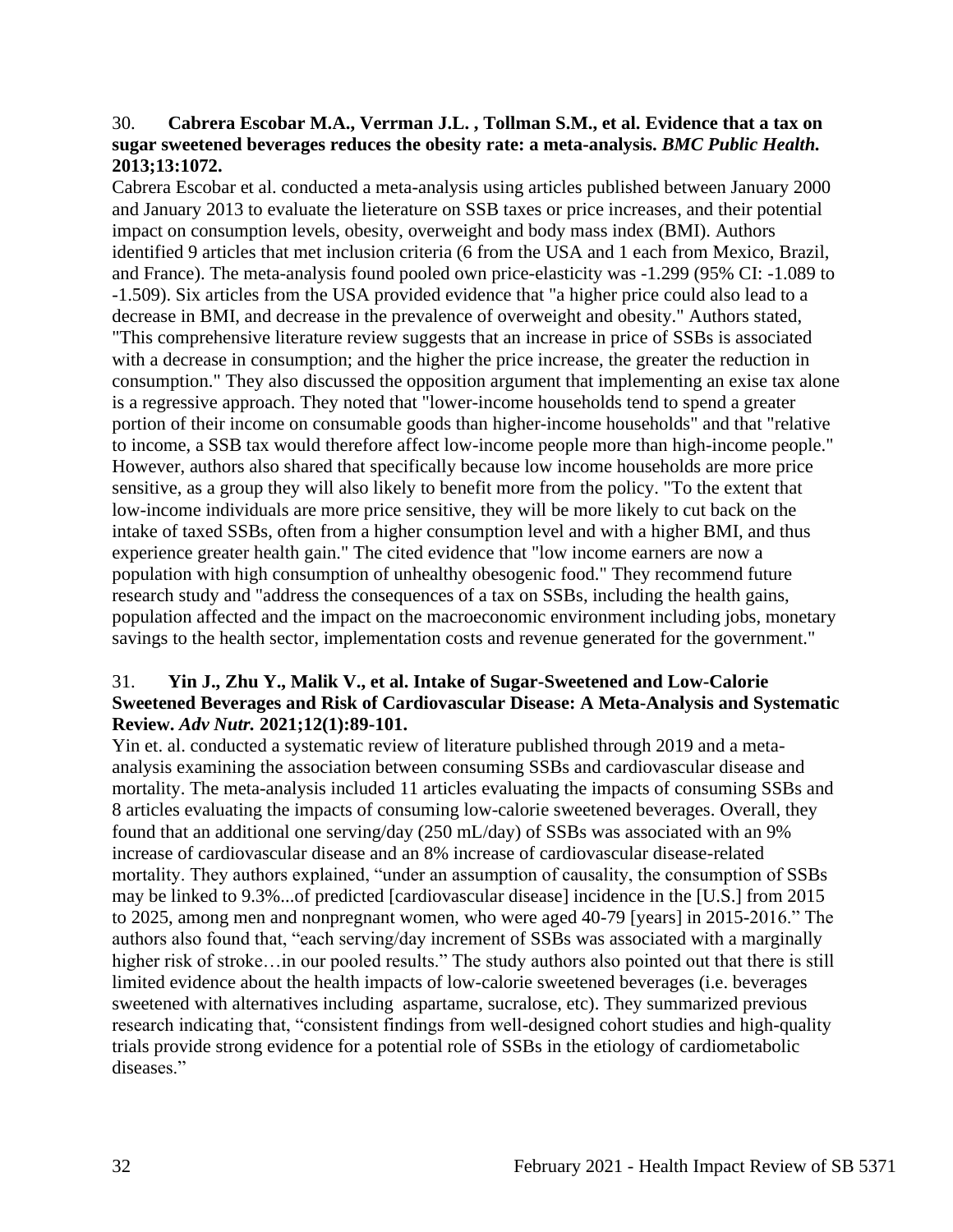## 32. **Qin P., Li Q., Zhao Y., et al. Sugar and artificially sweetened beverages and risk of obesity, type 2 diabetes mellitus, hypertension, and all-cause mortality: a dose-response meta-analysis of prospective cohort studies.** *European Journal of Epidemiology.*  **2020;35(7):655-671.**

Qin et al. conducted a systematic review of literature published through 2019 and a metaanalysis to determine the dose-response relationship between consumption of SSBs and the risk of obesity, Type 2 diabetes, hypertension, and mortality. A total of 39 articles were included in the meta-analysis that examined the association between sugar sweetened-beverages and health outcomes, including 7 for obesity, 19 for Type-2 diabetes, 7 for hypertension, and 10 for allcause mortality. All used prospective cohort studies. Overall, consumption of SSBs was associated with increased risk of obesity, Type 2 diabetes, hypertension, and all-cause mortality. The authors calculated that, for every 250 mL/day (1 additional serving per day) increase in the consumption of SSBs, risk increased by 12% for obesity, 15% for Type 2 diabetes, 10% for hypertension, and 4% for all-cause mortality. While artificially-sweetened beverages have been marketed as healthier alternatives, the authors also found that consumption of artificiallysweetened beverages was also associated with increased risk of obesity, Type 2 diabetes, hypertension, and all-cause mortality. For every 250 mL/day (1 additional serving per day) increase in the consumption of artificially-sweetened beverages, risk increased by 21% for obesity, 19% for Type 2 diabetes, 8% for hypertension, and 6% for all-cause mortality. The authors explained how consumption of SSBs impacts health: "First, intake of SSBs can increase blood glucose levels and increase appetite, thereby promoting weight gain. Second, SSBs are the greatest source of fructose-containing sugars in the diet, and the effect…on cardiometabolic diseases are mainly from fructose. High intake of fructose can be metabolized to lipids in the liver and promote the synthesis of triglycerides…which may lead to increased insulin resistance and further diabetes and cardiovascular disease. Third, SSBs have been suggested to result in increased serum uric acid concentrations, insulin resistance and obesity….[which] may also explain why SSBs consumption can increase the risk of incident hypertension. Moreover, people with high consumption...may be more physically inactive, consume more unhealthy foods and snacks and have low-quality diets, which are linked to increase risk of obesity, [Type 2 diabetes], hypertension, and all-cause mortality."

# 33. **Asgari-Taee F., Zerafati-Shoae N., Dehghani M., et al. Association of sugar sweetened beverages consumption with non-alcoholic fatty liver disease: a systematic review and meta-analysis.** *Eur J Nutr.* **2019;58(5):1759-1769.**

Asgari-Taee et al. conducted a systematic review of literature published through 2016 and a meta-analysis of the impacts of SSB consumption on non-alcoholic fatty liver disease (NAFLD). The meta-analysis included data from 4 studies. NAFLD "is now the most frequent cause of chronic liver dysfunction" and embodies a wide-spectrum of liver diseases. Overall, the study found that consumption of SSBs increased the odds of NAFLD by 40%, indicating that consumption of SSBs may be a considerable predictor of fatty liver disease.

## 34. **Farhangi M. A., Nikniaz L., Khodarahmi M. Sugar-sweetened beverages increases the risk of hypertension among children and adolescence: a systematic review and doseresponse meta-analysis.** *J Transl Med.* **2020;18(1):344.**

Farhangi et. al. conducted a systematic review of the literature published through March 2020 and a meta-analysis evaluating the association of SSB consumption and hypertension in children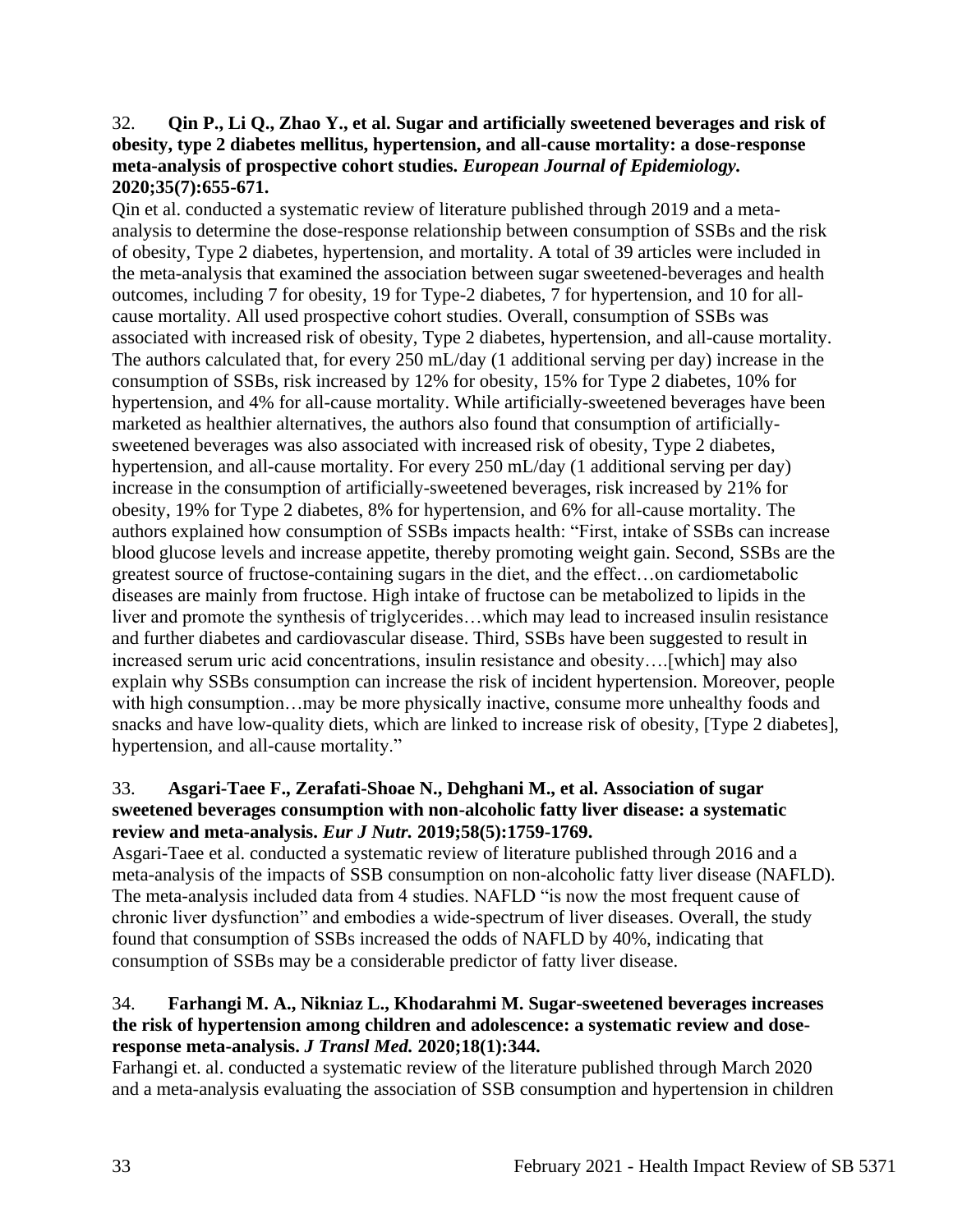and youth younger than 19 years old. Fourteen studies were included in the meta-analysis. Their analysis found that "high [sugar sweetened beverage] consumption was associated with 1.67 mmHg increase in [systolic blood pressure] in children and adolescents." Children and youth that consumed high levels of SSBs were 1.36 times more likely to develop hypertension than low consumers. The authors explain that: "Increased sympathetic nervous system activity, significant increase in blood pressure due to…fructose affecting salt metabolism, and increased serum uric acid due to fructose metabolism are several suggested mechanisms of the association between SSBs intake and hypertension among children and adults." Overall, the study concluded that high SSB consumption was associated with higher systolic blood pressure and increased odds of hypertension in children and youth younger than 19 years of age.

# 35. **Valenzuela M. J., Waterhouse B., Aggarwal V. R., et al. Effect of sugar-sweetened beverages on oral health: a systematic review and meta-analysis.** *European Journal of Public Health.* **2021;31(1):122-129.**

Valenzuela et. al. conducted a systematic review of the literature published through October 2017 and a meta-analysis evaluating the association of SSB consumption and oral health outcomes, including dental caries and erosion. The meta-analysis included data from 24 studies evaluating caries and 15 studies evaluating erosion, including studies with children, youth, and adults. Overall, consumption of SSBs significantly increased the risk of dental carries and erosion. Sweetened beverages "are highly acidic, and contribute to the development of dental caries and tooth erosion." Additionally, "those consuming SSBs daily or several times-a-week have greater odds of having dental caries and erosion than people who consume [sugar sweetened beverages] less than twice-a-week", demonstrating a dose-response relationship.

## 36. **Management Office of Financial. Multiple Agency Fiscal Note Summary: SB 5371 (Sweetened beverage tax).2021.**

The Fiscal Note for SB 5371 (Sweetened beverage tax) includes estimates of fiscal impacts from the Office of the Governor, Office of State Treasurer, and Department of Revenue. The Office of the Governor reported no fiscal impact. The Office of State Treasurer reported indeterminant cost and/or savings as "cash flows are currently unavailable; therefore, estimated earnings from investments are indeterminable." The Department of Revenue assumes that the bill would impact 8,300 taxpayers (i.e., businesses distributing sweetened beverages). For Fiscal Year (FY) 2023 (the first full year after implementation), the Department of Revenue projects that a tax on sweetened beverages would likely generate \$220.9 million. For FY 2023, the department predicts revenue from the tax will deposit about \$90.5 million into the Foundational Public Health Services account and \$135.7 million into the new health equity account created by provisions in SB 5371. Estimates project that the revenue from the tax will increase over the next 10 years, with a tax revenue of \$335.3 million in FY 2031. From FY 2022 through FY 2031, the Department of Revenue projects that the tax revenue from sweetened beverages will be approximately \$2.6 billion. Lastly, Department of Revenue projects that the change in the consumer price index will be 1.81% for all urban consumers in the Seattle area for FY 2023.

## 37. **Information for tribal members/citizens. 2021; Available at: [https://dor.wa.gov/get](https://dor.wa.gov/get-form-or-publication/publications-subject/tax-topics/information-tribal-memberscitizens)[form-or-publication/publications-subject/tax-topics/information-tribal-memberscitizens.](https://dor.wa.gov/get-form-or-publication/publications-subject/tax-topics/information-tribal-memberscitizens) Accessed 2/25/2021.**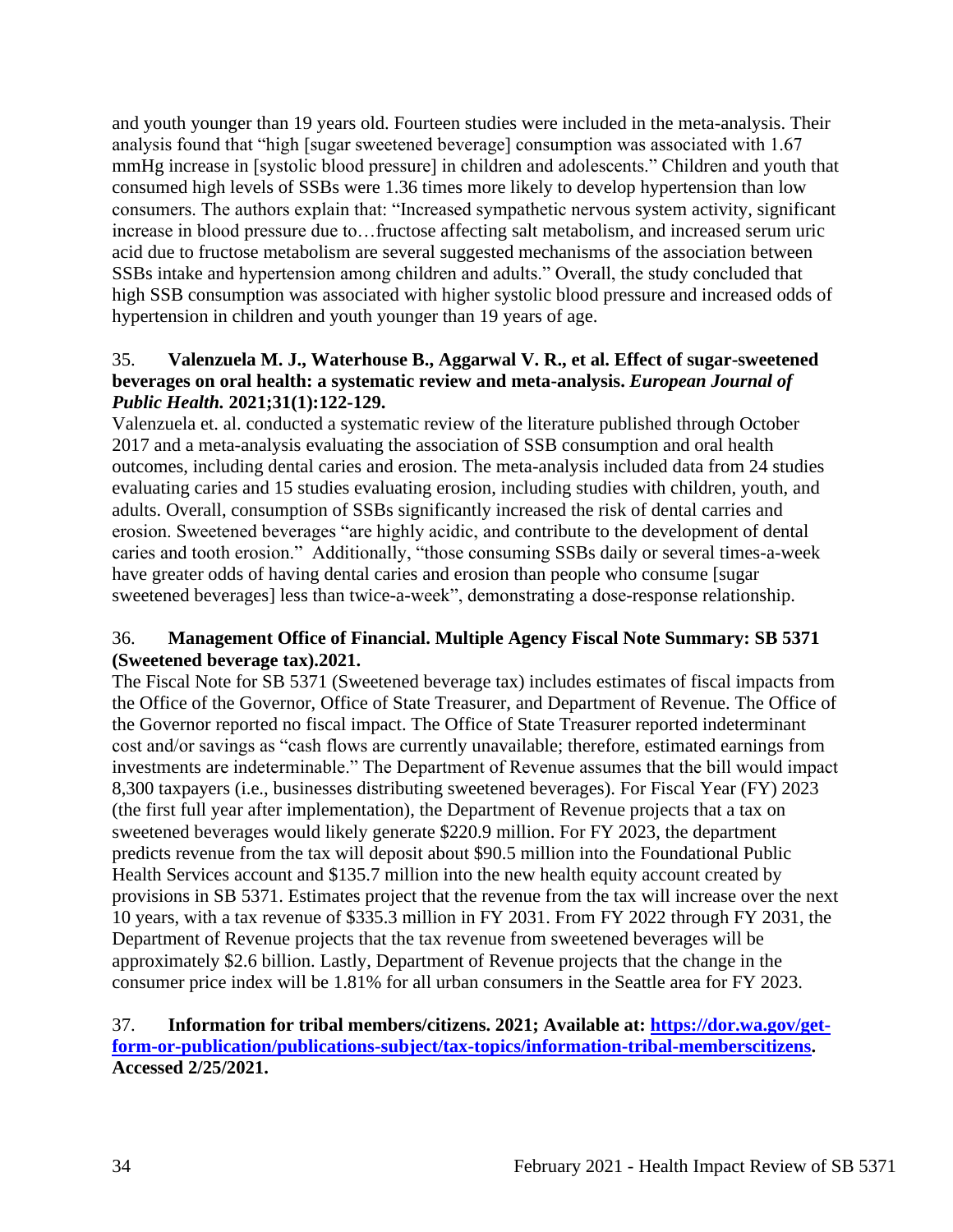The Washington State Department of Revenue provides information about taxes for tribal members/citizens. They state that, "tribal members/citizens do not pay state taxes for their transactions that occur in their Indian Country."

## 38. **Rosinger A., Herrick K., Gahche J., et al. Sugar-sweetened beverage consumption among U.S. adults, 2011-2014.National Center for Health Statistics Data Brief***.* **Centers for Disease Control and Prevention;2017.**

The 2011-2014 National Health and Nutrition Examination Survey (NHANES) provided the most current national information available about consumption of SSBs among the U.S. adult population. The survey shows that approximately 50% of U.S. adults consume at least one SSB on a given day. SSBs accounted for approximately 6.5% of daily caloric intake for U.S. adults. This report from the National Center for Health Statistics presents data by sex, age, and race/ethnicity. Data show that SSBs contributed to the highest proportion of total daily calories for individuals identifying as non-Hispanic Black (8.3% of total daily calories for non-Hispanic Black men; 8.9% for non-Hispanic Black women) and Hispanics (8.1% of total daily calories for Hispanic men; 7.4% for Hispanic women) compared to 6.4% of total daily calories for white men and 5.4% for white women. Asian adults had the lowest percentages of total daily calories from SSBs.

## 39. **Rosinger A., Herrick K., Gahche J., et al. Sugar-sweetened beverage consumption among U.S. youth, 2011-2014.National Center for Health Statistics Data Brief***.* **Centers for Disease Control and Prevention;2017.**

The 2011-2014 National Health and Nutrition Examination Survey (NHANES) provided the most current national information available about consumption of SSBs among U.S. youth aged 2 to 19 years. The survey shows that approximately 63% of youth consume at least one SSB on a given day. Sugar sweetened beverages accounted for approximately 7.3% of daily caloric intake for U.S. youth. This report from the National Center for Health Statistics presents data by sex, age, and race/ethnicity. While the percentage of total daily calories from SSBs was similar for Black, white, and Hispanic boys (approximately 7%), Black girls consumed a significantly higher percentage of total daily calories from SSBs than Hispanic girls or Black boys (8.9% compared to 6.8% and 7.9% respectively). Asian youth had the lowest percentages of total daily calories from SSBs.

# 40. **Behavioral Risk Factor Surveillance System: Washington State. 2019.**

In 2019, the Behavioral Risk Factor Surveillance System (BRFSS) survey asked about SSB consumption in Washington State. Approximately 72.5% of individuals reported drinking SSBs in the past 30 days, with an average consumption rate of 21.4 drinks per month. Generally, SSB consumption was generally higher among individuals with lower incomes compared to individuals with annual incomes over \$100 thousand. For example, 79% of individuals with annual incomes between \$10-\$15 thousand reported drinking SSBs in the past 30 days compared to 67% of individuals with annual incomes above \$100 thousand. Individuals with annual incomes above \$100 thousand also reported the lowest average consumption rate (15.1 drinks in the past 30 days). Individuals with incomes below \$50 thousand also reported consuming more than the statewide average number of SSBs per 30 day month (21.4 drinks), while individuals with incomes above \$50 thousand reported consuming less than the statewide average. Individuals of color reported the highest consumption of SSBs. Individuals who identified as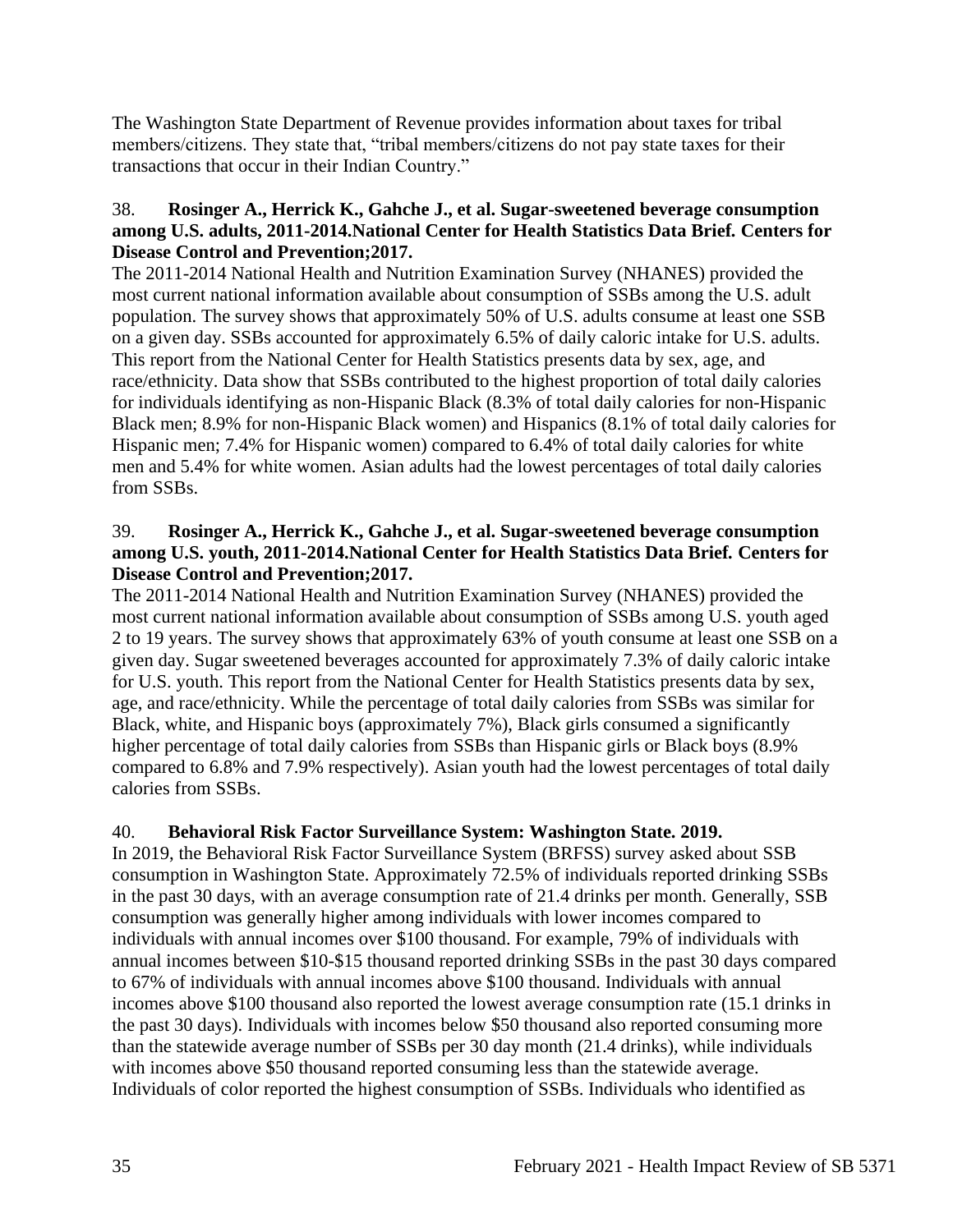American Indian or Alaska Native had the highest prevalence of SSB consumption (81%) and the highest average consumption rate (36.1 drinks in the past 30 days). Individuals who identified as Hispanic, Asian, Black, and multiracial also all reported higher prevalence of SSB consumption than white individuals. Individuals who identied as Asian reported the lowest average consumption rate (16.5 drinks in the past 30 days).

## 41. **Gortmaker SL, Long MW, Ward ZJ, et al. Sugar-Sweetened Beverage Tax, Seattle, WA. CHOICES Project at the Harvard T.H. Chan School of Public Health;2018.**

The CHOICES Project at the Harvard T.H. Chan School of Public Health modeled the potential impacts of Seattle's proposed 1.75 cent SSB tax from 2015 to 2025. They estimated that price would increase 21.5% and consumption would decrease by 21% among communities with lowincomes. Based on their modeling information, they found that, "on average, each 8.5 oz serving of SSBs per day increases the risk of diabetes by 18%. In Seattle, WA, we estimated that the proposed SSB excise tax would lead to a 5% reduction in diabetes incidence- an estimated 130 cases of diabetes prevented- over a one-year period once the tax reaches its full effect." Their model assumes a reduction in consumption. The project also found that individuals with lowincomes as well as some communities of color consume, on average, more SSBs and would experience greater health benefits. Therefore, "disparities in obesity outcomes should thus decrease following the implementation of the proposed tax."

# 42. **Moreland J, Kraus (McCormick) E, Long MW, et al. Denver: Sugary Drink Excise Tax. CHOICES Project at the Harvard T.H. Chan School of Public Health;2019.**

The CHOICES Project at the Harvard T.H. Chan School of Public Health modeled the potential impacts of a SSB tax in Denver, Colorado. They estimated the "impact of the tax-induced reduction in sugary drink intake on diabetes incidence for adults ages 18-79." Their model suggested that a SSB tax in Denver would reduce diabetes incidence by 7%. Their model assumes an increase in price to consumers and a reduction in consumption. This briefing also provides discussion of potential impacts on health equity.

## 43. **Backholer K. , Sarink D. , Beauchamp A., et al. The impact of a tax on sugarsweetened beverages according to socio-economic position: a systematic review of the evidence.** *Public Health Nutrition.* **2016;19(17):3070-3084.**

Backholer et al. conducted a systematic review of literature published before June 2015 for studies (of any study design) conducted in high-income countries that examined the effect of an SSB price increase on beverage purchase or consumption and/or weight outcomes according to an indicator of SEP. Their aim was to clarify the differential impact(s) of SSB taxes on beverage purchases and consumption, weight outcomes and the amount paid in SSB taxes according to socio-economic position (SEP). "Of the [11] included articles [7 from USA, 1 from each of the UK, Ireland, Australia, and New Zealand], three study types were identified: (i) those that examined the association between variation in SSB taxes and SSB consumption and/or body weight (n 3); (ii) price elasticity estimation of SSB demand (n 1); and (iii) modelling of hypothetical SSB taxes by combining price elasticity estimates with population SEP-specific beverage consumption, energy intake or body weight (n 7)." Authors noted few studies studies statistically tested differences in outcomes between SEP groups. Of the 7 studies assessing changes in weight outcomes for the total population following an increase in SSB price, "all reported either similar reductions in weight across SEP groups or greater reductions for lower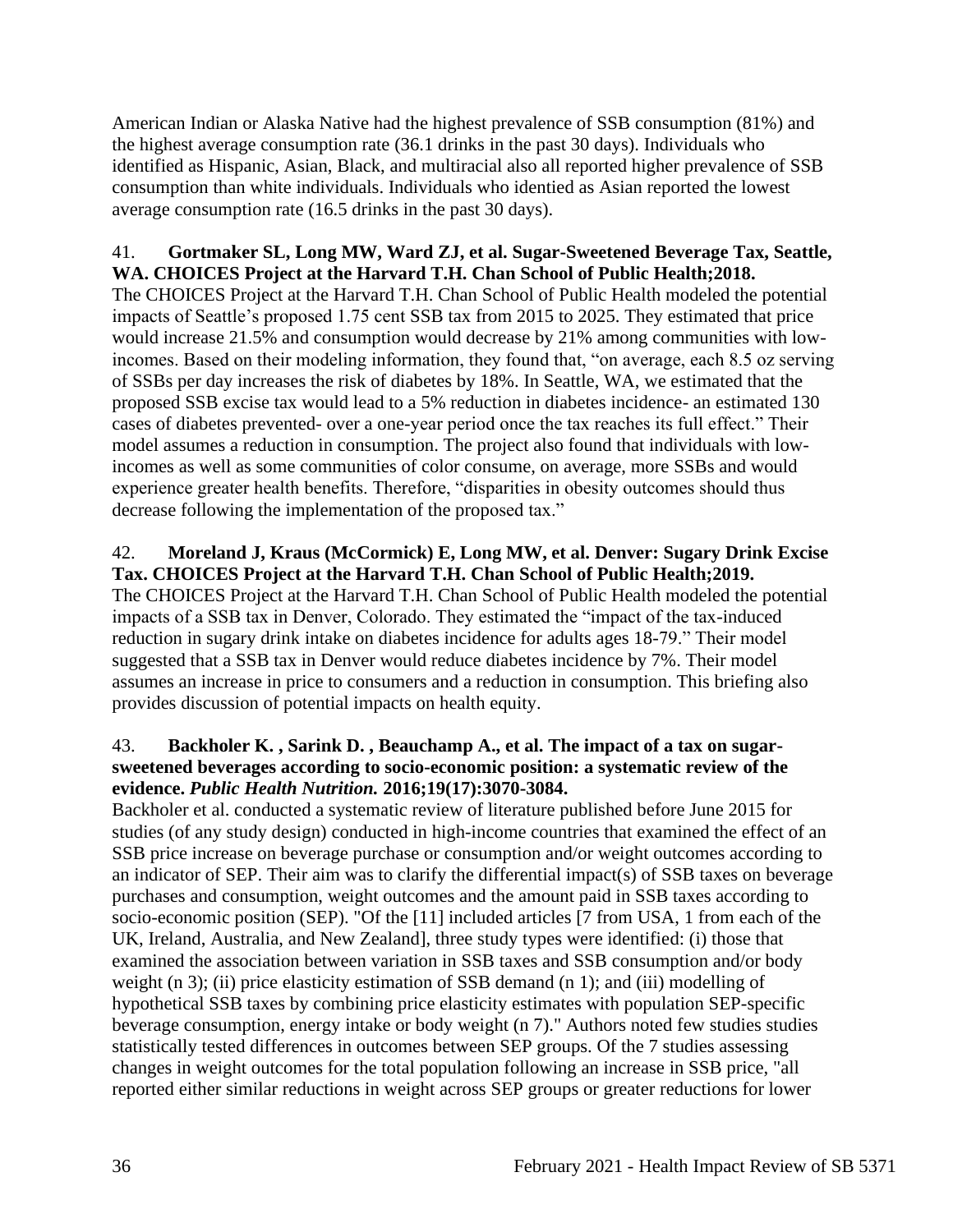compared with higher SEP groups." Five studies assessed the amount paid in taxes following an increase in the price of SSB by SEP. In order to compare across studies, authors presented differences paid by households with the highest- and lowest-income annually and in \$US using 2015 conversion rates. All five studies "reported that an SSB tax would be regressive, but with small differences between higher- and lower-income households (0.10–1.0% and 0.03%–0.60% of annual household income paid in SSB tax for low- and high-income households, respectively)." Authors concluded, "a tax on SSB will deliver similar population weight benefits across socio-economic strata or greater benefits for lower SEP groups. An SSB tax is shown to be consistently financially regressive, but to a small degree."

#### 44. **Quality Agency for Healthcare Research and. 2016 National Healthcare Quality and Disparities Report.Rockville, MD: U.S. Department of Health and Human Services;2017.**

The National Healthcare Quality and Disparities Report is mandated by Congress and has been published every year since 2003. The intent of the report is to summarize the quality of healthcare recieved by people in the United States, and to identify disparities in care and access to care by priority populations. It evalutes quality of healthcare in six core areas: person-centered care, patient safety, healthy living, effective treatment, care coordination, and care affordability. The report uses four main measures for access to care: having health insurance, having a usual source of care, encoutering difficulties when seeking care, and recieving care as soon as wanted. Over time, the report has found disparities in access to care based on race and ethnicity, socioeconomic status, age, sex, disability status, sexual orientation, gender identity, and residential location. The 2016 report concluded that, while disparities in health insurance status decreased since 2014, about 70% of care affordability measures have not changed since 2010 and disparities in care persisted for poor and uninsured populations in all priority areas. The report stated, "poor people experienced worse access to care compared with high income people for all access measures except one" and "more than half of measures show that poor and lowincome households have worse care than high-income households." Further, the report concluded that "significant disparities continue for poor people compared with high-income people who report they were unable to get or were delayed in getting need medical care due to financial or insurance reasons."

# 45. **Centers for Disease Control and Prevention. Behavioral Risk Factor Surveillance System Prevalence And Trends Data: Washington-2014. 2014; Available at:**

## **[http://apps.nccd.cdc.gov/brfss/page.asp?cat=XX&yr=2014&state=WA#XX.](http://apps.nccd.cdc.gov/brfss/page.asp?cat=XX&yr=2014&state=WA#XX) Accessed August 16, 2016.**

Behavioral Risk Factor Surveillance System (BRFSS) 2014 data from Washington state show significant correlations between lower income and a number of health indicators including: worse overall self-reported health, depression, asthma, arthritis, stroke, oral health, tobacco use, women's health indicators, health screening rates, physical activity, and diabetes.

## 46. **Poel A. Health of Washington State Report: Mortality and Life Expectancy. Data Update 2015. Washington State Department of Health;2015.**

Poel presents Washington state data on mortality and life expectancy. The data show that ageadjusted death rates were higher in Washington census tracks with higher poverty rates. The state data also show that American Indian/Alaska Natives, Native Hawaiian/Other Pacific Islanders, and black residents had the highest age-adjusted death rate and shortest life expectancy at birth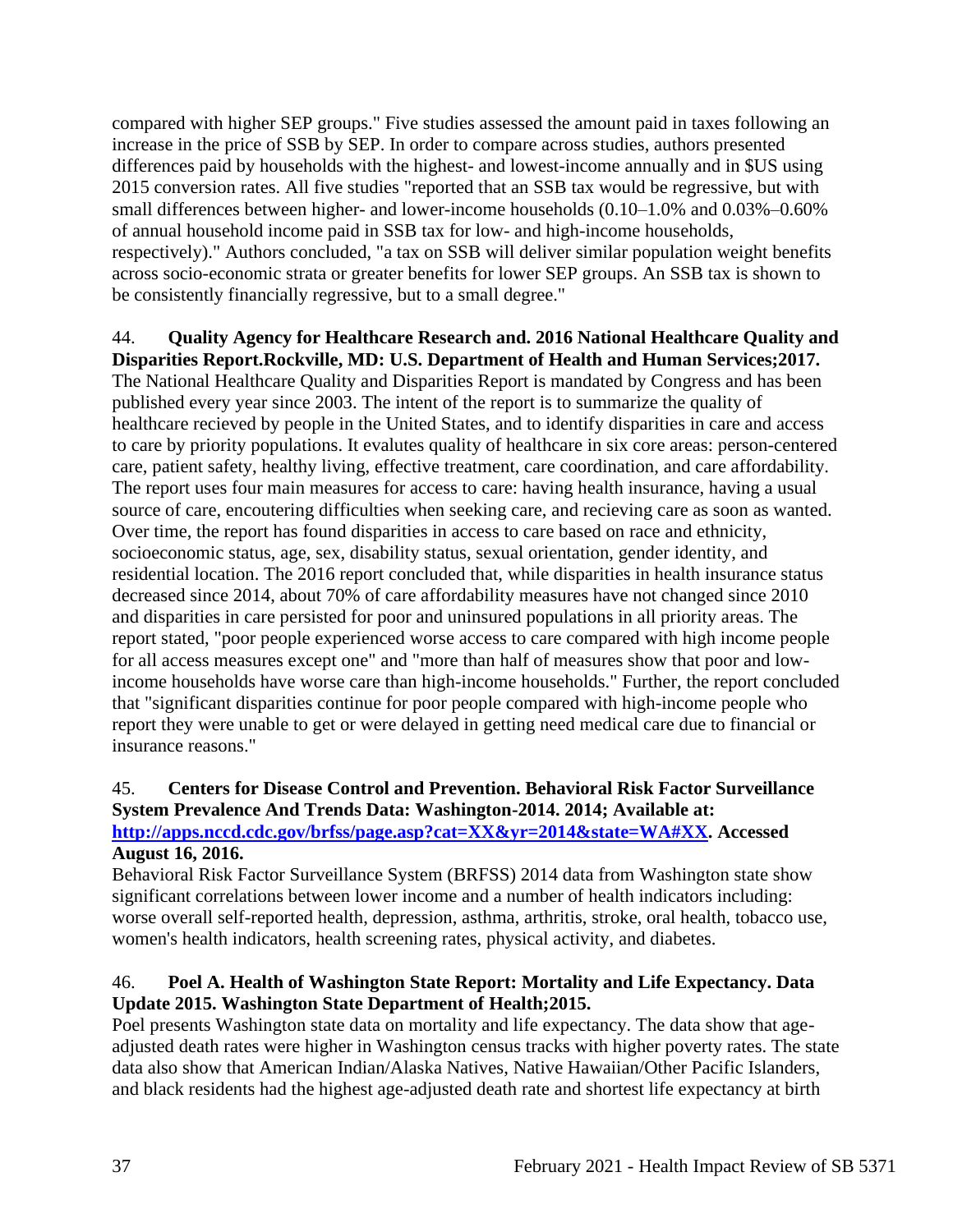compared to other groups in the state. Children 1-4 and 5-14 experience the lowest mortality rates, with no difference between sexes. However, in each of the remaining age groups, death rates among men are higher than death rates for women, including among those aged 85 or older.

# 47. **Serafin M. Health of Washington State Report: Self-reported Health Status. Data Update 2016. Washington State Department of Health;2016.**

Serafin presents data from Washington state on self-reported health status. The data show that after accounting for age, education, race and ethnicity, household income was a strong predictor of self-reported health status. Health status varied by race and ethnicity, with close to 20% of Native Hawaiian/Other Pacific Islander reporting fair or poor health.

# 48. **Spencer N., Thanh T. M., Louise S. Low income/socio-economic status in early childhood and physical health in later childhood/adolescence: a systematic review.**  *Maternal and child health journal.* **2013;17(3):424-431.**

Spencer et al. conducted a meta-analysis of studies examining the relationship between low socioeconomic status in the first five years of life and physical health outcomes in later childhood and adolescence. Nine studies met the researchers' strict inclusion criteria. The studies indicated significant associations between early childhood low-income status and a number of adverse health outcomes including: activity-limiting illness, parent-reported poor health status, acute and recurrent infections, increasing body mass index (BMI), dental caries, and higher rates of hospitalization.

# 49. **Rosinger A., Herrick K., Gahche J., et al. Sugar-sweetened beverage consumption among U.S. adults, 2011-2014.** *National Center for Health Statistics Data Brief (Centers for Disease Control and Prevention).* **2017(270).**

The 2011-2014 National Health and Nutrition Examination Survey (NHANES) provided the most current national information available about consumption of SSBs among U.S. youth aged 2 to 19 years. The survey shows that approximately 63% of youth consume at least one SSB on a given day. Sugar sweetened beverages accounted for approximately 7.3% of daily caloric intake for U.S. youth. This report from the National Center for Health Statistics presents data by sex, age, and race/ethnicity. While the percentage of total daily calories from SSBs was similar for Black, white, and Hispanic boys (approximately 7%), Black girls consumed a significantly higher percentage of total daily calories from SSBs than Hispanic girls or Black boys (8.9% compared to 6.8% and 7.9% respectively). Asian youth had the lowest percentages of total daily calories from SSBs.

50. **The Henderson Center for Social Justice Berkeley Law. Equal opportunity: The Evidence- a summary of key ideas , current research, and relevant information for those who aim to promote and protect equal opportunity. University of California Berkeley;2012.** University of California Berkeley's Henderson Center for Social Justice provided an overview and history of equal opportunity efforts in the U.S. They use the term "equal opportunity" to include both affirmative action and equal opportunity efforts. Affirmative action and equal opportunity programs began as a result of the Kennedy Administration's Executive Order 10925, which required government contractors to "take affirmative action to ensure that applicants are employed, and that employees are treated during employment, without regard to their race, creed, color, or national origin." This report summarizes information related to contracting,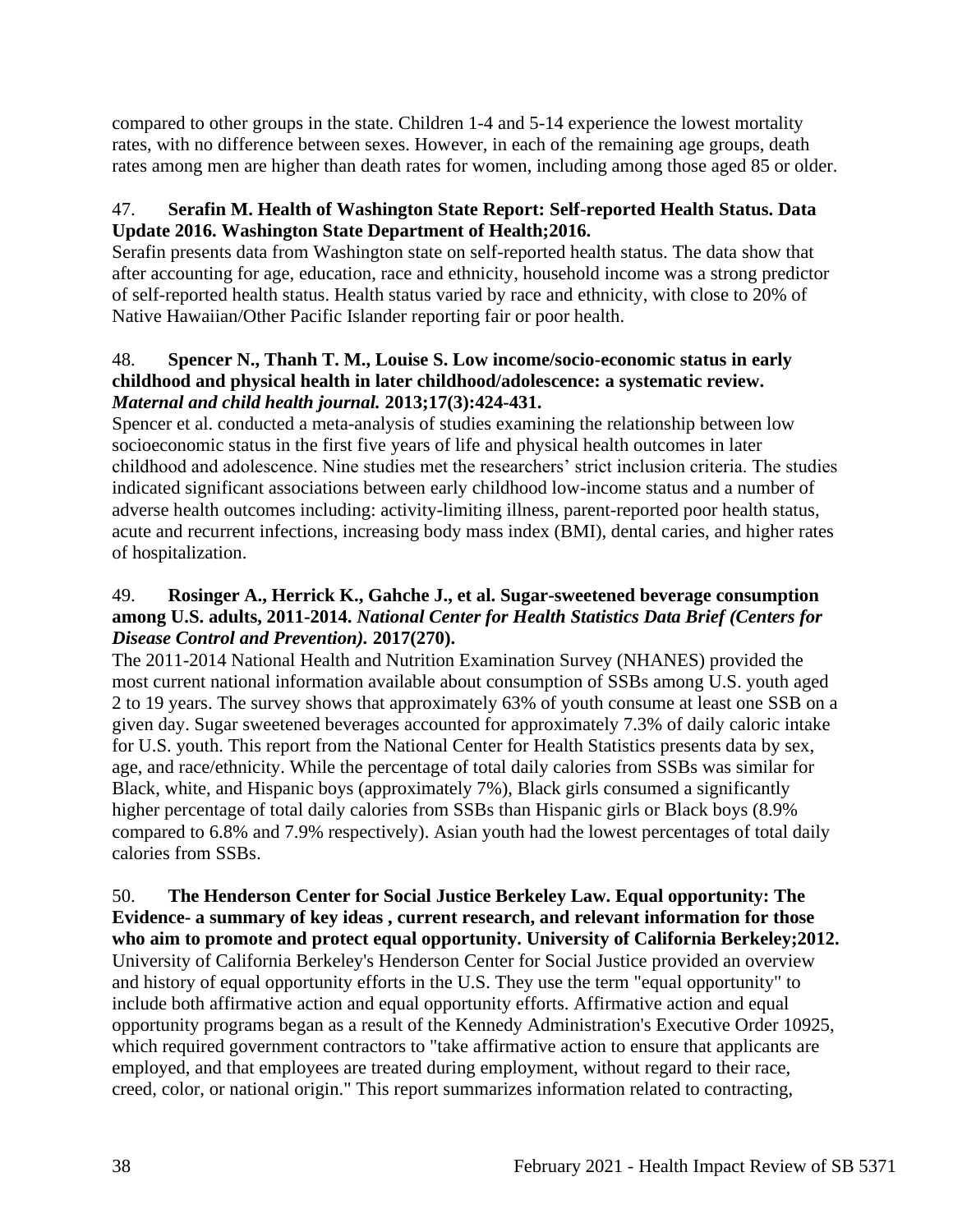education, wealth, homeownership, and other factors. It stated that "overall, people of color rate their health status lower than Whites ([non-Hispanic]). The life expectancy at birth for African Americans is five years less than for Whites...In general, people of color report less access to health care and poorer quality health care than Whites ([non-Hispanic])." The report found that, "although the effect of [state affirmative action] bans are complicated to assess, there is a recurring pattern of decreased diversity." The report presents some research on Washington State. For contracting, transportation contracts awarded to minority-owned and women-owned businesses increased under affirmative action and decreased sharply after I-200 passed in 1998. Similarly, applications and enrollment by people of color decreased at University of Washington, and to a lesser degree at other public universities. For public employment, the authors note that, "in Washington, the diversity of state employees before and after the passage of the anti-equal opportunity Initiative 200 in 1998 has not been tracked." They noted that Washington State began tracking this information in 2006, and that the current state workforce is similar in diversity to the private sector, though people of color were slightly less represented.

# 51. **Kemple Angela. Health of Washington State Report: Coronary Heart Disease.Tumwater, Washington: Washington State Department of Health; 17 February 2016 2016.**

Kemple presents data from Washington regarding coronary heart disease in the state. Washington data from the Behavioral Risk Factor Surveillance System (BRFSS) from 2012- 2014 combined, age-adjusted coronary heart disease death rates were 1.7 times higher for Washington residents in census tracts where less than 15% of the population were college graduates compared to rates in census tracts where 45% or more of the population were college graduates. Further, BRFSS data also show that age-adjusted diabetes prevalence is highest among Native Hawaiians and Other Pacific Islanders, American Indian/Alaska Native, and Blacks. The numbers and rates of coronary heart disease deaths in Washington increase with age. In each age group, men have higher rates than women

# 52. **Health Washington State Department of. 2018 Washington State Health Assessment. March 2018 2018.**

The *State Health Assessment* provides an overview of health and well-being of Washington residents. It outlines the changing population trends --increasing in number, becoming more racially and ethnically diverse, and aging. It also discusses disparate health outcomes experienced by various populations within Washington.

# 53. **Prather Cynthia, Fuller Taleria R., Marshall Khiya J., et al. The Impact of Racism on the Sexual and Reproductive Health of African American Women.** *Journal of Womens Health (Larchmt).* **2016;25(7):664-671.**

Prather et al. use the socioecological model to describe racism and its effect on African American women's sexual and reproductive health. Authors examine the historical context of racism (e.g., medical experimentation) as well as institutional racism (society), personally mediated racism (neighborhood/community), and internalized racism (family/interpersonal supports and individual). Authors concluded, "[i]n both historical and contemporary contexts, race-based mistreatment has been shown to place African American women at increased risk for HIV/STIs, pregnancy-related complications, and early mortality."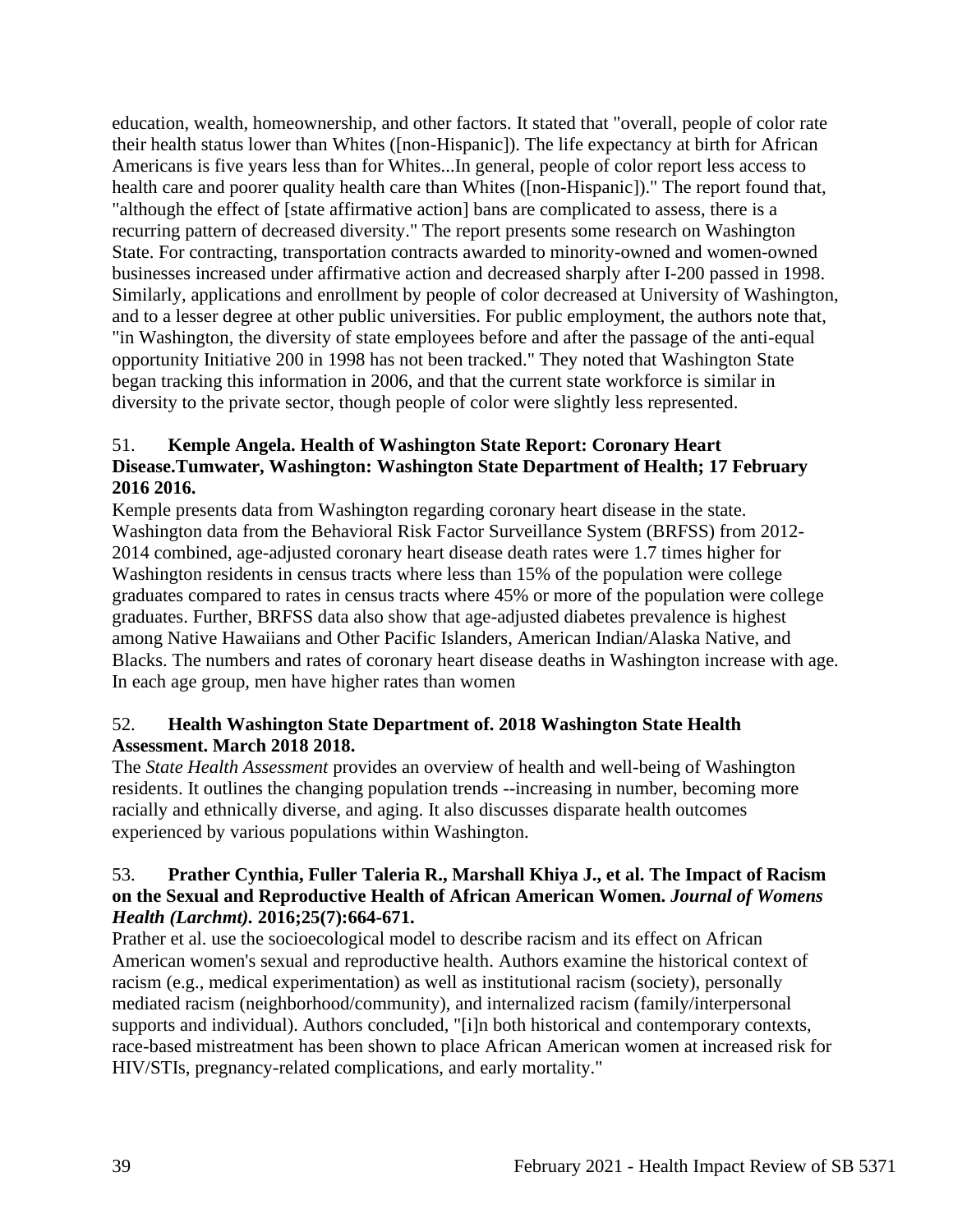## 54. **Eichelberger Kacey Y., Doll Kemi, Ekpo Geraldine E., et al. Black Lives Matter: Claiming a Space for Evidence-Based Outrage in Obstetrics and Gynecology.** *American Journal of Public Health.* **2016;106(10):1771-1772.**

This AJPH perspective provides an overview of why authors believe the phrase "Black Lives Matter" should inform obstetric and gynecological care.

# 55. **Kemple Angela. Health of Washington State Report: Stroke.Tumwater, Washington: Washington State Department of Health;2016.**

Kemple presents data from Washington regarding stroke in the state. Washington data from the Behavioral Risk Factor Surveillance System (BRFSS) from 2012-2014 show that among adults, the percentage of persons with stroke increased as household income decreased. This relationship was also true for education. Further, BRFSS data also show that age-adjusted diabetes prevalence is highest among those who are black and American Indian/Alaska Native. The rate for Native Hawaiian and other Pacific Islander residents is also high (81 deaths per 100,000 people), but subject to greater random variation than rates for other groups because of small numbers. Men ages 45–74 have higher stroke death rates than women, and women ages 85 and older have higher stroke death rates than men.

# 56. **Health of Washington State: Mental Health. Washington State Department of Health;2008.**

Washington Behavioral Risk Factor Surveillance System (BRFSS) data from 2004-2006 indicate that American Indians/Alaska Natives and non-Hispanic Black individuals reported significantly higher rates of poor mental health compared to other groups. These relationships persisted after adjusting for additional factors such as age, income, and education. Washington BRFSS data also show an association between lower annual household income and poor mental health, a relationship that was also shown with education. It is well understood that mental health is also closely related to other areas such as employment opportunities, physical health, and substance abuse. This report also highlights a Washington State study from 2002 that reveal that 16% of individuals in the state who were receiving publicly funded mental health services had at least one felony conviction, a rate over twice that of the general population.

# 57. **Christensen Trevor, Weisser Justin. Health of Washington State Report: Tobacco Use. Washington State Department of Health;2015.**

Christensen et al. report Washington state Behavioral Risk Factor Surveillance System (BRFSS) data from 2012 to 2014 indicate that prevalence of smoking decreases as income and levels of education increase. Further, American Indians and Alaska Natives (AI/AN) and Native Hawaiian/Other Pacific Islander populations have significantly higher smoking rates than white, black, Hispanic, and Asian populations.

# 58. **Kemple Angela. Health of Washington State Report: Diabetes. Washington State Department of Health;2016.**

Kemple presents data from Washington regarding diabetes in the state. Washington data from the Behavioral Risk Factor Surveillance System (BRFSS) from 2012-2014 show that among adults, the percentage of persons with diabetes increased as household income decreased. This relationship was also true for education. Further, BRFSS data also show that age-adjusted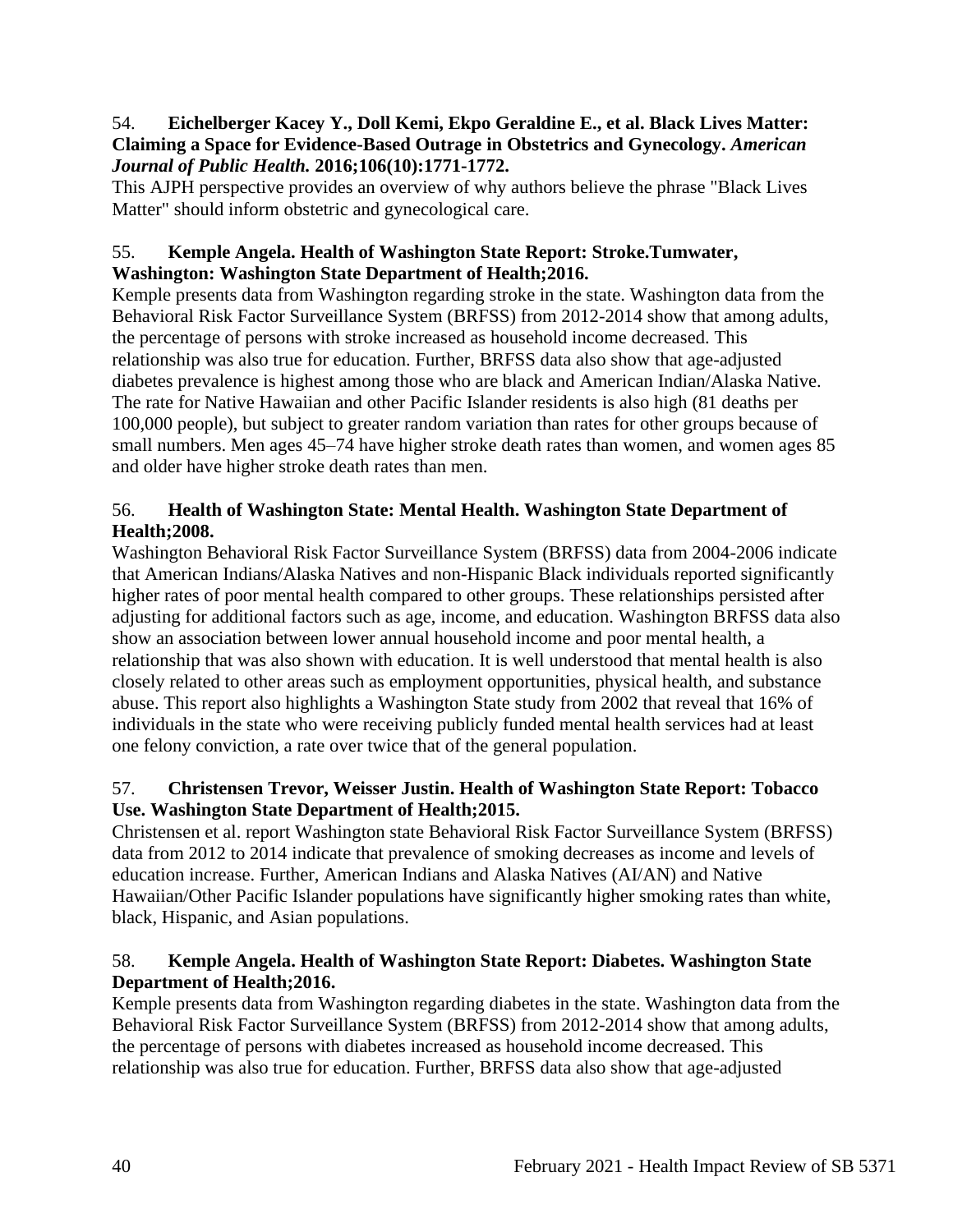diabetes prevalence is highest among those who are Hispanic, American Indian/Alaska Native, and black.

# 59. **VanEenwyk J. Health of Washington State Report: Socioeconomic Position in Washington. Washington State Department of Health;2016.**

VanEenwyk presents data about socioeconomic position in Washington State including differences within the state as well as statewide differences compared to national data. Data indicate that compared to the United States as a whole, fewer Washington residents are living in poverty and a higher percentage of residents ages 25 and older have college degrees. However, these economic resources are not evenly distributed among all Washington residents. Females in Washington were more likely to be living in poverty than males and were also more likely to have lower wages. Further, American Indian and Alaska Native, Hispanic, and black residents had higher percentages of living in poverty and lower median household incomes compared to other groups. Data also indicated that counties in eastern Washington were more likely to have high poverty rates and high rates of unemployment than counties in western Washington.

# 60. **Ellings Amy. Health of Washington State Report: Obesity and Overweight. Washington State Department of Health;2015.**

Ellings reports Washington state Behavioral Risk Factor Surveillance System (BRFSS) data from 2002-2014, which shows that obesity rates are the highest among low income families and that as income increases, rates of obesity decrease. Further, individuals that graduated college or attended some college had lower rates of obesity than those who had a high school education or less. Black, American Indian and Alaska Native, and Hispanic Washington residents had higher rates of obesity even after accounting for gender, income, education, and age.

# 61. **Health of Washington State Report: Mental Health.Tumwater, Washington: Washington State Department of Health;2007.**

This document presents data from Washington regarding poor mental health in the state. Washington data from the Behavioral Risk Factor Surveillance System (BRFSS) 2004-2006 show that among adults, the percentage of adults who report 14 or more days of poor mental health in the previous month increased as household income decreased. The relationship of mental health and education is similar to that of mental health and income. American Indians and Alaska Natives reported significantly higher rates of poor mental health (19%  $\pm$ 4%) than other racial and ethnic groups.

## 62. **Marinello S., Leider J., Pugach O., et al. The impact of the Philadelphia beverage tax on employment: A synthetic control anlaysis.** *Economics and Human Biology.*  **2021;40:1-9.**

Marinello et. al. evaluated the impact of Philadelphia's SSB tax on employment. They analyzed data from the Bureau of Labor Statistics from January 2012 through June 2019, spanning before and after the tax was implemented in 2017, across a range of business types (e.g. restaurants, convenience stores). They also compared changes in employment with control jurisdictions. They "did not find that the sweetened beverage tax resulted in job losses up to two and a half years after the tax was implemented." They explained that there were two reasons impacts on employment were not observed, "consumers who reduce purchases of sweetened beverages will spend more on other goods and services and governments will spend new revenue generated